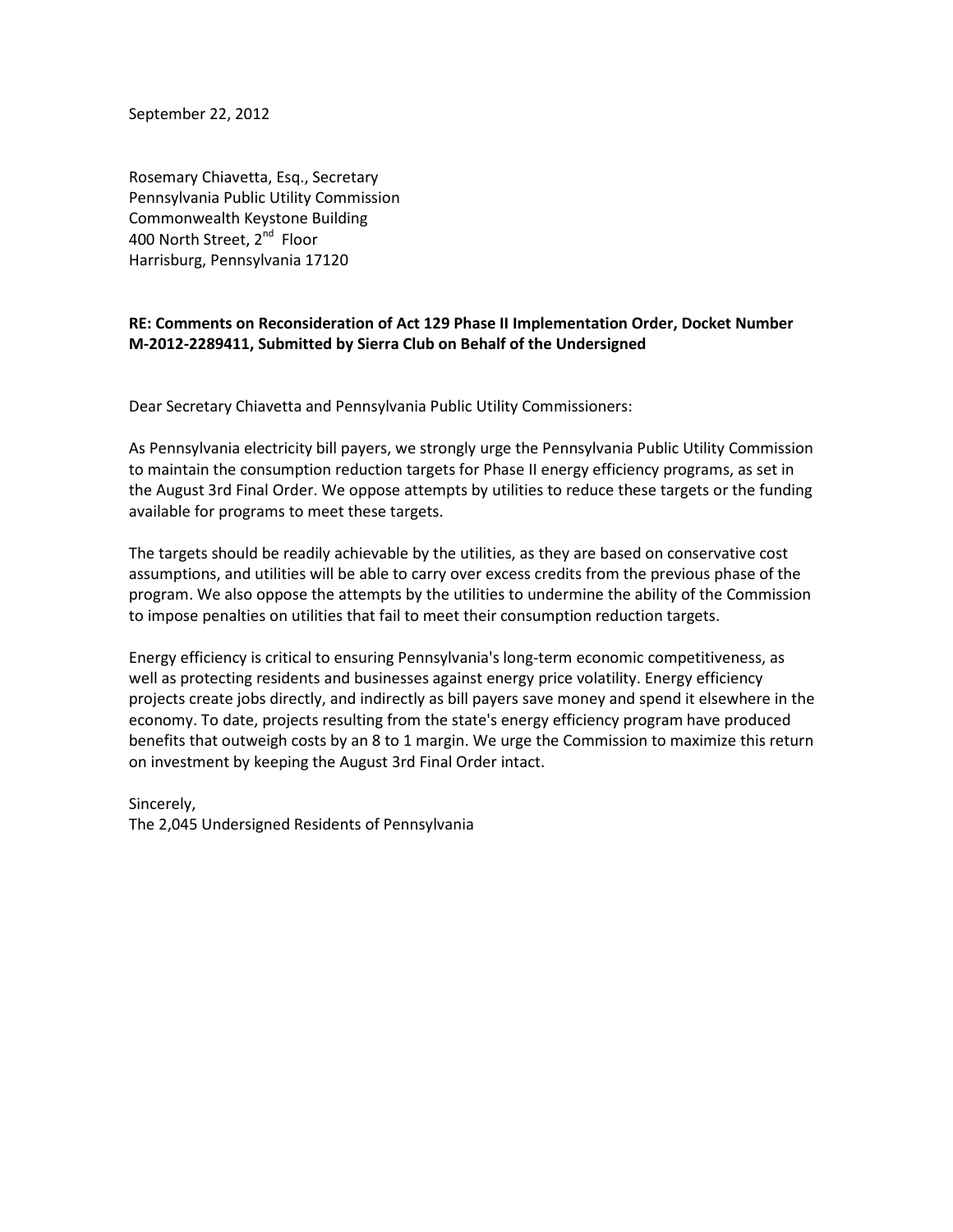Mike Dellapenna Malvern, PA 19355-1519

Deborah Fine Haverford, PA 19041-1564

Jesse Hare Jr Jamison, PA 18929-1348

Alison Jennings Philadelphia, PA 19145-2125

Anna Bower Williamsport, PA 17701-3022

Mary Youmans Blue Bell, PA 19422-2022

Katherine Lynch Pittsburgh, PA 15241-2205

Patricia Rossi Levittown, PA 19056-1016

Deborah Hepler Pittsburgh, PA 15226-2448

Garry Doll Williamsport, PA 17701-4957

John Wanat Pittsburgh, PA 15212-2320

Mara Wolfgang Phila, PA 19119-3436

Melanie Bowser Worthington, PA 16262-5020

Christian Hartleben Philadelphia, PA 19128-1038

Jeff Erwin Chalfont, PA 18914-2127 Dale Musselman Pittsburgh, PA 15229-3107

John Mcadams Langhorne, PA 19047-0582

Deborah Krysty Pittsburgh, PA 15221-4436

Lois Lunetta State College, PA 16801-4221

Louis Blau Philadelphia, PA 19115-3705

Anna Will Yardley, PA 19067-7314

Barbara Keyser Peckville, PA 18452-2305

Craig Conn Pittsburgh, PA 15212-1900

Donna Vetter Espyville, PA 16424-3947

Jeanne Zang Leetsdale, PA 15056-1215

Kim Mcclure Lancaster, PA 17603-3423

Maren Cooke Pittsburgh, PA 15217-1825

Stephanie Doleniak Shillington, PA 19607-2713

Randy Earhart Boalsburg, PA 16827-1357

Smitty Gadomski Sterling, PA 18463-0080 Penny Gray Fairless Hills, PA 19030-3524

Bret Boyer Philadelphia, PA 19119-2948

Lauren Linden Bensalem, PA 19020-1825

Lorraine Heagy Lititz, PA 17543-1039

Lisa Ditalia Bethlehem, PA 18018-3131

Jeffrey Bedrick Newtown Square, PA 19073-2601

Chrys Morris Imperial, PA 15126-2125

Margaret Donnelly Philadelphia, PA 19134-5808

Frank Bartell Phila, PA 19123-1404

Jon Clark Dover, PA 17315-2038

Linda Foglia McFadden Gibsonia, PA 15044-8280

Margaret Daniello Yardley, PA 19067-1652

Patricia Walker Brookville, PA 15825-1583

Robert Bruckman West Chester, PA 19380-1178

Thomas Simonet Yardley, PA 19067-1529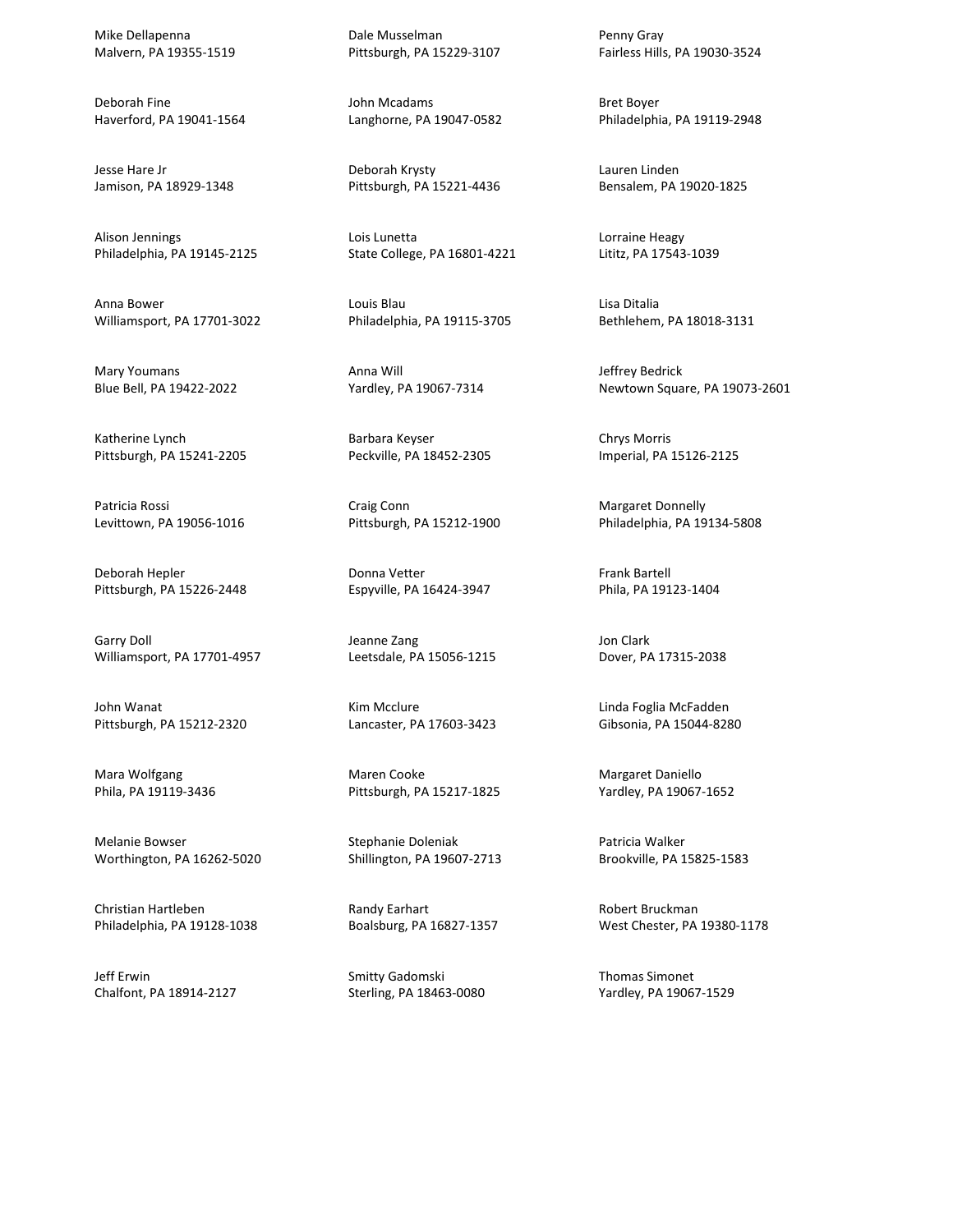Lynn Benson Pittsburgh, PA 15223-1744

Renee Boulis Philadelphia, PA 19146-1635

Pamela Fritzsche Coatesville, PA 19320-1325

Miriam Garey Reading, PA 19606-1541

Maria Kiernan Jenkintown, PA 19046-3839

Carol Stanton Pittsburgh, PA 15235-5048

Robert Havrilla Pittsburgh, PA 15212-4038

Chris Hudock Bethlehem, PA 18018-5038

Georgette Dubois Narberth, PA 19072-2116

C Drissel Lansdale, PA 19446-1694

Lorraine Ball Havertown, PA 19083-2522

Theresa Halle Hatfield, PA 19440-3262

Beverly Stickley Harrisburg, PA 17110-3430

April Reiss Sellersville, PA 18960-2207

Eric Carroll Pittsburgh, PA 15238-3184 Odean Cusack Plymouth Meeting, PA 19462-1122

David Cutler Holland, PA 18966-2600

David Christiansen Mechanicsville, PA 18934-9518

Helen Touster Clarion, PA 16214-1165

Michael Zuckerman Philadelphia, PA 19104-2720

Louise Walker Downingtown, PA 19335-1082

Erin & Sydney Caretti Mercersburg, PA 17236-1605

Roberta Warshaw Mount Gretna, PA 17064-0537

Joanne Bosco Lansdale, PA 19446-6604

Margaret Reid-Miller Pittsburgh, PA 15217-1124

Joseph Polansky Scranton, PA 18509-1360

Robin McCollum Butler, PA 16002-0951

Mark Barbash Philadelphia, PA 19130-3202

Thomas Brenner Hollidaysburg, PA 16648-2304

Fran Interrante Downingtown, PA 19335-1863 John Allen Lewisburg, PA 17837-0207

Joseph Erdeljac West Chester, PA 19380-6382

Pat DeWolfe Allentown, PA 18109-8156

John Birochak Wayne, PA 19087-1041

Roy Bires Pittsburgh, PA 15218-2427

David Sullivan King of Prussia, PA 19406-2556

Anthony Capobianco Bethel Park, PA 15102-4612

Edward O'Mara Wayne, PA 19087-2047

Gretchen Schubert Douglassville, PA 19518-9225

George Adams Ambler, PA 19002-3402

George Erceg Natrona Heights, PA 15065-3917

Jennifer Foulk Chalfont, PA 18914-2262

Pamela and Robert Diesel Somerset, PA 15501-1739

Ira Josephs Rose Valley, PA 19063-4203

Kasey Jueds Philadelphia, PA 19119-1037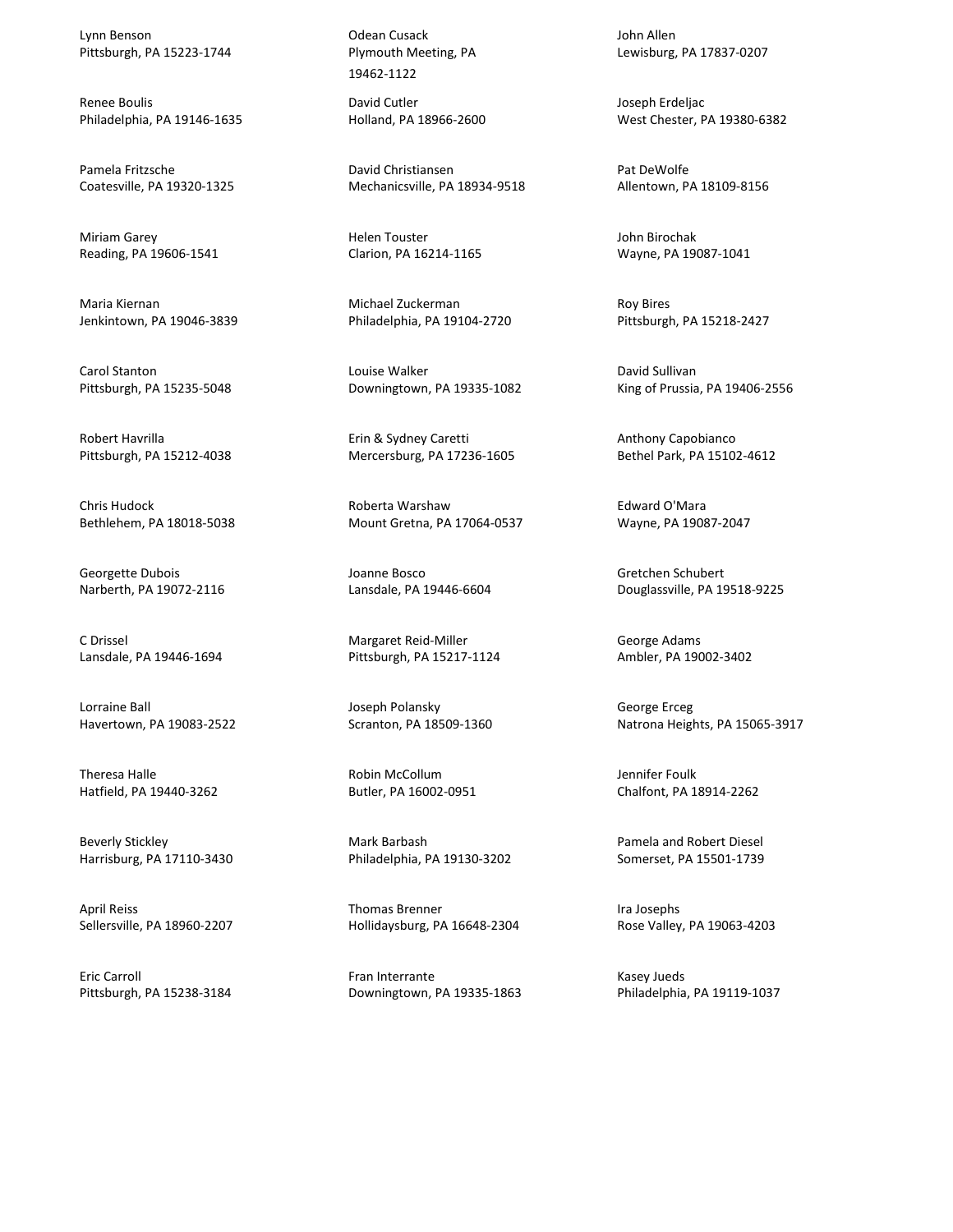Daniel Gallagher Ephrata, PA 17522-1514

Pauline Palko Waymart, PA 18472-3041

Randy Moore Beaver, PA 15009-2625

Jeffrey Berndt Harrisburg, PA 17111-4919

Greg Navarro Philadelphia, PA 19144-2509

John Rush Pittsburgh, PA 15241-3602

David Marshall Duncannon, PA 17020-9788

Richard Miller Philadelphia, PA 19130-3221

John Braxton Philadelphia, PA 19143-3517

Eric Pavlak Oaks, PA 19456-0542

Harry Hochheiser Pittsburgh, PA 15217-1208

Joyce Crowley Morton, PA 19070-1240

Kim Neff Altoona, PA 16601-3830

Jennifer Goeckeler Pittsburgh, PA 15218-2023

Sharon Owens Philadelphia, PA 19143-1728 James Rohan Bensalem, PA 19020-3940

Rhonda Anderson Kennett Square, PA 19348-3248

Sandy Moore Glenshaw, PA 15116-2406

Karen Graham Polk, PA 16342-0943

D Scott Eaby Ephrata, PA 17522-2410

Richard Plut State College, PA 16801-7432

Adolfo Fernandez Allentown, PA 18102-3834

Juliana Van Arsdlae Monessen, PA 15062-0356

Susan Gage Douglassville, PA 19518-9577

Bryan Stinchfield Lancaster, PA 17603-2607

Mario Dominick Latrobe, PA 15650-2922

Thomas Nelson Lansdowne, PA 19050-1304

Nancy Bellers Easton, PA 18042-3531

Kirsten Wert Lenhartsville, PA 19534-9318

Aaron Libson Philadelphia, PA 19141-3925 Chris Sikich Philadelphia, PA 19147-2327

Louise Larkin Pittsburgh, PA 15228-1327

Karen Taussig-Lux Media, PA 19063-2815

Craig And Norma Morris East Stroudsburg, PA 18301-7138

John Garzia Upper Chichester, PA 19061-2420

Donna Harpster Shippensburg, PA 17257-2003

Carol Thompson South Park, PA 15129-8955

Connie Conaway Canonsburg, PA 15317-1149

Dale Shillito Philadelphia, PA 19130-3308

Elizabeth Seltzer Brookhaven, PA 19015-3309

Elizabeth Guldan Erie, PA 16505-4602

Carol Adams Langhorne, PA 19047-8123

Lisa Grandstaff Pittsburgh, PA 15237-5746

Jonathan Lyons Lewisburg, PA 17837-6559

Ysan Reischke West Grove, PA 19390-9473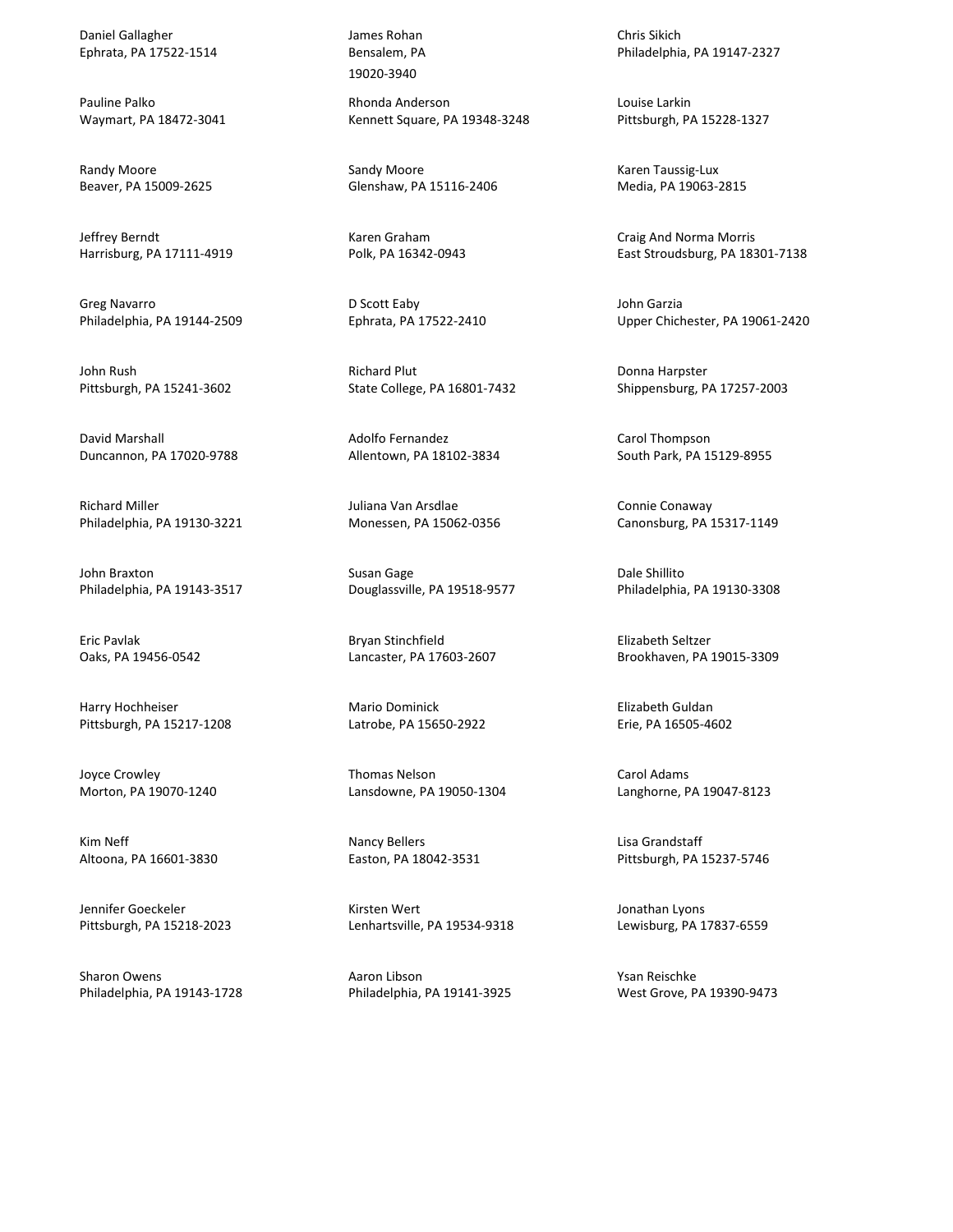Robin Allaway Pittsburgh, PA 15237-3720

Kristen Lightbody Saylorsburg, PA 18353-7861

Nancy Bilheimer Levittown, PA 19056-1322

William Hallman Springfield, PA 19064-1938

Erin Frederick Center Valley, PA 18034-9750

Mary Franceline Malo Philadelphia, PA 19104-1466

Keith Parsons Wayne, PA 19087-3419

Joseph Paugh Ardmore, PA 19003-1916

Neil Brown Allentown, PA 18104-3932

Dorothy Reichardt Kennett Square, PA 19348-2324

Rosemary Delpino Butler, PA 16001-5540

Robert Gumlock Easton, PA 18045-5905

Roger Horn Clarion, PA 16214-1603

Arthur Antal Wellsboro, PA 16901-1011

Richard Inglis Kennett Square, PA 19348-1823 Bruce Daggy Wyncote, PA 19095-2019

Suzi Nash Radnor, PA 19087-5236

Arthur Shelly Easton, PA 18044-1554

Sharon Gross Collegeville, PA 19426-1137

Paul Farkas West Chester, PA 19380-1366

Michael Farkas Oxford, PA 19363-4313

Greg Kopich Hawley, PA 18428-1127

Kenneth Bickel Pittsburgh, PA 15227-3921

Denise Miller Kennett Square, PA 19348-1531

Chuck Oatman Drumore, PA 17518-9713

Jeanne Peters Frazer, PA 19355-1049

Ramona Sahni Pittsburgh, PA 15238-1129

Cheryl Fala Lansdale, PA 19446-6631

Michael Vandellos Swarthmore, PA 19081-2021

Nadia Knoblock Pittsburgh, PA 15216-3014 James Orben Springtown, PA 18081-0013

Jon Piersol Wexford, PA 15090-7914

Bill & Lynne Starrett Lansdale, PA 19446-3705

Rayzel Raphael Melrose Park, PA 19027-3048

John Mras Sayre, PA 18840-1607

Keith Portka Cheswick, PA 15024-1603

Judith Frank Garnet Valley, PA 19060-1722

Eric Wagner Harleysville, PA 19438-1918

Brian Patrick McLaughlin Erie, PA 16506-3225

sterling showers York, PA 17404-2804

Edward Kerr Claysburg, PA 16625-8728

M Everhart New Providence, PA 17560-9698

Vincent Young Little Meadows, PA 18830-9738

Michael Iannone Jr West Mifflin, PA 15122-2507

Neil Mcgurty Hellertown, PA 18055-9734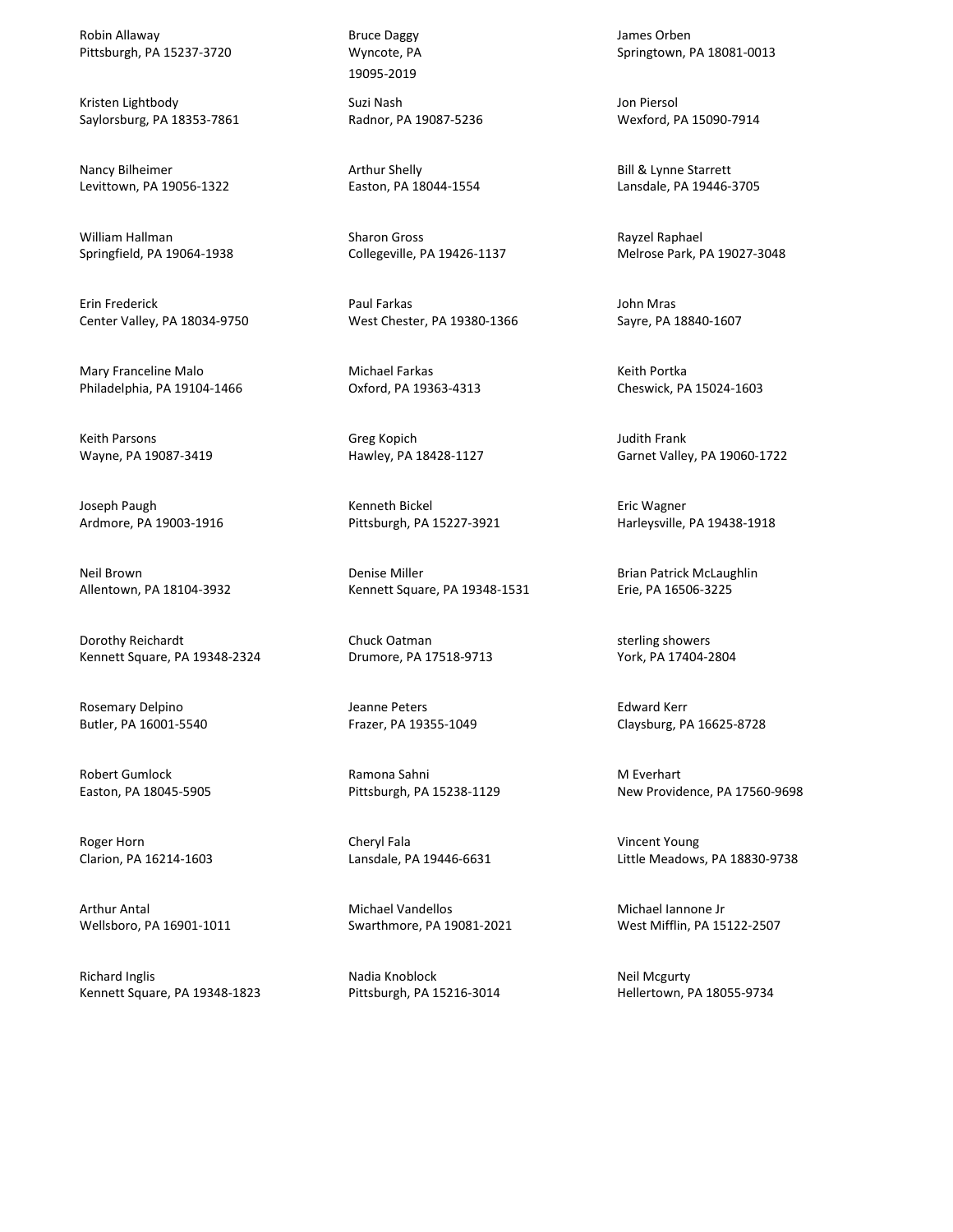Mary Nevins Bryn Mawr, PA 19010-1519

Jeanne Held-Warmkessel North Wales, PA 19454-4285

Kathy Lynn Dabanian Sellersville, PA 18960-2314

Beatrice Broughton Avondale, PA 19311-9523

Gary Smith Lancaster, PA 17603-4408

Patrick Hollis Phoenixville, PA 19460-2825

John Cooke Haverford, PA 19041-1531

Sandra Whipple Merion Station, PA 19066-1326

Edward Donahue Glenside, PA 19038-1923

Rodney Weaver Mill Hall, PA 17751-9495

Mary Whitmore Mechanicsburg, PA 17055-4984

Jack Albright Kennett Square, PA 19348-1741

Mara Obelcz Hatfield, PA 19440-4111

James Bruno Springfield, PA 19064-2809

Jane Hayward Lewisburg, PA 17837-1652 Geneva Lohr Canonsburg, PA 15317-1549

Jean Lubonovich Franklin, PA 16323-4501

Michelle Pepitone Pittsburgh, PA 15237-4079

Quentin Wenzel Stroudsburg, PA 18360-6985

Peter Mayes Narberth, PA 19072-2302

Matthew Eaton New Hope, PA 18938-9431

Colleen Bateman Bethlehem, PA 18017-4803

Kimm Tynan Philadelphia, PA 19143-3403

Jeffrey Coulter Coatesville, PA 19320-2264

Lisa Daly West Chester, PA 19380-4337

Ruth Anne Dayton Pittsburgh, PA 15227-2635

Anne White Glenside, PA 19038-2802

Terry Cobab Point Pleasant, PA 18950

James Castellan Rose Valley, PA 19086-6218

Jennifer Lowans Fayetteville, PA 17222-1141 Kevin Castellan Media, PA 19063-2048

Norma Dupire Pittsburgh, PA 15224-2365

Cornelia Weathers Philadelphia, PA 19104-1313

Lois Kendall Ft Washington, PA 19034-3023

Bryan Kemper Melrose Park, PA 19027-3025

Amy Guskin Malvern, PA 19355-3007

Shannon Lemay Milford, PA 18337-1117

Torey Verts Pittsburgh, PA 15212-2834

David Bursky Wynnewood, PA 19096-3533

Laura Orsini Wernersville, PA 19565-1248

Timothy Bintrim Johnstown, PA 15906-3806

Andrew Wadsworth Reading, PA 19606-2905

George Mullen Wellsboro, PA 16901-6714

Gary Bater Bellefonte, PA 16823-1852

Molly Kelly Lancaster, PA 17602-3737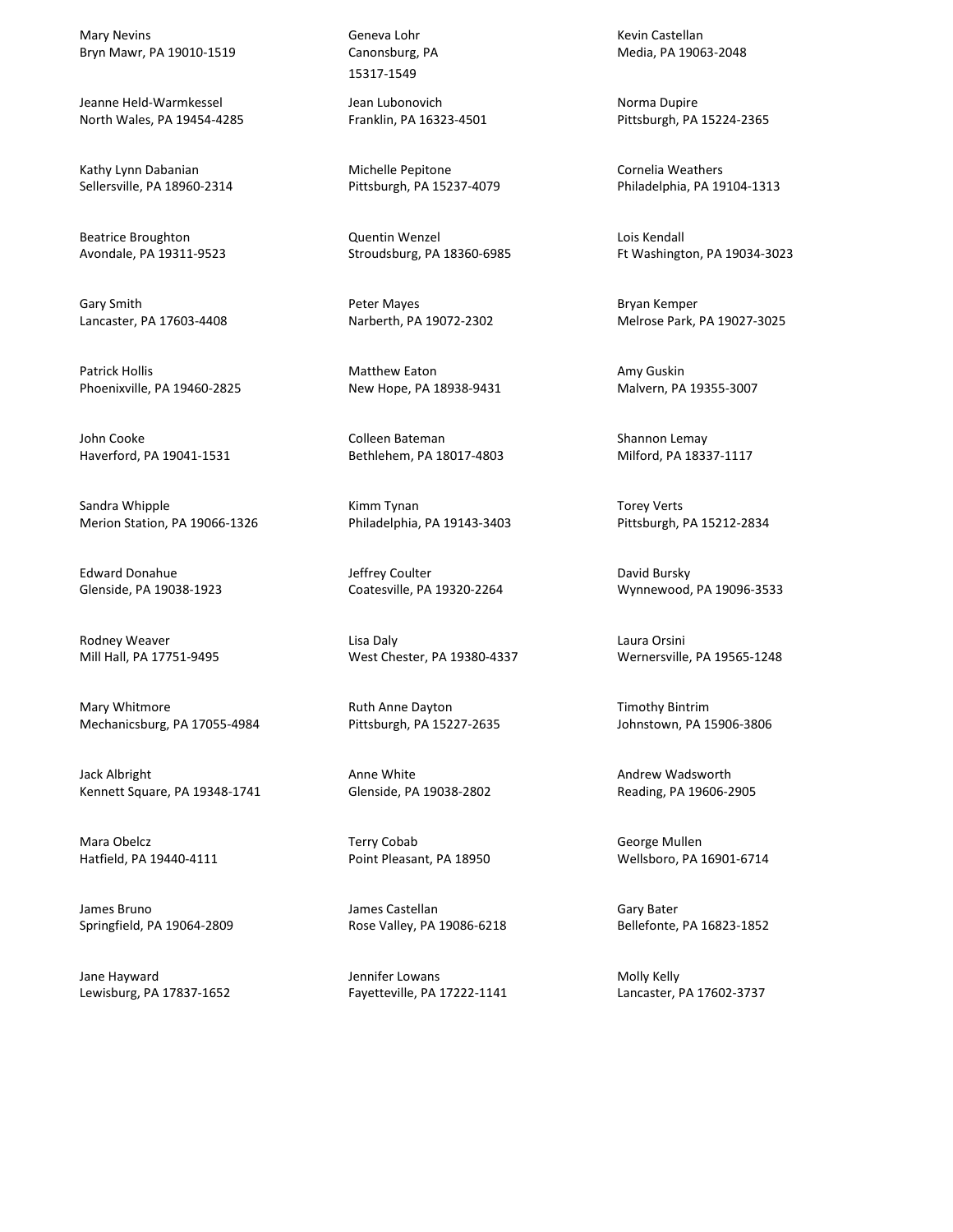Bill Ament Apollo, PA 15613-8065

Roger Burens West Grove, PA 19390-9214

David Lutes Washington, PA 15301-7701

Elizabeth Wille Hummelstown, PA 17036-1620

Wayne Diamond Kennett Square, PA 19348-4713

Joseph Lurie Philadelphia, PA 19103-3648

Stephen Dieringer Parkesburg, PA 19365-1622

Marcia Druga Pittsburgh, PA 15221-3372

Carol Getty Wallingford, PA 19086-6314

Christine Walturz Easton, PA 18042-3312

Elaine Sadowski Pittsburgh, PA 15203-1738

Michael Schmotzer York, PA 17403-4111

Valerie Rutherford Sharon, PA 16146-3152

Joseph Saporito Moosic, PA 18507-1139

Kathy Johansen Philadelphia, PA 19147-3308 Esther Wyss-Flamm Philadelphia, PA 19118-3305

Richard Doughty Wayne, PA 19087-1336

Eric Crump Gettysburg, PA 17325-1915

Kristina Evans Philadelphia, PA 19119-1134

Judith Leach Unionville, PA 19375-0327

Melva Meyer Beach Lake, PA 18405-0233

donna smith Wilkes Barre, PA 18704-5033

Russell Lang Pittsburgh, PA 15217-2964

Carrie Bell Lansdale, PA 19446-5224

Phil Landis Shrewsbury, PA 17361-1410

April Nelson Berwyn, PA 19312-1872

Barbara Macdonald Zelienople, PA 16063-3007

Kathy Stack Munhall, PA 15120-3143

Bruce Dickie Royersford, PA 19468-1632

Angela Leventis Philipsburg, PA 16866-1901 Melissa Pennypacker Lancaster, PA 17603-3733

Julia Christie Pottstown, PA 19465-8130

James Wylie West Chester, PA 19382-1946

Neal Hemmelstein Lemont, PA 16851-0426

Dennis Fisher Lock Haven, PA 17745-1512

Bertha Rosin Garnet Valley, PA 19060-1338

Penny Ordway Ardmore, PA 19003-2030

Rochelle Cohen Philadelphia, PA 19120-1002

Corinne Mayland Lansdale, PA 19446-3451

David Larson Oxford, PA 19363-1607

Michael Miller Philadelphia, PA 19102-4551

Jessica Cooperman Allentown, PA 18104-3866

Laurel Rockefeller Cresson, PA 16630-2043

Dudley Backup West Chester, PA 19382-2823

Vivian Schatz Philadelphia, PA 19119-3421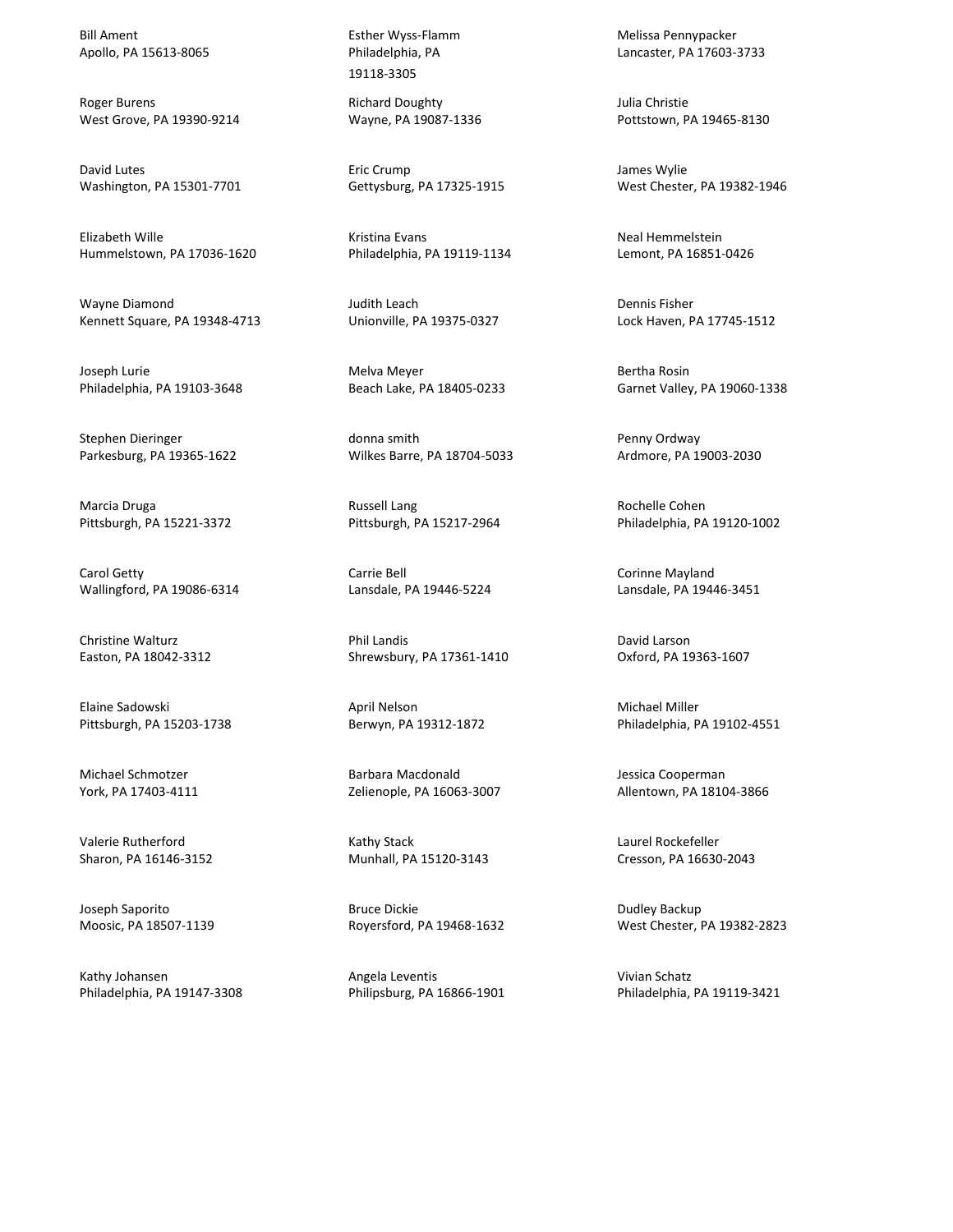Carolyn Hughey Montoursville, PA 17754-7967

Michael Lawrence Harrison City, PA 15636-1507

Candace & James Fritch Pennsburg, PA 18073-1965

Karol Judy Clinton, PA 15026-1588

Mark Schmerling Bryn Athyn, PA 19009-0753

Michael Mcgoldrick Morton, PA 19070-2014

William Heald Spring Mills, PA 16875-9120

Marcus & Gail Sheffer Wellsville, PA 17365-9783

Gayle Shisler Doylestown, PA 18901-4428

David Natishyn Pocono Pines, PA 18350-0996

Margaret Emerson Philadelphia, PA 19123-3132

Mary Kennedy State College, PA 16801-6121

Barry Werber Pittsburgh, PA 15201-2048

Phyllis Davidson Pittsburgh, PA 15211-1410

Lawrence Green Swarthmore, PA 19081-1412 Todd Foster King of Prussia, PA 19406-1808

Rosemary Caolo Scranton, PA 18510-1902

Jan Carfagno Media, PA 19063-2532

Susan Reinhart New Providence, PA 17560-9728

Andrew Mramor Philadelphia, PA 19125-2607

Mike France Honey Brook, PA 19344-8673

Margaret Mclaughlin Philadelphia, PA 19118-2711

John Mcginley Cochranville, PA 19330-1408

George Farber Bethlehem, PA 18018-6219

Martin & Susan Bruegel West Chester, PA 19382-5608

Mark Jordan Philadelphia, PA 19135-1428

Michael & Sandra Bowdren Quakertown, PA 18951-2856

Rena Thompson Doylestown, PA 18901-7031

Daniel Piser Philadelphia, PA 19119-3435

Thomas Ronan Phila, PA 19137-2031 Christine Stahle Lancaster, PA 17602-4831

Georgann Kovacovsky New Bethlehem, PA 16242-7007

Ellen Cohen Ardmore, PA 19003-1236

Lori Lydic Sewickley, PA 15143-8668

Ann Gerace Pittsburgh, PA 15203-4502

Troy Schreiber Millersburg, PA 17061-1339

Martha Kirby Philadelphia, PA 19129-5417

Thomas Wilson West Mifflin, PA 15122-1474

Virginia Hochmuth Pittsburgh, PA 15201-2146

David Roberts Bellefonte, PA 16823-8844

William Fridey Hatfield, PA 19440-2430

Nicolette Pawlowski Pittsburgh, PA 15201-1917

Marjorie Powers Newtown, PA 18940-1404

Robert Huether Doylestown, PA 18901-3647

Nezka Pfeifer Scranton, PA 18505-2349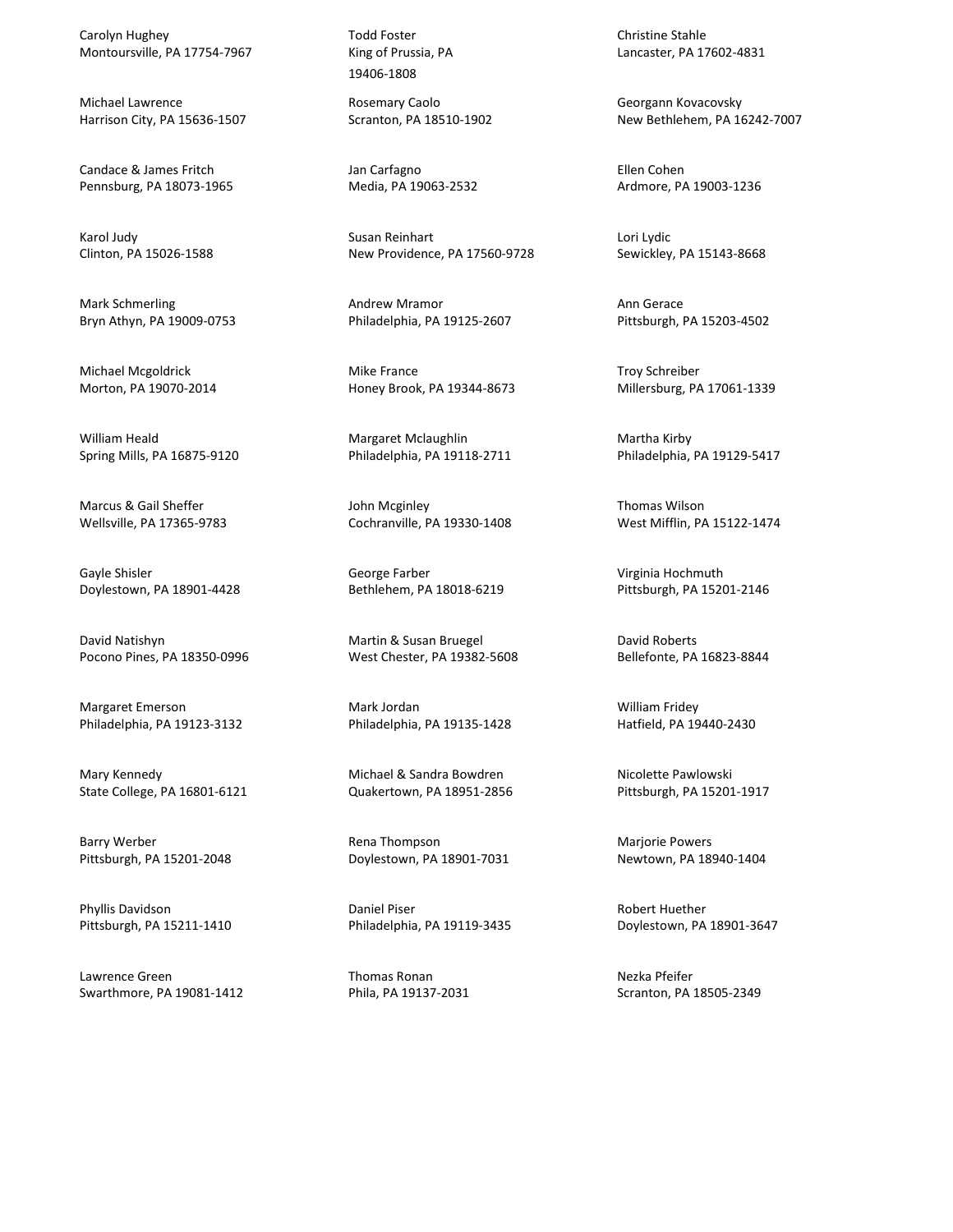Linda Huber Hanover, PA 17331-7989

Patricia Libengood Erie, PA 16510-3228

David Fiedler Bensalem, PA 19020-3849

Anne Pinkerton Phoenixville, PA 19460-4133

Lawrence Povlow Eagleville, PA 19403-1511

Linda Stat Chadds Ford, PA 19317-8222

Anna Kamstra Philadelphia, PA 19128-1013

Lisa Lester Johnstown, PA 15904-1225

Jason Schein Dresher, PA 19025-1637

Robert Johnson Shippensburg, PA 17257-8755

Michael Mc Cullough Biglerville, PA 17307-9479

Sam Keiser Kutztown, PA 19530-1012

Daniel Mink Harrisburg, PA 17110-3517

Beverly Williamson-Pecori Mc Kees Rocks, PA 15136-1063

Eugenia Eden E Stroudsburg, PA 18301-2307 Greta Aul Lancaster, PA 17603-4855

Thayer Heath Bryn Mawr, PA 19010-1561

Otto Lehrbach Alburtis, PA 18011-2035

Dawn Dippre Scranton, PA 18505-1919

Mary Hart Dalton, PA 18414-8002

Paul Hatzinger Doylestown, PA 18901-3139

Robert Brobst Pottstown, PA 19465-6608

Mary Lou Kleinbach Mertztown, PA 19539-9200

Christopher Roche Reading, PA 19606-3370

Kim Dieter Devon, PA 19333-1000

Cecilia Boyer East Stroudsburg, PA 18302-6851

John Lawson Penn Valley, PA 19072-1332

Jon Nadle Pittsburgh, PA 15216-3903

Wayne Almond Morrisville, PA 19067-2270

Jean Wiant Philipsburg, PA 16866-3147 Shelly Joscelyn Lansdale, PA 19446-4865

Deanna Prine Wexford, PA 15090-8559

Libby Goldstein Philadelphia, PA 19147-3220

Susan Hill Center Valley, PA 18034-8737

Eden Piconi Upper St Clair, PA 15241-3344

Meghan Valentich Pittsburgh, PA 15239-2325

Ellen Smith Havertown, PA 19083-2626

Jim & Paulette Joyce Emsworth, PA 15202-1504

Stephanie Lavorgna Springfield, PA 19064-1346

Meredith Doran State College, PA 16801-4122

Robert Rhodes Mercersburg, PA 17236-0355

Joanne Feldman State College, PA 16801-6427

Julia Cheston Bala Cynwyd, PA 19004-2706

Nancy Egolf Pottstown, PA 19464-6320

Paul Kalka Conshohocken, PA 19428-3623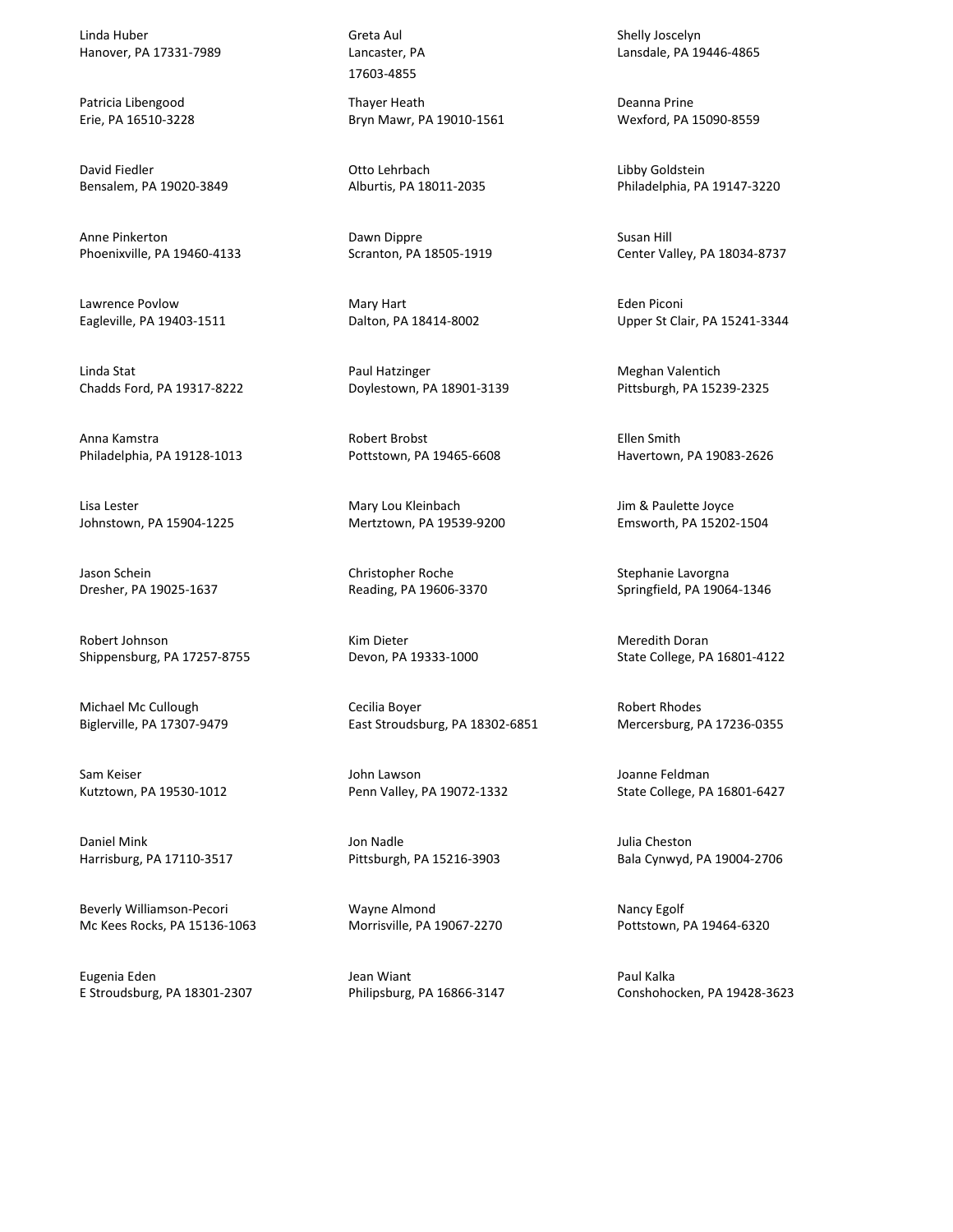Phyllis Kosherick Bala Cynwyd, PA 19004-2834

Michael Waskovich North Abington Township, PA 18414-9792

Catherine Smith Media, PA 19063-5319

Elaine Dellande Fountain Hill, PA 18015-2403

Paul Metzloff Dallas, PA 18612-8716

Arlene Smith Narberth, PA 19072-2121

William Rastetter Philadelphia, PA 19111-1931

Jim Weaver Pennsburg, PA 18073-2218

Teri Dignazio Oxford, PA 19363-1138

Gail Neustadt Presto, PA 15142-1608

Tara Alexander Sewickley, PA 15143-1009

Linda Schmidt Gibsonia, PA 15044-9333

Theresa Mondello Easton, PA 18042-7627

John & Anne Judson Lemoyne, PA 17043-1379

Angela Whited Indiana, PA 15701-1814 Kevin & Alexandra Manning Downingtown, PA 19335-4444

Ivan Russell Pittsburgh, PA 15220-3013

Diane Brown Lewisberry, PA 17339-8920

Glenn Frantz Paoli, PA 19301-1353

John Comella Philadelphia, PA 19130-3523

Dona Curti Finleyville, PA 15332-4229

James Kelvington Erie, PA 16506-7004

Fred Stuppy Halifax, PA 17032-9722

Donique Browsh Havertown, PA 19083-1200

Robert Gibb Homestead, PA 15120-1227

Michael Friedrich Pittsburgh, PA 15228-2626

James Durko Mcmurray, PA 15317-2705

David Giffen New Hope, PA 18938-5441

Henry Berkowitz Sabinsville, PA 16943-9749

Charlene Stull Waterford, PA 16441-0610 Andrea Likovich Aston, PA 19014-1207

Kathleen Parisi Aston, PA 19014-1207

kathleen reifke Pottstown, PA 19465-8256

Jason Saranga Allentown, PA 18103-6012

Lisa Rochelle Martins Creek, PA 18063-0202

Michol Stelma Hughestown, PA 18640-2952

Eileen O'Neill Philadelphia, PA 19115-7004

Greg Waldman Phila, PA 19143-3456

Stephen Smith Bethlehem, PA 18018-3403

Jutta And Harvey Denton Pittsburgh, PA 15208-2333

Cleo Zell Pittsburgh, PA 15201-2727

Don Ament Leola, PA 17540-1433

Dino Ciabattoni Lawrence, PA 15055-0567

Linda Roach Sayre, PA 18840-9271

Julio Aviles Jenkintown, PA 19046-3227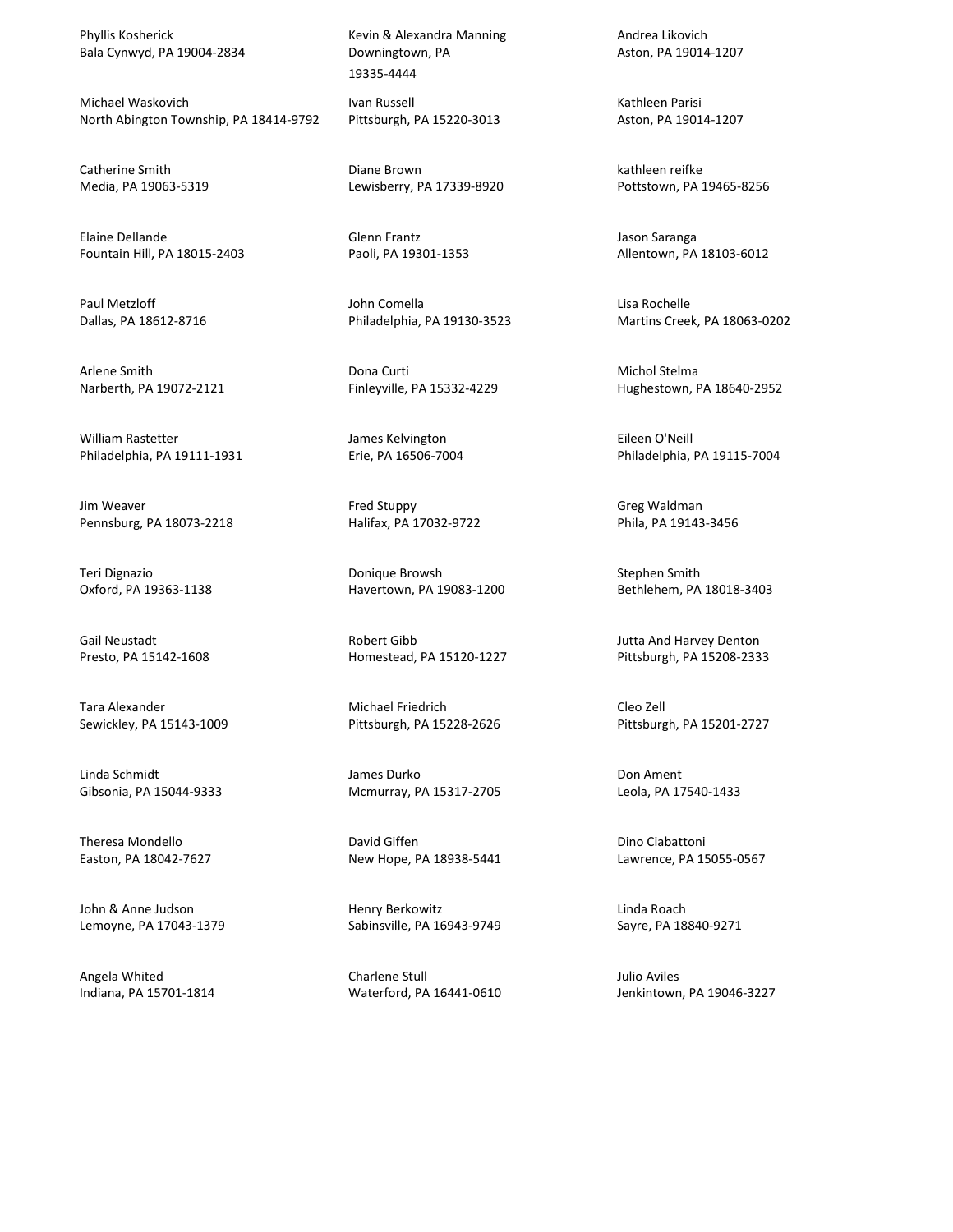Laurie Goodrich Orwigsburg, PA 17961-9118

June Gollatz Bethlehem, PA 18018-3314

R. Erick & Carolyn Chizmar Philadelphia, PA 19118-3602

Anna Gallo Bethany, PA 18431-5926

Fred Eisler Swissvale, PA 15218-1743

Bernard Lisowski Upper Darby, PA 19082-3146

Renee Zuba Plymouth, PA 18651-4522

Gayle Brown Philadelphia, PA 19118-3909

Bill Vendetti Boyertown, PA 19512-1227

Robert Braun Philadelphia, PA 19147-1137

Dot Montaine Harrisburg, PA 17102-2318

Margie Sentiwany Lemoyne, PA 17043-1928

Dorene Pasekoff Pottstown, PA 19465-8128

Robert Agar Stroudsburg, PA 18360-6718

Nelson Myers Harrisburg, PA 17109-3525 Irene Haralabatos Huntingdon Valley, PA 19006-7937

Joyce Benson Glenside, PA 19038-3613

Joanmarie Houston Reading, PA 19606-1102

Todd Nixon Croydon, PA 19021-5411

Paul Shane Philadelphia, PA 19144-2619

Gwenn Meltzer Woodlyn, PA 19094-1425

Ed & Kelly Vresilovic Ardmore, PA 19003-3303

Mike Wininsky Sharon, PA 16146-3450

Kelly Rogers Cornwall, PA 17016

Kristen Kelly Scranton, PA 18508-2709

JoAnn Jahn Lackawaxen, PA 18435-9787

Dale Dankulich New Cumberland, PA 17070-2653

Scott Samuels Slatington, PA 18080-3819

Patricia Wenner Lewisburg, PA 17837-8017

Miriah Reynolds Birdsboro, PA 19508-7962 Adi Rapport Pittsburgh, PA 15217-1529

Gary Fleeger Marysville, PA 17053-9790

Tom Wolper Pittsburgh, PA 15217-2670

Judith Pearsall Lansdowne, PA 19050-2112

Barbara Johns Millersburg, PA 17061-0034

Anne Misak Philadelphia, PA 19143-2007

Barbara Mail Philadelphia, PA 19144-4446

Terri Bachman Chambersburg, PA 17202-7511

Dennis Lieb Easton, PA 18042-3234

Kristine Azzarello Greensburg, PA 15601-2749

Harold Kimmelman Haverford, PA 19041-7709

Julie Phillips Uniontown, PA 15401-5321

Emily Ogle Kunkletown, PA 18058-3224

Joanna Woomer Tyrone, PA 16686-7828

Jacki Crawford Doylestown, PA 18901-4765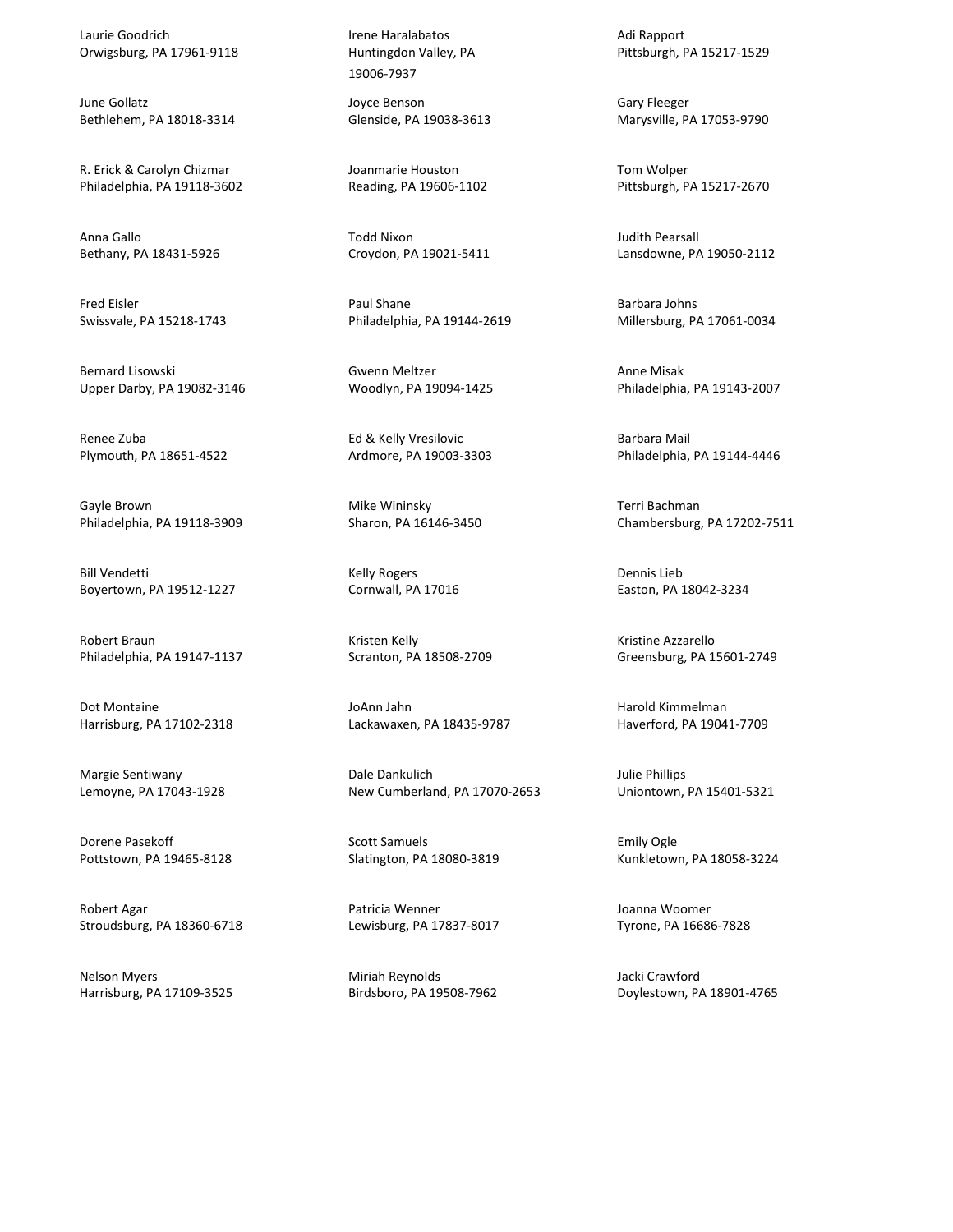Andrew Schwarz Pittsburgh, PA 15212-5011

Rebecca Kuligowski Cambridge Springs, PA 16403-2805

Bruce Anderson Jamestown, PA 16134-6912

Lynne Heritage Bellefonte, PA 16823-6207

Wendi Taylor Camp Hill, PA 17011-2132

Joseph Candela East Berlin, PA 17316-9388

C And A Greifenstein Havertown, PA 19083-1433

Lisa Allarde Green Lane, PA 18054-2265

Richard Firestine Myerstown, PA 17067-2315

John Stephens Jr Bloomsburg, PA 17815-1601

Ruth Carr Douglassville, PA 19518-9798

Cindy Tancredi Shenandoah, PA 17976-1228

Marlene Ambroziak Coatesville, PA 19320-3609

Stephen Carl Lansdale, PA 19446-1142

Donna Meyers Stowe, PA 19464-3716 Frank Sabatini Exeter, PA 18643-1146

William Haaf Kennett Square, PA 19348-1906

Chris Milani Penn Valley, PA 19072-1442

Jill Rouke Erie, PA 16509-4238

Charles Peterson Newtown, PA 18940-2418

Marie Schreffler Bensalem, PA 19020-2962

Kristin Tovaas Harleysville, PA 19438-2006

Lionel Ruberg Newtown, PA 18940-2418

Linda Blythe Philadelphia, PA 19104-3917

Dan Dolby Pottstown, PA 19465-8569

Victoria Sams Lewisburg, PA 17837-8852

Adrianne Puza New Cumberland, PA 17070-1511

Marilyn Giorgio-Poole Ligonier, PA 15658-2418

Cailin Carlton Harrisburg, PA 17112-2659

Melissa Katterson South Heights, PA 15081-0253 Tina Horowitz Philadelphia, PA 19143-7002

John Minger Southampton, PA 18966-4716

Dan Walker Brookville, PA 15825-1213

Jean Friday Belle Vernon, PA 15012-3891

John Rossi Chadds Ford, PA 19317-8239

Jeff Schmidt Shermans Dale, PA 17090-8834

Charles Younger Dushore, PA 18614-7888

Laura Fake Womelsdorf, PA 19567-1413

J Allen Leslie Christiana, PA 17509-9617

Mary Sorrentino Levittown, PA 19056-3501

Kelly Boyles Wind Gap, PA 18091-1411

Sidne Baglini Malvern, PA 19355-2710

Jay & Cathy Harter Susquehanna, PA 18847-7638

Jan Marie Rushforth Bryn Mawr, PA 19010-2010

Thomas Degnan Philadelphia, PA 19104-4501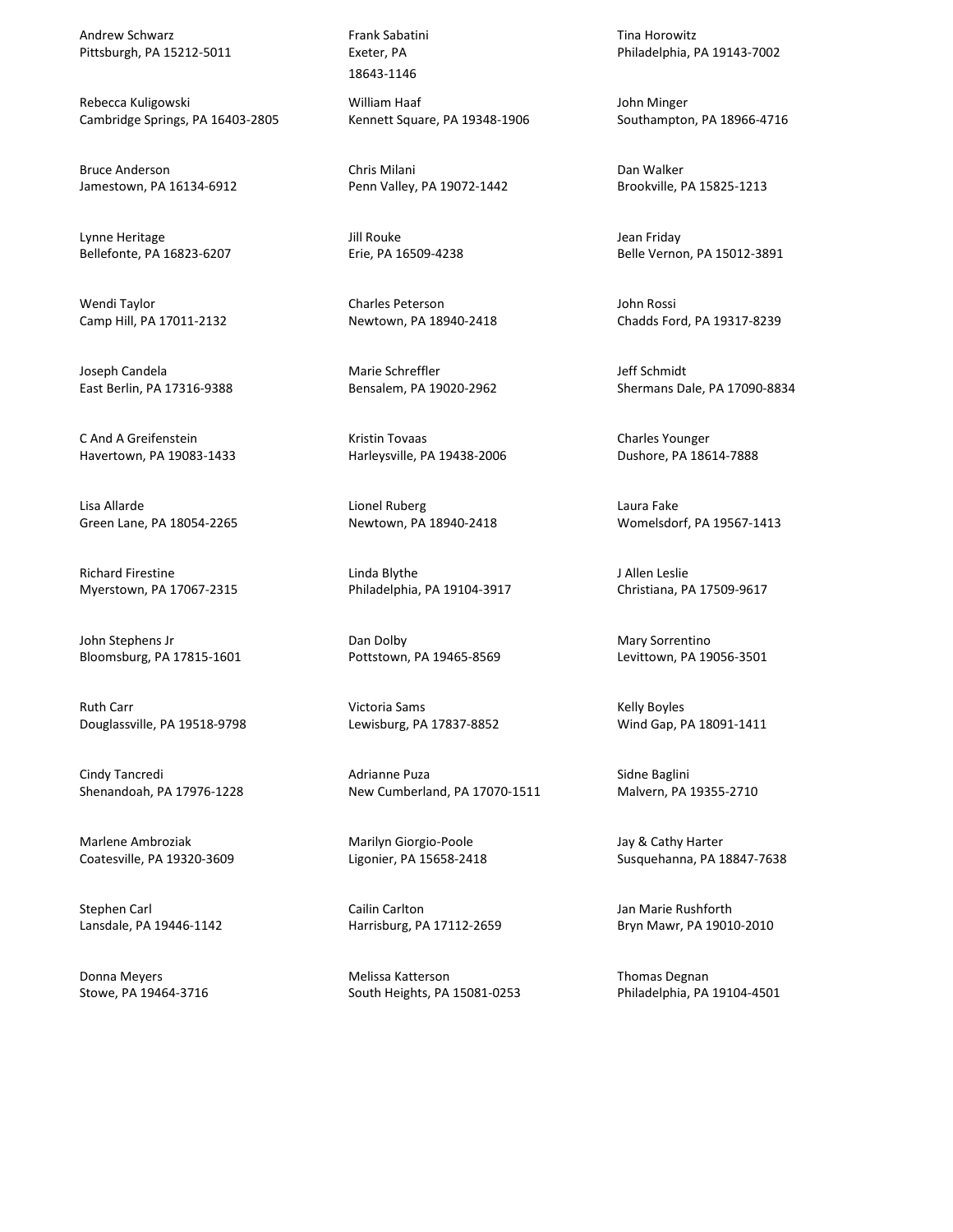Rachel Chaput Dingmans Ferry, PA 18328-3447

Don Stewart West Reading, PA 19611-1733

William Willis Mercersburg, PA 17236-1550

Jason Palo Glen Mills, PA 19342-8108

Sally Thompson Glen Mills, PA 19342-2204

Elizabeth Macneil King of Prussia, PA 19406-4210

Mark Coleman Roaring Brook Twp, PA 18444-7789

Valerie Glauser Philadelphia, PA 19119-2517

Vicki Adams Pittsburgh, PA 15237-5063

John Mansky Lansford, PA 18232-1816

Danielle Skiendzielewski Philadelphia, PA 19111-1366

Susan Babbitt Philadelphia, PA 19107-6146

Richard Schreep Unionville, PA 19375-0327

Lee Bible Abbottstown, PA 17301-9065

Len Slagle Erie, PA 16510-4365 Jed Williams Philadelphia, PA 19147-2111

Bruce Moyer Souderton, PA 18964-2303

Alexis Claar Harrisburg, PA 17110-3665

Cindy Black Easton, PA 18040-7816

Brenda Hartman Reading, PA 19604-2439

Mary Pysz King of Prussia, PA 19406-1756

Michelle Hoff Kintnersville, PA 18930-9561

Faith Boyer Seven Valleys, PA 17360-8537

S Das Fort Washington, PA 19034-8281

Walter Pankoe Doylestown, PA 18901-5838

Adam Zion Philadelphia, PA 19119-2541

Bill Ridgeway Scranton, PA 18504-1545

Megan Bray Hunlock Creek, PA 18621-3114

David York Akron, PA 17501-1519

John Yerman Pittsburgh, PA 15236-2400 Barbara Spiegelberg Pequea, PA 17565-9723

Kimberly Seger Kittanning, PA 16201-4337

Tom Campbell Allison Park, PA 15101-2604

Robert and Jean Forsberg Julian, PA 16844-8617

Doris Stiene-Adebanjo Chester Springs, PA 19425-3644

Arwen Sniatecki Newport, PA 17074

Ralph Pinto Shohola, PA 18458-2839

Evelyn Och Pittsburgh, PA 15216-1723

Judith Wood Pittsburgh, PA 15202-2017

Corinne Ogrodnik Pittsburgh, PA 15218-1219

Michael Balsai Philadelphia, PA 19118-4418

Edmund Weisberg Philadelphia, PA 19103-6175

Carol Gelfand Pittsburgh, PA 15237-3718

Trudy Gerlach Wyalusing, PA 18853-8537

Rande Mandelblatt Philadelphia, PA 19111-3125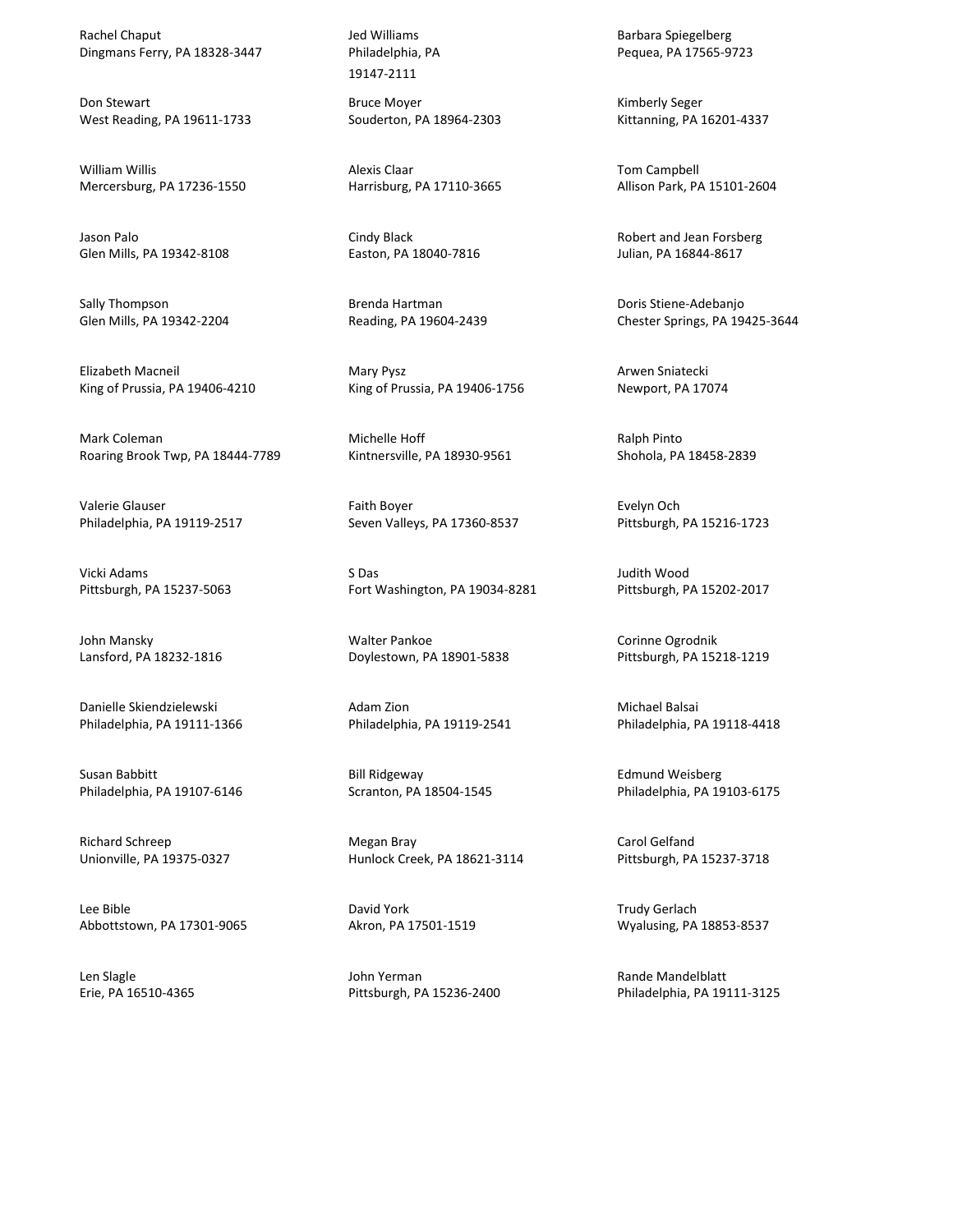Hannah Wood Erdenheim, PA 19038-8214

Chad Collins Greencastle, PA 17225-1171

Philip Salen Bethlehem, PA 18015-5136

Ieva Berzins Pittsburgh, PA 15216-1424

Erin Strelec Mechanicsburg, PA 17055-4315

Edward Gruver Lancaster, PA 17601-3963

Rachel Simpson-Loizou Fombell, PA 16123-1428

Susan Magee Greencastle, PA 17225-1331

David Levin Haverford, PA 19041-1203

Pete Knepper Tamaqua, PA 18252-2114

Frank Asturino Mc Kees Rocks, PA 15136-1415

Elizabeth Gutman Philadelphia, PA 19147-1412

Lisa Pletz Mount Joy, PA 17552-1186

Donna Rees Havertown, PA 19083-4142

Linda Small New Freedom, PA 17349-9206 Curtis Michener Harleysville, PA 19438-2355

Derek Hoffman Lititz, PA 17543-1131

Debra Hoven Nazareth, PA 18064-8100

Charis Price Philadelphia, PA 19148-4527

Brian Schmidt West Chester, PA 19380-2479

Donald Robinson Chester Springs, PA 19425-2420

Donald Waltman State College, PA 16803-1250

Bonnie Disciullo Lancaster, PA 17601-3840

Brian Meadows West Chester, PA 19380-2701

Purnima Barve King of Prussia, PA 19406-2004

Rachel Leibman Philadelphia, PA 19146-2408

Thomas Garrett York, PA 17408-4444

Dennis Ober Shamokin, PA 17872-7816

Jonathan Cohn Philadelphia, PA 19130-7705

Laura Horowitz Pittsburgh, PA 15217-1840 Marisa Hrbal Erie, PA 16506-1551

Aimee Maisano Monessen, PA 15062-2540

Michael Stanger New Cumberland, PA 17070-2460

Merian Soto Philadelphia, PA 19119-3110

Jeffrey Hill Muncy, PA 17756-1504

Joann Aurand Pittsburgh, PA 15206-4271

W Stover Chambersburg, PA 17201-2035

Gloria Czapnik Lakewood, PA 18439-3920

Chris Grimley North Wales, PA 19454-4031

Paul Hagedorn Beach Lake, PA 18405-0142

Ron Ford Tannersville, PA 18372-7785

Christy Lios New Hope, PA 18938-0451

Ellen Dionna Dover, PA 17315-3642

Eileen Downard South Abington Township, PA 18411-9725

James Vidt Pittsburgh, PA 15234-2245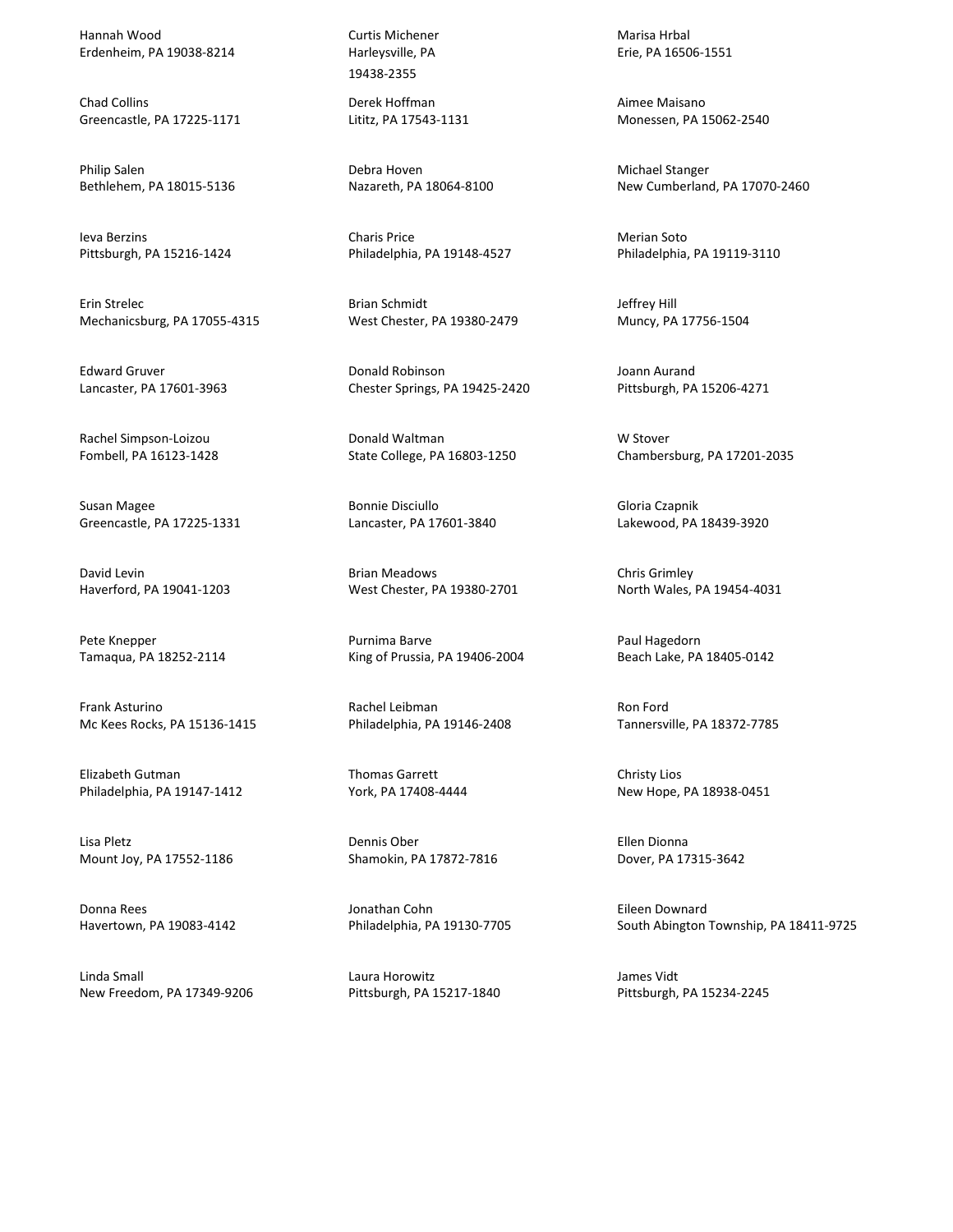Marc Marchioli Pittsburgh, PA 15235-2708

Kenneth Rose Elizabethtown, PA 17022-9475

Brion Vallone Hellertown, PA 18055-3236

Michael Ford Philadelphia, PA 19147-6302

Francine Slagle Erie, PA 16510-4365

Sheila Reilly Berwyn, PA 19312-1279

Dianae Macellaro Levittown, PA 19054-2028

Paul Parker Avella, PA 15312-2140

Melissa Tomaszewski Reading, PA 19606-9071

Edward Engler Sewickley, PA 15143-8626

Gail Barsky Haverford, PA 19041-1133

Claire Coyne Pittsburgh, PA 15228-2509

Steve Hockley Pittsburgh, PA 15206-1324

Scott Valentine Philadelphia, PA 19124-1101

Richard Pearce Jenkintown, PA 19046-2723 Ronald Gulla Canonsburg, PA 15317-4834

Joel Smith Lebanon, PA 17042-9044

Jeffrey Hearn Hatboro, PA 19040-2053

David Shoemaker Ardmore, PA 19003-0306

Jon Levin Macungie, PA 18062-8944

Joan Book Shrewsbury, PA 17361-1859

Thomas Johnson York, PA 17403-4351

Mary Ann Rotondo Schwenksville, PA 19473-2420

James Johnston DuBois, PA 15801-6235

Bernard Kane Philadelphia, PA 19152-1210

Tony Rice Orwigsburg, PA 17961-2016

Fran Macera West Chester, PA 19382-5585

Scott Bostic Bensalem, PA 19020-2650

Mary Suta Hatboro, PA 19040-2117

Larry Falcone Macungie, PA 18062-8025

Richard Defazio Erie, PA 16502-2586

Diane Berl Bethlehem, PA 18020-9471

Joan Smith Philadelphia, PA 19146-5206

Connor Duffy Norwood, PA 19074-1109

Barry Tuscano Bolivar, PA 15923-2010

Kathleen Nishida Philadelphia, PA 19104-4737

John Church Kennett Square, PA 19348-2507

Judith Yarwood Lancaster, PA 17603-9022

Amy Tomaszewski Reading, PA 19606-9071

David Hyde Elverson, PA 19520-8633

Joan Bristol Coatesville, PA 19320-5108

Victoria Woshner Pittsburgh, PA 15208-2744

Carol Schramke Pittsburgh, PA 15233-1706

Diane Borger Ness Peach Bottom, PA 17563-9617

Caitlyn Schieneman Allison Park, PA 15101-1125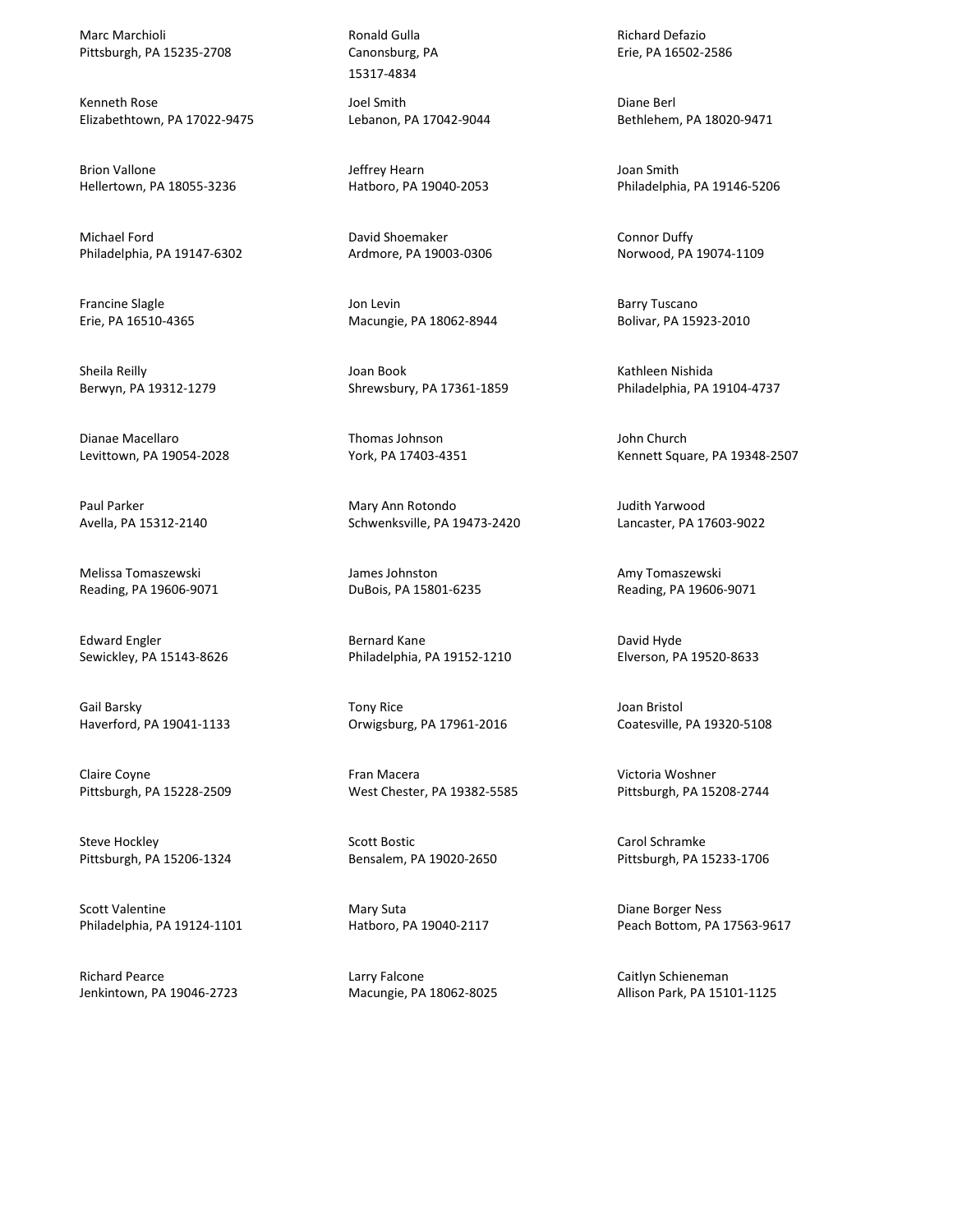Penelope Morel Pittsburgh, PA 15238-2651

Edward Thomas Dallastown, PA 17313-2109

Janelle Johnson Philadelphia, PA 19143-1859

Louis Mariani Whitehall, PA 18052-7706

Noreen McCarthy Pottstown, PA 19465-8880

Charles Gladfelter Manchester, PA 17345-9633

Maryann Ullmann Pittsburgh, PA 15217-1457

James Cleghorn Reynoldsville, PA 15851-8621

Kerry Kowalchuk Bethlehem, PA 18017-5052

Lance Harshbarger Nanty Glo, PA 15943-1422

Joseph Devito Tionesta, PA 16353-7125

Emily Lubahn Erie, PA 16505-1245

Noah Sandler Bethel Park, PA 15102-3544

Ann Cahouet Sewickley, PA 15143-9456

Mark Nielsen Quakertown, PA 18951-1550 Jenifer Flagella Edinboro, PA 16412-4246

Rodney Martin Lititz, PA 17543-8132

Beverly Johnson Phila, PA 19151-2241

Dawn Breyer Upper Chichester, PA 19061-3330

Lauri Moon Williamsport, PA 17701-1214

debbie mcleod Drexel Hill, PA 19026-5020

John Hull Malvern, PA 19355-2800

Elizabeth Terry Mechanicsburg, PA 17050-2061

Alexandra Rosen Chalfont, PA 18914-2930

Dennis Wickizer Benton, PA 17814-7699

Glenn Rinker Hatfield, PA 19440-3669

Andrew Mix Downingtown, PA 19335-4707

Robert Fustos Lancaster, PA 17601-1341

Alyssa Webb Perkiomenville, PA 18074-9758

Dorothy Cellini Morrisville, PA 19067-4833 Stephen Bortz Wellsboro, PA 16901-1812

Leslie Gardner Philadelphia, PA 19121-4910

Gerald Learn Wynnewood, PA 19096-1424

Suzanne Staggenborg Pittsburgh, PA 15217-2011

Evelyn Haas Phila, PA 19152-3512

Susan Rovin Newtown Sq, PA 19073

margaret beitzel Mount Joy, PA 17552-1405

Robert Jenks Landisburg, PA 17040-9331

Gail Sklar Broomall, PA 19008-2044

Charlene Rush Allison Park, PA 15101-5111

Cindy Hackman Penllyn, PA 19422-1129

Herbert Jeschke Philadelphia, PA 19131-1223

Sarah Ganong Carlisle, PA 17013

Gail Dressel Pine Grove, PA 17963-9475

Oneida Arosarena Philadelphia, PA 19128-2661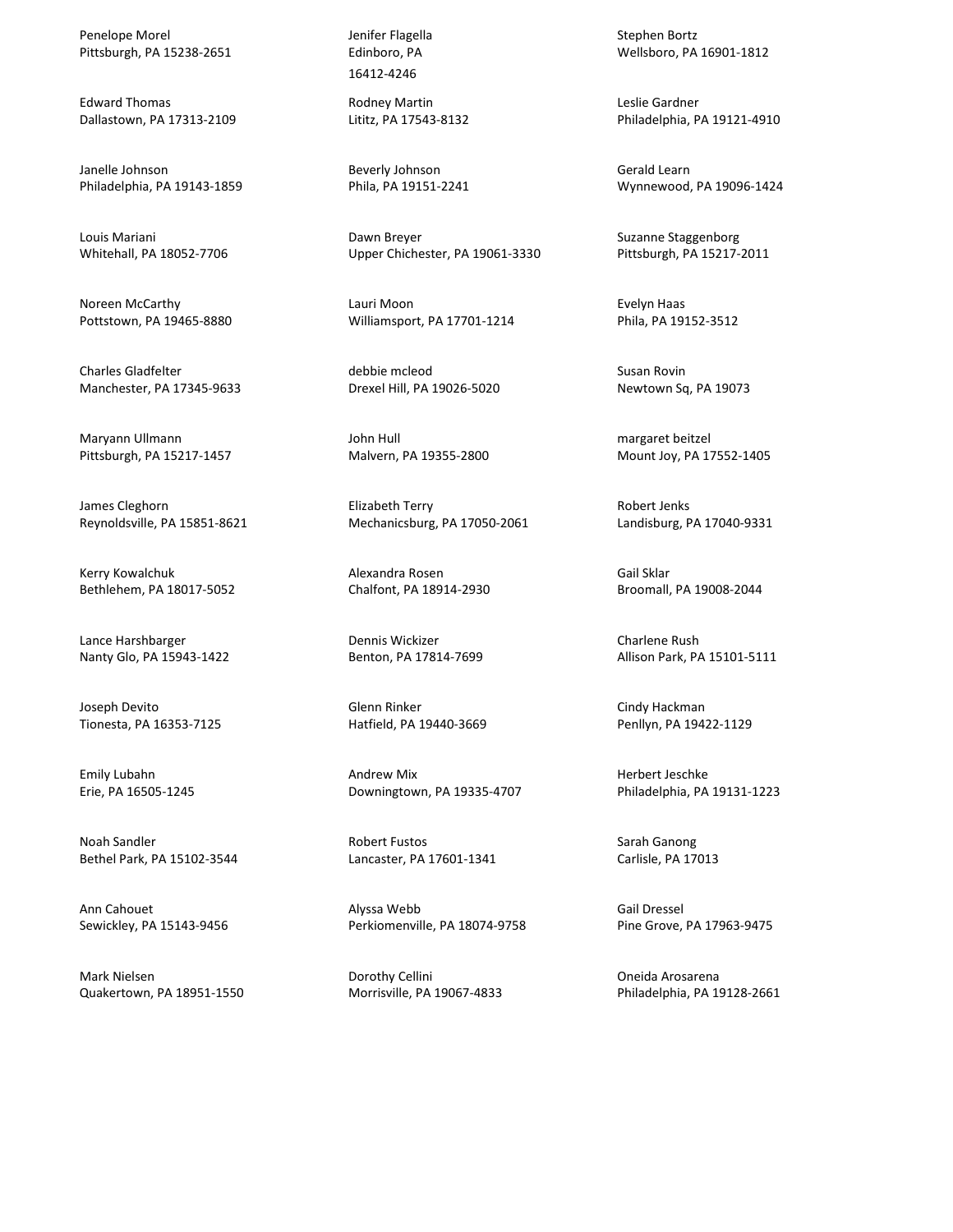Jaime Rutkowski Philadelphia, PA 19125-1327

Chris Digangi Gulph Mills, PA 19428-2563

Susan Scott Kennett Sq, PA 19348-2548

David Streck Lancaster, PA 17602-4908

Adrienne Waterston State College, PA 16803-3546

Marge Newtt Quakertown, PA 18951-1807

Fawn Hanna New Providence, PA 17560-9751

Derek Rudisill York, PA 17406-3026

Susan Guido Gibsonia, PA 15044-8931

Rosemary Zerr Greenville, PA 16125-2440

Maryann Richmond Lititz, PA 17543-8487

Hope Punnett Philadelphia, PA 19119-3725

Keith Hankowsky Philadelphia, PA 19119-3349

Kenneth Yonek Eighty Four, PA 15330-2660

David Low Flourtown, PA 19031-1923

Erkin Karaman Jenkintown, PA 19046-1526

Andreas Vlasiadis Athens, PA 17778

Richard Yanock Washington, PA 15301-7188

Mark Sustarsic Pittsburgh, PA 15205-9668

James Williamson Tionesta, PA 16353-7845

Cassie Paoli Glenside, PA 19038-1724

Ellen Kennedy Erie, PA 16505-2448

Kathleen Miller Wilkes Barre, PA 18705-3128

Fay Wright Bala Cynwyd, PA 19004-2250

Joseph Romesburg Washington, PA 15301-3036

Kathleen Bird Fairless Hls, PA 19030-2216

Valerie Rice Lansdale, PA 19446-6374

Damon Albert Bala Cynwyd, PA 19004-1848

Maureen Groves Aston, PA 19014-1562

Ruth Hockley Carlisle, PA 17013-4201 Julia Griffin Hollidaysburg, PA 16648-2224

Tom Mccreery Yardley, PA 19067-1652

William Christine Bethlehem, PA 18018-4815

Wendy Blutstein Glenside, PA 19038-7247

Pamela Fisher Gap, PA 17527-9538

Chris Culbertson Chambersburg, PA 17201-1144

Joseph H Evans Lansdale, PA 19446-4353

vivian lovingood Unionville, PA 19375-0007

Sabrina Wojnaroski Pittsburgh, PA 15238-1828

Susan Stadnicki Shamokin, PA 17872-6505

Carol Garber Red Lion, PA 17356-8910

Michael Leeling Souderton, PA 18964-1005

Eloise Robbins Chesterbrook, PA 19087-5510

Sherwood Johnson Gibsonia, PA 15044-8962

Susan Shaak Reading, PA 19606-2335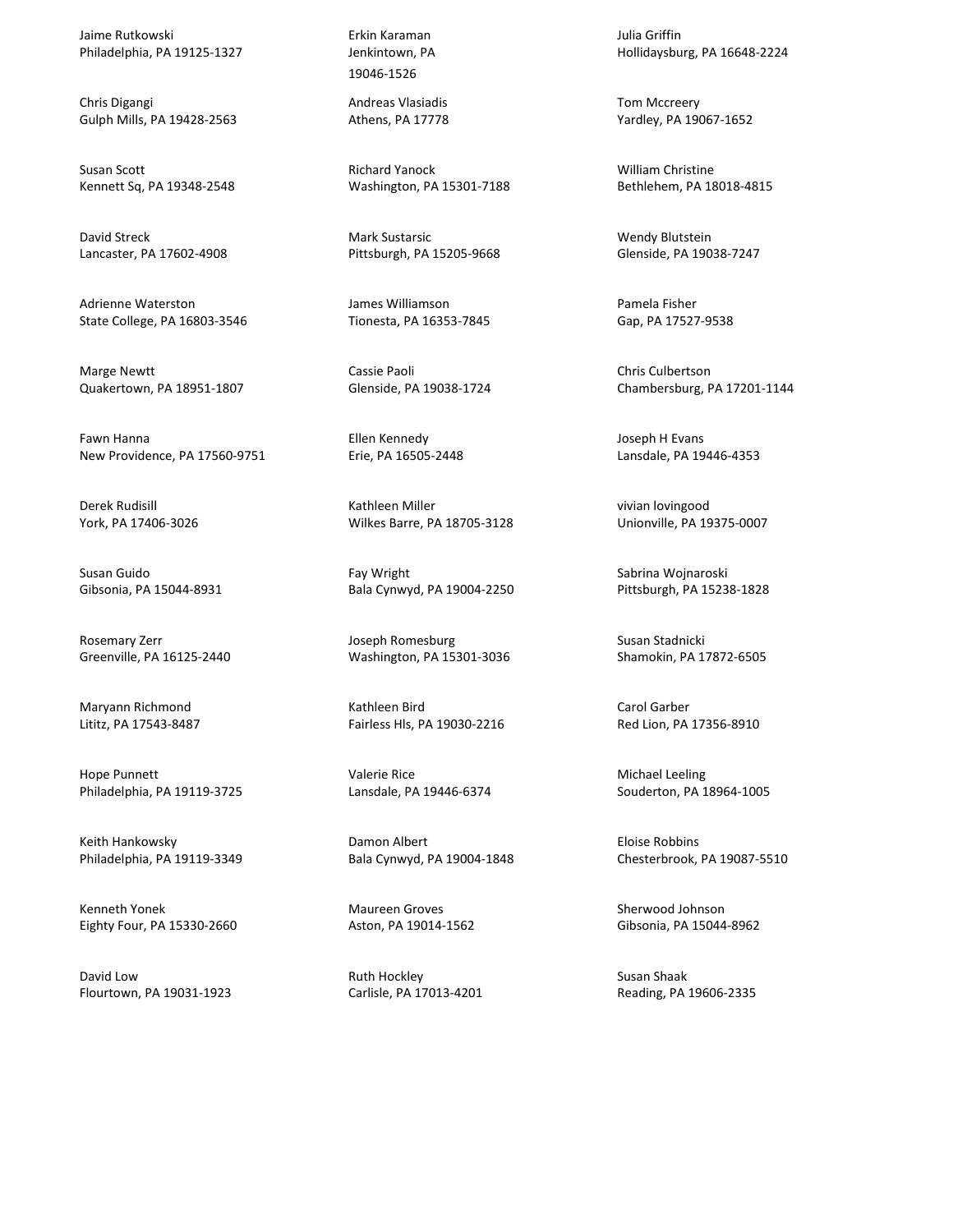Stephen Duskin Audubon, PA 19403-2057

Elliot Miller Southampton, PA 18966-4624

Richard Williams Doylestown, PA 18902-1834

Karen Pearlstein Exton, PA 19341-2515

Jill Baer Nanticoke, PA 18634-2321

Jeffrey Varcoe Bellefonte, PA 16823-8900

Karen Miranda Mount Joy, PA 17552-1123

Elizabeth Custer Doylestown, PA 18902-9410

Patrick Mccloskey Havertown, PA 19083-4005

Gina - Michelle Delgadillo West Chester, PA 19380-4076

Bonnie Sabbi Malvern, PA 19355-0801

Lee Maloy Lansdale, PA 19446-6359

Margaret Goodman Glen Mills, PA 19342-1734

Paul Ryan Lansdale, PA 19446-4340

Brian Brown Lewisburg, PA 17837-7067 Susan Edwards Swarthmore, PA 19081-1438

Jasper And Lindsay Brinton Phoenixville, PA 19460-2124

Barry Deist Chambersburg, PA 17201-2424

Debra Burk Brogue, PA 17309-9072

Allan Summers Wallingford, PA 19086-6050

John Kline Cornwall, PA 17016-0125

Eduardo Litsinger Easton, PA 18040-1338

Judith Burns Eddystone, PA 19022-1519

Veronice Plewinski Reading, PA 19607-1737

Thomas Campanini York, PA 17403-9120

David Whitney Wyoming, PA 18644-9390

Douglas Mason State College, PA 16801-4991

James Bannerman Philadelphia, PA 19146-1517

John Haluszczak Pittsburgh, PA 15212-1354

Laura Hitt Mccann Landenberg, PA 19350-9124 Lily Roblin Emmaus, PA 18049-4529

Lois Sellers Springfield, PA 19064-3513

Marian Rowland Barto, PA 19504-9336

Elizabeth Dowd Bloomsburg, PA 17815-2015

Ann Johnson Venetia, PA 15367-1446

John Ferguson Downingtown, PA 19335-4832

William Thompson Breinigsville, PA 18031-1600

Michael Tarzian Philadelphia, PA 19149-1521

Beth Guida Honesdale, PA 18431-9401

Thomas Campanini York, PA 17403-9120

John Kotarski Perkasie, PA 18944-1805

steve izzo Brogue, PA 17309-9013

Joseph Jordan Philadelphia, PA 19135-1428

Laree Richard Lewisburg, PA 17837-1501

F David & L Audrey Marschka Lancaster, PA 17601-6234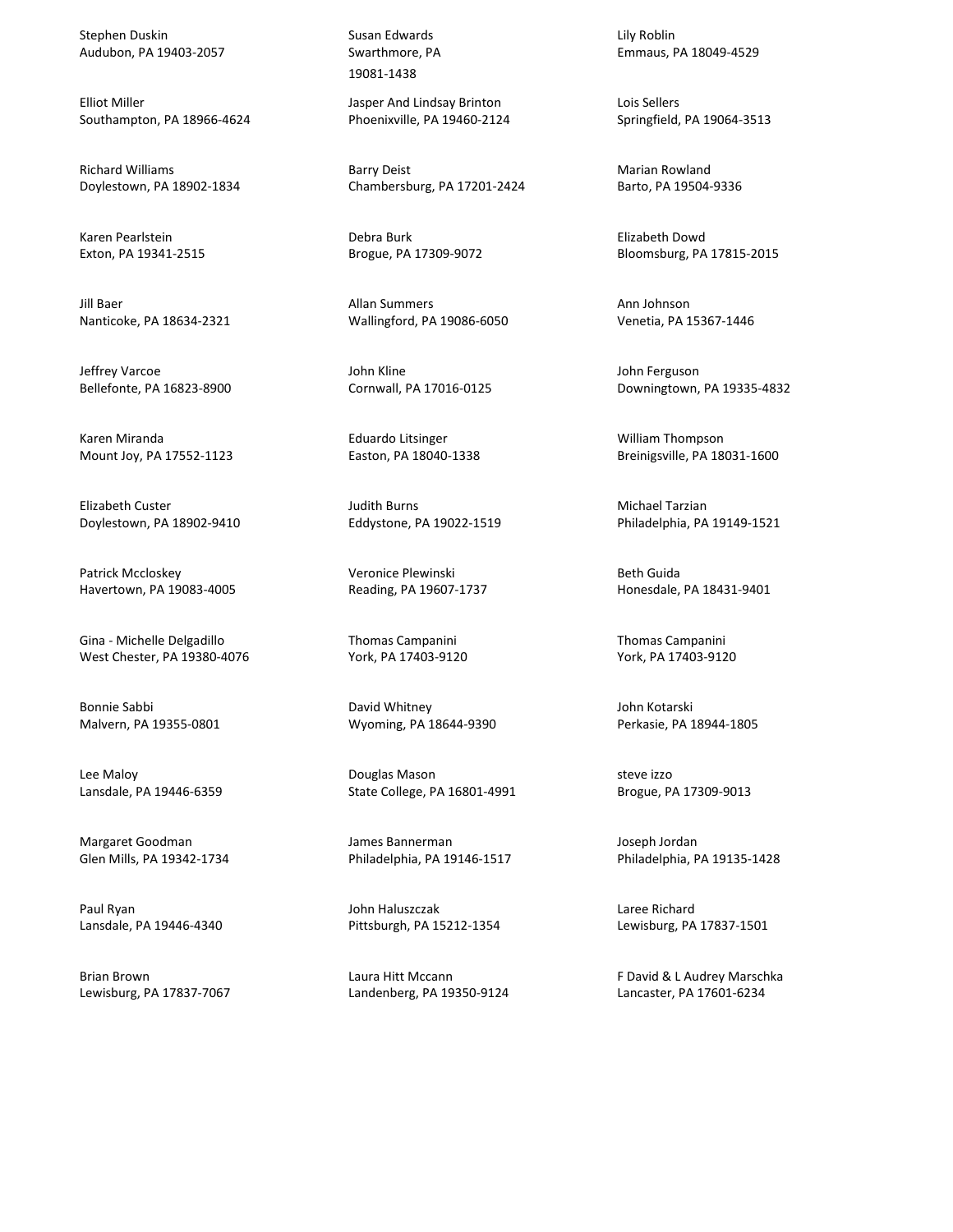Neil Brown Allentown, PA 18104-3932

Kathleen O'Donnell Philadelphia, PA 19143-1728

Lauren Kramer Womelsdorf, PA 19567-9125

Jonathan Ballew Lancaster, PA 17603-2887

Joseph Toth Harleysville, PA 19438-1750

Richard Quesada Carmichaels, PA 15320-9774

Edwin Tyrrell Willow Grove, PA 19090-4337

Rose Ansbro Philadelphia, PA 19124-2006

Leonard Fennessy Levittown, PA 19055-1606

Satish Batta Media, PA 19063-1125

Noreen Wentz Kunkletown, PA 18058-0384

Barbara Gerhardt Honesdale, PA 18431-4114

Paul Shreiner Solebury, PA 18963-0288

Richard Aukerman Burgettstown, PA 15021-2045

Kathleen McCourt Philadelphia, PA 19128-2326 Susan Patrone Philadelphia, PA 19147-6204

Kathy Stoica Leesport, PA 19533-9500

Bonita Rohrer Quarryville, PA 17566-9296

Danette Paris Moon Township, PA 15108-3115

Mary Leitch Phila, PA 19147-5823

Richard Alloway Philadelphia, PA 19154-2523

Steven Alexander Dalton, PA 18414-9599

Frank Kampas Ambler, PA 19002-2827

Mildred Brooks Elkins Park, PA 19027-2357

Laurie Braxton Philadelphia, PA 19125-1911

Tammy Jenkins Southampton, PA 18966-2590

Mary Ann Britton Selinsgrove, PA 17870-1617

Barbara Mina Media, PA 19063-4331

Robert Garner Millersville, PA 17551-2136

Beth Sherman Lancaster, PA 17601-4612 Shannon Quinn-Sheeran South Abington Township, PA 18411-9372

Nancy Weissman Philadelphia, PA 19119-1132

Jon-Paul Jaworski Conshohocken, PA 19428-1049

Marcie Eberhart Pittsburgh, PA 15241-2445

Lori Cooper-Ott York, PA 17404-3520

Beverly Drovich Stowe, PA 19464-3601

Chris Gebert West Newton, PA 15089-2022

Theodore Burger Bethlehem, PA 18017-1736

Arlana Gottlieb Havertown, PA 19083-1623

George Denlinger Glenmoore, PA 19343-9562

Elaine Gleason New Cumberland, PA 17070-1345

Cynthia Iberg Mc Alisterville, PA 17049-8691

KATHLEEN LASOTA Patton, PA 16668-1317

Lila Cornell Cranberry Twp, PA 16066-4240

Gail Edwardson Yardley, PA 19067-3418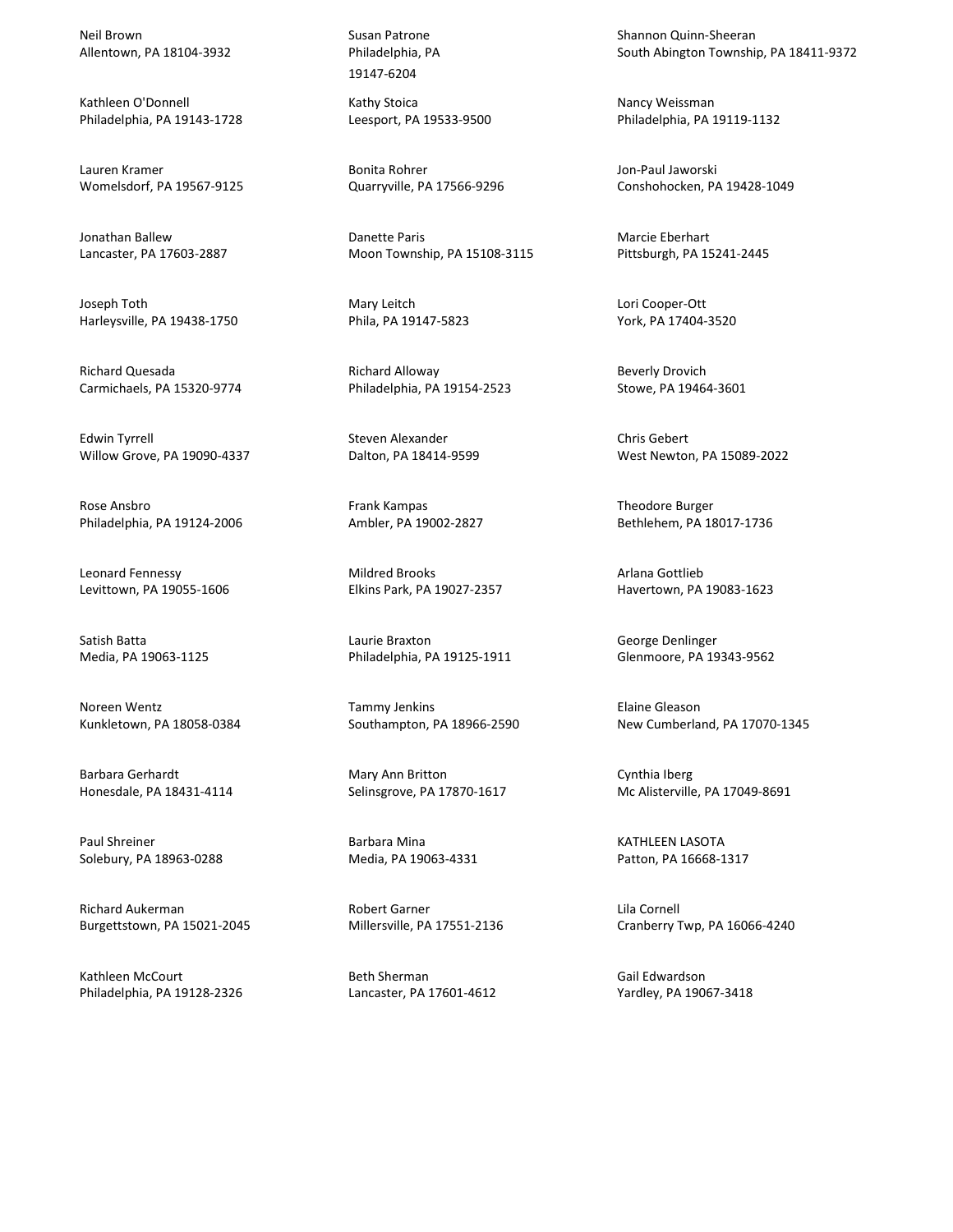James Hawrot Washington, PA 15301-5914

Lori Ross Hatboro, PA 19040-2314

Luz Loyola Cheltenham, PA 19012-1815

James Schneider Reading, PA 19605-1452

Steven Inghram Glen Mills, PA 19342-2260

William Henry Clinton, PA 15026-1415

Dan Aronson Ambler, PA 19002-1804

Elizabeth Shirey State College, PA 16801-4617

Nancy Beller Yardley, PA 19067-4639

Khadijah Al-Amin Coatesville, PA 19320-3542

Timothy Wood Chambersburg, PA 17201-4536

Kathy Stewart Harrisburg, PA 17111-4805

Linda Jeub Pittsburgh, PA 15218-1019

Michael Meyer Blue Bell, PA 19422-3606

Jan Tyniec Hawley, PA 18428-7847 Jeanne Bobenage Carlisle, PA 17013-3148

Judith Henry Langhorne, PA 19047-1040

Kenneth Nitchman Lancaster, PA 17602-3221

John Viguers Harrisburg, PA 17110-3426

Sandra Abele Willow Grove, PA 19090-3306

Loretta Powell Breezewood, PA 15533-7631

Louis Levi York, PA 17403-3355

John Dernbach Camp Hill, PA 17011-3627

Mark Spangler Mercersburg, PA 17236-9525

Joshua Dobkin Washington, PA 15301-8510

Barbara Schaeffer Erie, PA 16509-1735

Rebecca Martinez Berwick, PA 18603-4804

Cris Larson Philadelphia, PA 19151

Dru Ann Delgado Munhall, PA 15120-2704

John Ilowiecki Taylor, PA 18517-1817 Terence O Leary Kng of Prussa, PA 19406-3190

Adriene Sere Philadelphia, PA 19118-3873

Steve Kokol Wallingford, PA 19086-6539

Stefany Grieco Mckeesport, PA 15132-6526

Brenda Norris Brookhaven, PA 19015-1108

Jay Osano Philadelphia, PA 19148-4719

Dominic McGraw Doylestown, PA 18901-2529

Sue Laskowski Folsom, PA 19033-1320

L. Boone Hatboro, PA 19040-4513

Wilford Vaulx-Smith Indiana, PA 15701-1576

Augustine Roth Philadelphia, PA 19115-3901

Pauline Rosenberg Philadelphia, PA 19151-3008

sophie kauderer Philadelphia, PA 19104-3700

Teresa Masia Perales Eaubonne 95600, PA 95600

Michael Comfort Norristown, PA 19401-5516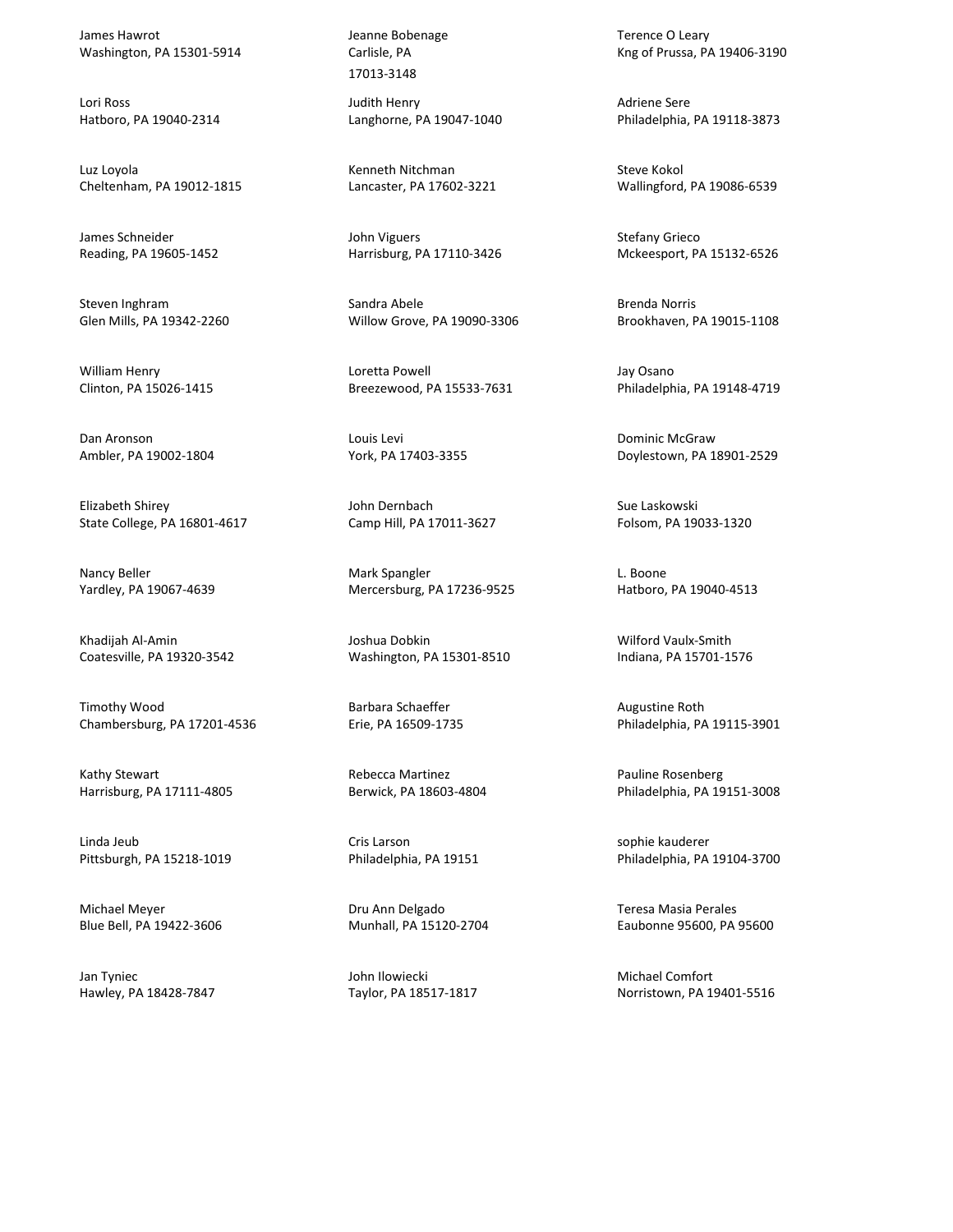John Ellsworth Gwynedd, PA 19436-1031

Zachary Kerr Pittsburgh, PA 15237-3646

Donald Meyerson Easton, PA 18042-6045

Stephanie Lincoln Conshohocken, PA 19428-2501

Peggy Williams Exton, PA 19341-2115

Barbara Krause Mechanicsburg, PA 17055-9238

Dawn Mason Pottsville, PA 17901-7085

Herb Stull Cranberry Township, PA 16066-3346

Howard Snyder Lords Valley, PA 18428-9074

Anita Cartwright New Castle, PA 16101-9201

Dale & Xina Matuza Murrysville, PA 15668-1616

Deborah Youngberg Pittsfield, PA 16340-5909

Gary Schaack Erie, PA 16507-1306

Asta Broskley Coburn, PA 16832-7506

Kim Swartz Bernville, PA 19506-0196 Richard Koontz Burgettstown, PA 15021-1266

Ingrid Hyder Philadelphia, PA 19129-1439

Walt Garvin Bethlehem, PA 18020-1310

Amy Bush Philadelphia, PA 19143-2049

Heather Donald Mifflinburg, PA 17844-6728

Richard Renninger Palmerton, PA 18071-9789

Pamela Utterback Phoenixville, PA 19460-4756

Ann Barnes Russell, PA 16345-2805

Linda Russo Pipersville, PA 18947-1061

Tom Muchow Ben Avon, PA 15202-1823

Linda Lester Johnstown, PA 15909-4119

Arlan Monderewicz Reading, PA 19609-1739

Margi Ide Philadelphia, PA 19118-3509

Gail Fister Tobyhanna, PA 18466-3713

Carol Teodori Mcmurray, PA 15317-3365 Barbara Wood Philadelphia, PA 19135-1428

Rick Kearns Harrisburg, PA 17110-2701

William Smith Commodore, PA 15729-8031

Elizabeth English Exton, PA 19341-1926

Ruby Weeks Carlisle, PA 17015-9510

Diane Veath Johnstown, PA 15902-3324

Stephen Engle Millersville, PA 17551-2231

B Schein New Albany, PA 18833-7743

Jennifer Quick Hummelstown, PA 17036-0163

Tim Faul Quakertown, PA 18951-3502

Catherine Chamblee Springfield, PA 19064-2613

Ann Seip Bensalem, PA 19020-3936

Elizabeth Kovacs Sewickley, PA 15143-9719

William Eckel Glen Mills, PA 19342-1606

Christopher Marsh Roslyn, PA 19001-1603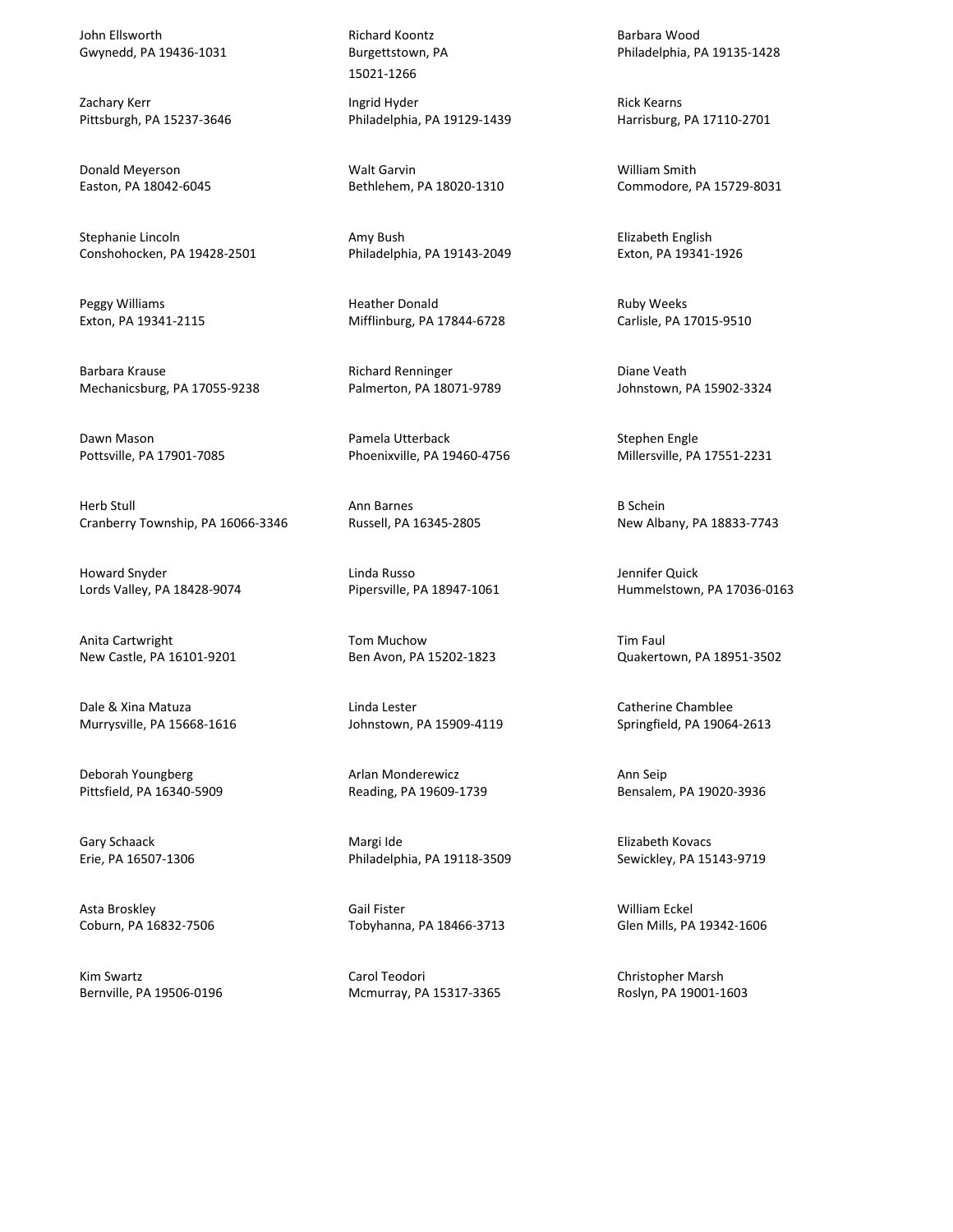Sheri Deorio Pittsburgh, PA 15237-3747

Tyler Smith Levittown, PA 19057-3408

Kevin Carvell Ephrata, PA 17522-2383

Bill Roseberry Levittown, PA 19056-1216

Clara Steinberg Perkasie, PA 18944

David Tilli Levittown, PA 19056-1922

Justina Fisher Lewistown, PA 17044-1346

Nora Nelle Phoenixville, PA 19460-4048

Ross Bender Jr Washington, PA 15301-4203

Jake Margerum Philadelphia, PA 19129-1018

Robert Mcclurg Cheltenham, PA 19012-2036

Hans Van Collegeville, PA 19426-4004

Moses Bates Philadelphia, PA 19135-2428

Carol Kalinowski Glenside, PA 19038-2825

Lauren Donaghy Philadelphia, PA 19104-1935 Darrel Sisson Edinboro, PA 16412-2554

Jude Balash Ambler, PA 19002-4813

Robert Paustian Whitehall, PA 18052-4148

Llew Taylor New Castle, PA 16101-4613

Craig Martin New Stanton, PA 15672-0394

Hilda Hahn Pittsburgh, PA 15236-4045

Joan Johnson Bushkill, PA 18324-8635

Margery Stone Shelocta, PA 15774-2319

Richard A Mercersburg, PA 17236-9570

Samantha Gibson Glen Rock, PA 17327-8917

Chris Swatsworth Clearfield, PA 16830-1005

Sara Parysz Yardley, PA 19067-1842

Craig Conn Pittsburgh, PA 15212-1900

Lori Snyder New Oxford, PA 17350-9422

Genevieve Gavin Philadelphia, PA 19148-1307 Grace Malcom York, PA 17401-2939

John Meister Emmaus, PA 18049-2621

David Barlup New Cumberland, PA 17070-1737

Darlin Mcdaniel Fayetteville, PA 17222-1414

Diane Bianchi Charleroi, PA 15022-1318

Helene Rosen Ivyland, PA 18974-6127

Kathy Simonik Jessup, PA 18434-1612

Phillip Tanner Denver, PA 17517-8908

Yeda Arscott Lincoln University, PA 19352-9431

Dale Long Lititz, PA 17543-9145

Cathy Thomas Oliver, PA 15472-0294

Donna Garippa Mount Pocono, PA 18344-0294

John Hahn Shohola, PA 18458-2245

Don Waldron Gouldsboro, PA 18424-0692

Mark Falcone Philadelphia, PA 19104-2736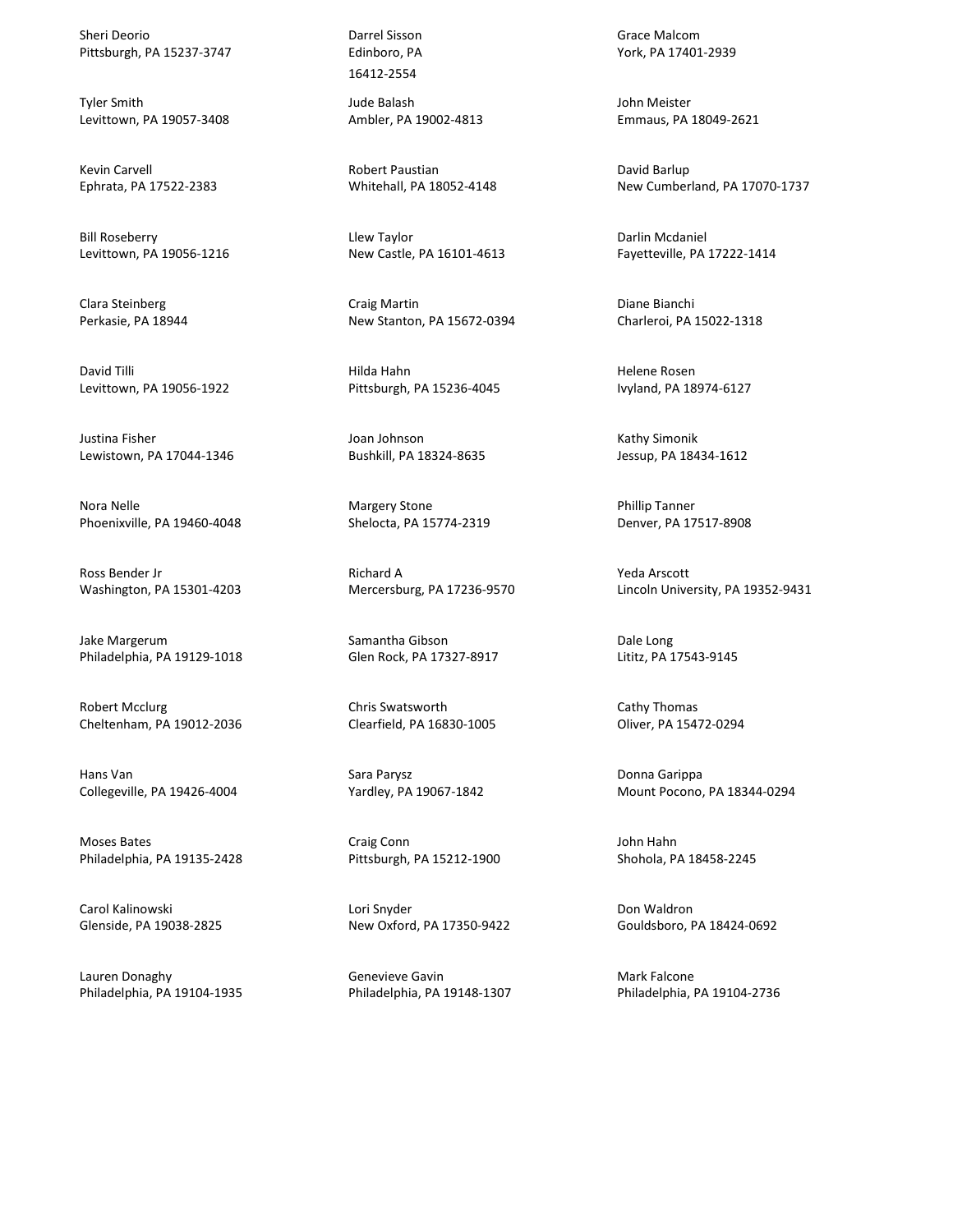James Bordell Media, PA 19063-3036

Arong Griffin State College, PA 16803-3171

Nancy Bixler Carlisle, PA 17015-8503

Lisa Little Turtle Creek, PA 15145-1539

Carolyn Jackson Philadelphia, PA 19150-2008

Pat Corey State College, PA 16801-2787

Laura Boyden Mainesburg, PA 16932-9444

Stephanie Kotz Clarks Summit, PA 18411-1569

Joan Vaughan Media, PA 19063-4527

Celina Fiorino Philadelphia, PA 19136-1421

Anne Caruso Pittsburgh, PA 15206-1145

Laura Conrad Duncansville, PA 16635-4506

William Caughlan Drexel Hill, PA 19026-2934

E W Stanley Malvern, PA 19355-1607

Kathie Muth Ridgway, PA 15853-7346 John Oglesby Mt Pleasant Mills, PA 17853-8243

John Cenc Johnstown, PA 15902-3401

Leo Filon III Spring City, PA 19475-1145

EDWARD VELAZQUEZ Northampton, PA 18067-3001

Mary Ann Pastore Lehighton, PA 18235-8947

June Bricker Mifflintown, PA 17059-7562

Dennis Knepp Mc Clure, PA 17841-8507

David Platt Halifax, PA 17032-9665

Cody Cowper Philadelphia, PA 19107-5818

Linda Mcdermond Upper Chichester, PA 19061-3207

Kelly King Mt Pleasant, PA 15666-2408

elyse cody Lehighton, PA 18235-2127

Josephine Yvonne Paulovic Philadelphia, PA 19115-5054

Jason Morris Pittsburgh, PA 15206-1525

Alana Marchetti Meadville, PA 16335 Alyce Hobson Philadelphia, PA 19138-2509

Doerte Reumann-Smith Philadelphia, PA 19146-1852

Mary Kay Miluski Rose Valley, PA 19063-4231

David Greene North Huntingdon, PA 15642-1239

Diane Sicotte Philadelphia, PA 19119-4131

Geoffrey Paterson Media, PA 19063-1715

Anthony Zaino Fountain Hill, PA 18015-4009

Mark and Nancy Wolfe Pittsburgh, PA 15205-2031

Erin Drum Bethel Park, PA 15102-3341

Mary Kate Kane Chester Springs, PA 19425-3506

Stefanie Yurick Guys Mills, PA 16327-3613

Edwin Hiley Athens, PA 18810-9591

Max Dobles Honey Brook, PA 19344-9775

Candi Conti Pittsburgh, PA 15220-1829

Joanne Sgrignoli Boyd Harrisburg, PA 17110-9006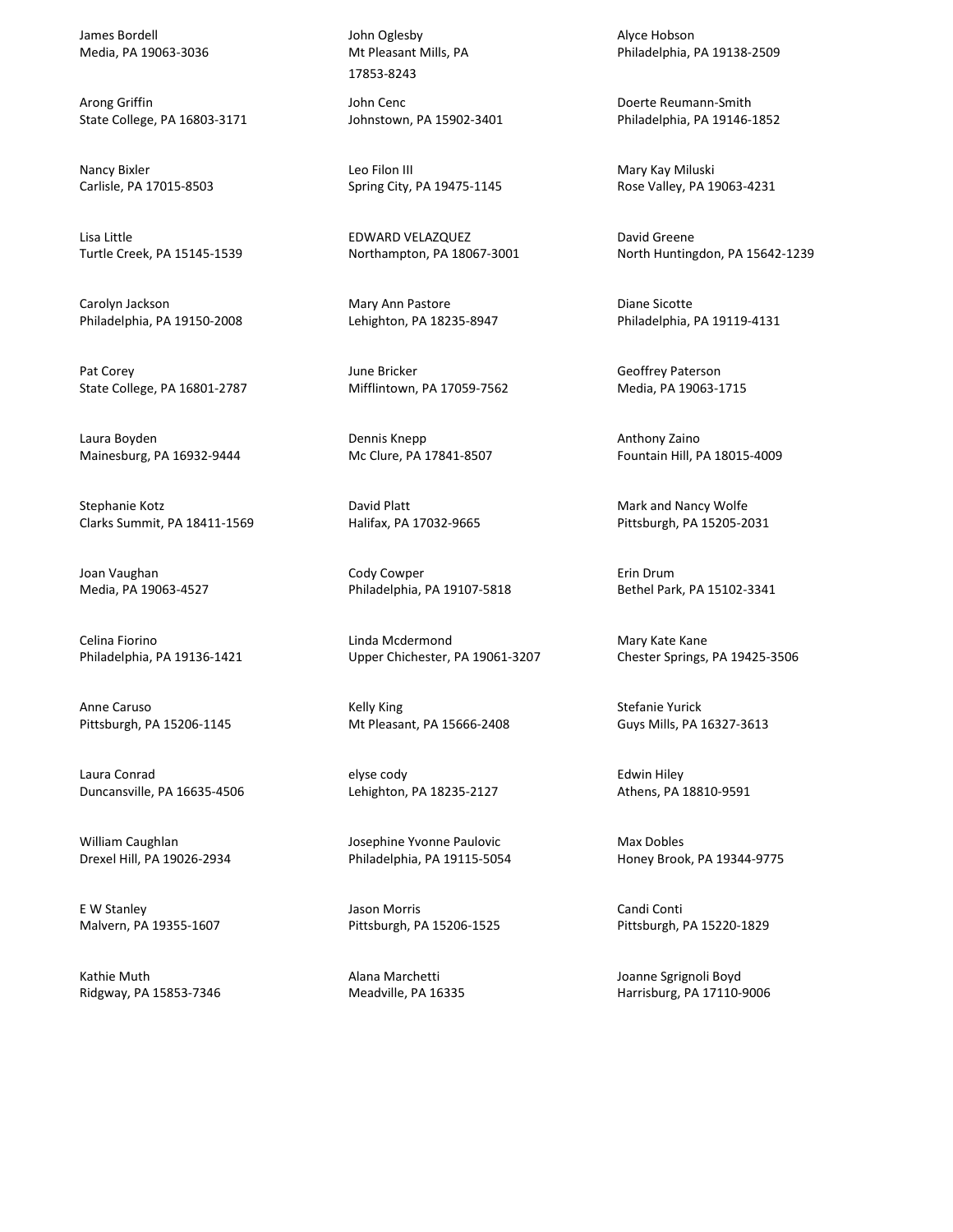Melinda Shirk Hanover, PA 17331-9313

Judy Buchsbaum Philadelphia, PA 19106-4114

Alison Gray Stroudsburg, PA 18360-1721

David Pflieger Kane, PA 16735-5603

Frank Whetsell White Oak, PA 15131-1607

James Tomasic Braddock, PA 15104-2904

Laurie Shelvy Edinburg, PA 16116-6422

Arthur Brogley Scenery Hill, PA 15360-1833

Katherine Oshana Bethlehem, PA 18018-6300

Mihaela Constantinescu Temple, PA 19560-1836

Irving Horton Philadelphia, PA 19144-4004

Andrew J Bethel Park, PA 15102-1733

Janet Theophano Glenside, PA 19038-7515

Jackie Flynn Penfield, PA 15849-5324

Frank Mc Mahon King of Prussia, PA 19406-2402 Jon Van Valkenburgh Doylestown, PA 18901-4611

Joseph Scorza Philadelphia, PA 19145-1206

Tonia Edwards Easton, PA 18042-6380

Christopher Domeracki Philadelphia, PA 19147-4825

Jacob Falkinburg Philadelphia, PA 19147-5031

Jim Thompson Jr Knox, PA 16232-6328

Nathan Sieber Harrisburg, PA 17103-1739

Terry Hoffman West Grove, PA 19390-1008

Tom Lorandeau Yardley, PA 19067-4752

Michael Koloshinsky Latrobe, PA 15650-5165

David Ressel Lancaster, PA 17603-3322

Victor Flores Lancaster, PA 17602-3119

Ralph Schlesinger Woolrich, PA 17779-0258

Curtis Holgate Lancaster, PA 17601-3805

Joyce Vandersloot York, PA 17404-3517 William Welkowitz Bryn Mawr, PA 19010-1442

Patti Miller Manchester, PA 17345-9684

Linda Kilby Phila, PA 19151-3113

Michael Fair Fairfield, PA 17320-9762

William Covert Doylestown, PA 18901-4405

Michael Lombardi Levittown, PA 19054-2023

Patrick Sullivan Royersford, PA 19468-2640

Gina Hinnegan Trevose, PA 19053-6608

Robert Gumpher Harrisburg, PA 17110-1602

Ryan Lucas Easton, PA 18045-5997

Jane Derbenwick Bethlehem, PA 18017-3882

Timothy Shelley Kennett Square, PA 19348-1303

J Kelly Polk, PA 16342-4626

Anne Faigen Pittsburgh, PA 15213-2742

Donna Varcoe State College, PA 16803-3119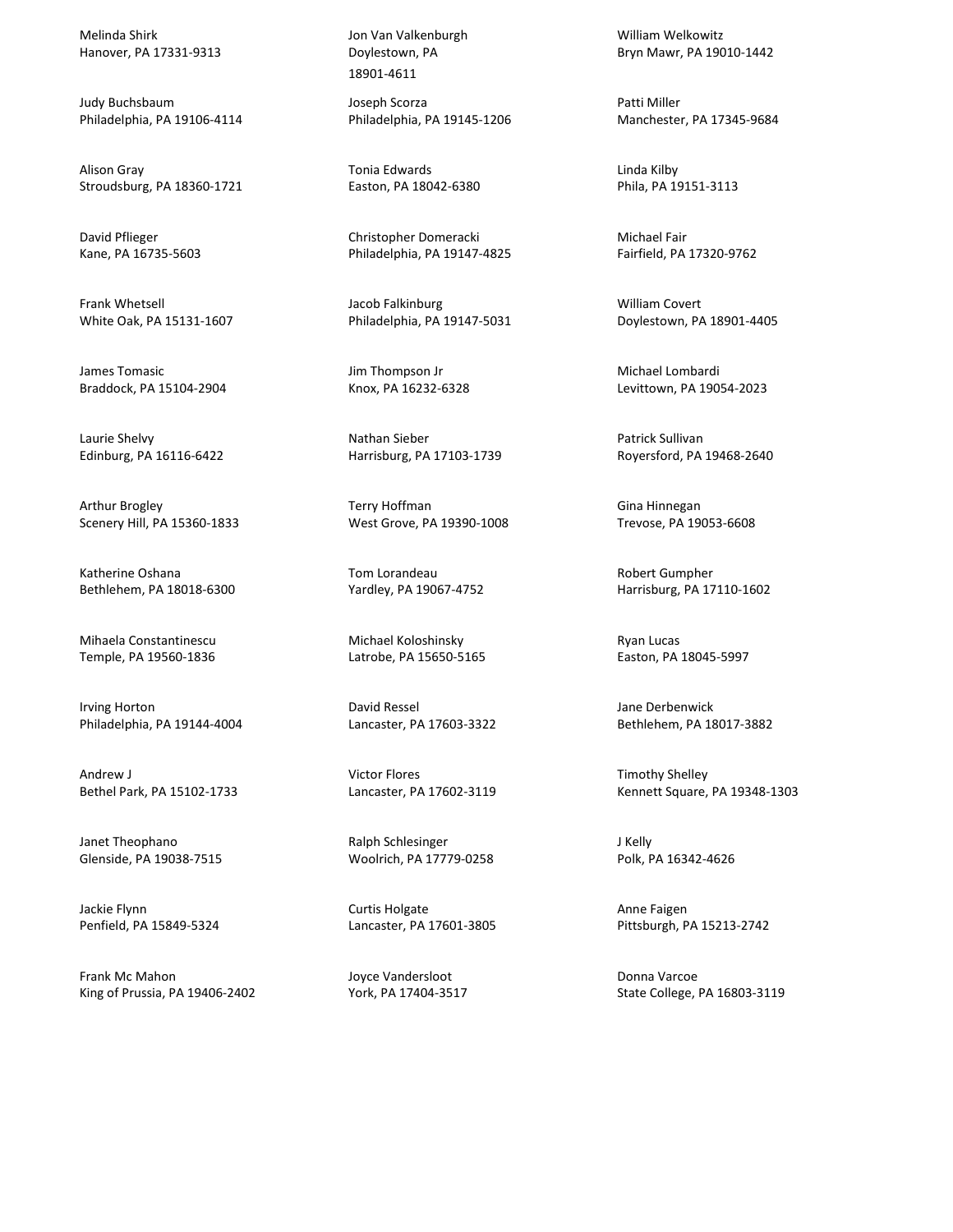Samantha Colucci Bessemer, PA 16112-2534

Kathleen Mclaughlin Halifax, PA 17032-9795

Thomas Frantz Lancaster, PA 17602-2341

Mary Lenox Pittsburgh, PA 15235-5041

Carina Ahren Havertown, PA 19083-1632

Matthew Walker Philadelphia, PA 19144-2629

William Rovnak Cheswick, PA 15024-2236

Susan Highfield Nottingham, PA 19362-9055

Adrian Shanker Bethlehem, PA 18017-5235

John Katz Bernville, PA 19506-9348

Robert Jehn Cochranton, PA 16314-8606

Julia Kipnis Warminster, PA 18974-5319

Terrence Petrarca Latrobe, PA 15650-1852

Billie Williams Wellsboro, PA 16901-6933

Samuel Reitman Meadville, PA 16335-3903 John Kurilla Clifford Twp, PA 18407-3712

David Kleinfelter Mount Joy, PA 17552-3110

Adele Gaillard Wayne, PA 19087-0046

Fabe Kuhn Hanover, PA 17331-4717

Kathleen Card Philadelphia, PA 19144-3319

Jennifer Shuman Chambersburg, PA 17202-7465

Kim Thurber Slippery Rock, PA 16057-1013

Pam Burton Phoenixville, PA 19460-1219

Roy Conard Philadelphia, PA 19147-5031

John Levan West Lawn, PA 19609-1560

Dennis Hartenstine Birdsboro, PA 19508-8036

David Saplanskly Glenside, PA 19038-0173

Robert Smith York, PA 17402-4139

Judith Max Philadelphia, PA 19139-2357

John Lysak Cambridge Springs, PA 16403-1141 Tom Reilly Factoryville, PA 18419-2419

Donald Firesmith Pittsburgh, PA 15205-3121

Kelli Grogan Philadelphia, PA 19130-3900

Diane & James Calkins Philadelphia, PA 19131-1213

Debra Wile Wallingford, PA 19086-6810

Elizabeth Jewell Upper Darby, PA 19082-2119

Ryan Piontkowski Nanticoke, PA 18634-2607

Norman Armer Greenville, PA 16125-9262

Daniel Hinkle Atglen, PA 19310-9445

Ophelia Dixon Pittsburgh, PA 15218-1828

Richard Tregidgo Holtwood, PA 17532-9726

John Knapp Philadelphia, PA 19128-3719

Emile Ilchuk Catasauqua, PA 18032-2214

Joann Hunter Vandergrift, PA 15690-2071

Rona Seltzer Phila, PA 19146-1811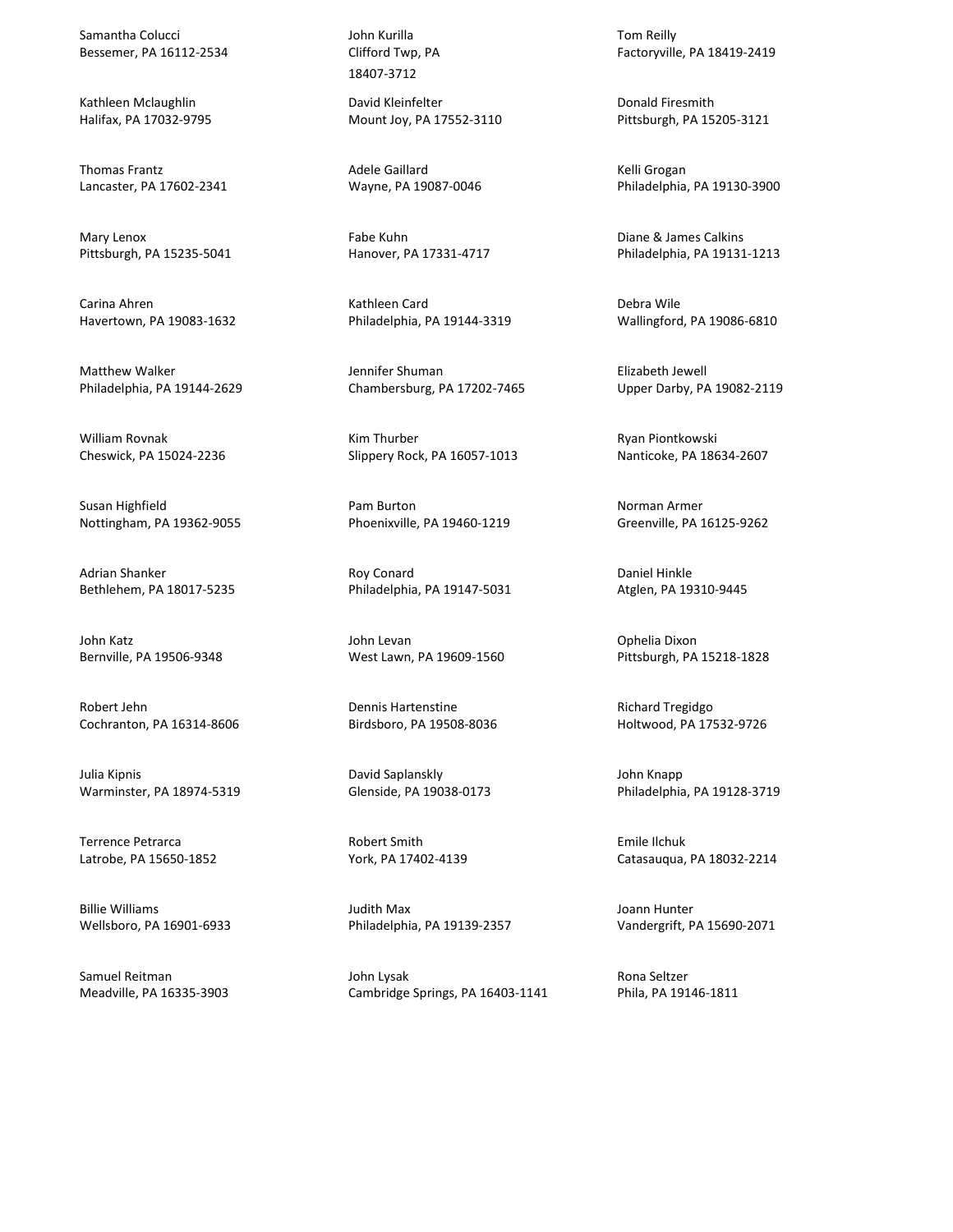Marc Carrella Philadelphia, PA 19147-2834

Robert Christensen Paoli, PA 19301-2039

Elizabeth Wetzler Philadelphia, PA 19128-3821

Josh Allen Philadelphia, PA 19146-1708

Janice Wall Shields Lykens, PA 17048-1304

William D. Prystauk Easton, PA 18042-1423

bob slobodian Feasterville Trevose, PA 19053-4229

Don Eaton Glenmoore, PA 19343-1513

Paul Miller York, PA 17405-5032

Jane Mcdonald Erie, PA 16508-2948

Ona Kalstein Phila, PA 19130-1103

Linda Peduzzi Monaca, PA 15061-2672

Christina Mattiello Pittsburgh, PA 15210-3637

Michael Gallagher Wyomissing, PA 19610-1959

Eugene James Hatfield, PA 19440-1586 Anne Brown Harleysville, PA 19438-1374

Diana Santiago Coatesville, PA 19320-1037

Mark Jewett Media, PA 19063

Brian Frederick Philadelphia, PA 19104-5252

Roy Sharp Sewickley, PA 15143-1306

Holly Slaski Schnecksville, PA 18078-2372

Eric Leach West Mifflin, PA 15122-3111

debra kline Bradford, PA 16701-3129

Joe Fazio Lansdale, PA 19446-5258

Barbara Simonds Chadds Ford, PA 19317-9196

Patti Rose Reading, PA 19606-1415

Jon Burns Slatington, PA 18080-3858

William Dorsey Kennett Square, PA 19348-2322

Walter Whalen Hatboro, PA 19040-2546

James Murphy Lester, PA 19029-1824 Valerie Feighner Mill Hall, PA 17751-1648

Michelle Dugan Upper Darby, PA 19082-4106

William Magee Waynesboro, PA 17268-1271

Al Ferrucci Pittsburgh, PA 15206-3653

Daniel Shapiro Pittsburgh, PA 15217-1433

Lena Lew Pittsburgh, PA 15205-2725

Miriam Harlan Philadelphia, PA 19103-5719

Donald Wilson Philadelphia, PA 19111-3811

John Cartwright New Castle, PA 16101-9201

Sara Phillips Monongahela, PA 15063-2213

Thomas Diehl Stroudsburg, PA 18360

Kelley Kramer Coatesville, PA 19320-6110

Beverly Decer Philadelphia, PA 19130-3870

D Paulus Bartonsville, PA 18321-7782

Glenn Klepac Pittsburgh, PA 15217-2586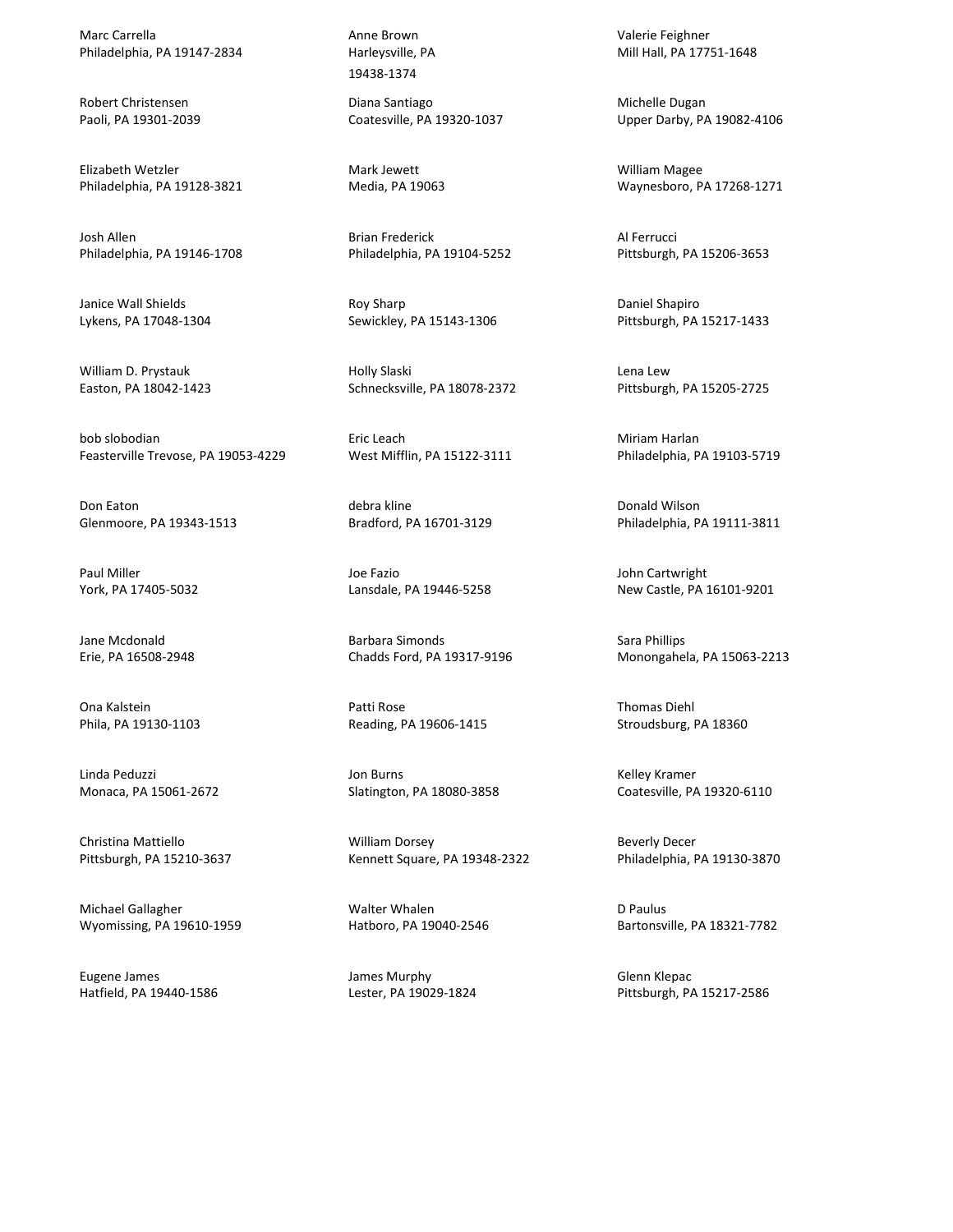Daniel Matthias Philadelphia, PA 19144-3735

Ricky Deodati York, PA 17404-1147

Robert Cierlitsky Lehighton, PA 18235-2144

Lee West Pittsburgh, PA 15212-1814

William Gordon Glenolden, PA 19036-0484

Jack Mrozowski Pittsburgh, PA 15227-3013

Liam Maloney Lancaster, PA 17603-5360

Steven Filante Towanda, PA 18848-8087

Samuel Weaver Mill Hall, PA 17751-9495

Kim Springer Hermitage, PA 16148-7103

Connie Hamilton Milford, PA 18337-7223

Spencer Johnson Lancaster, PA 17603-2827

Joshua Benner Telford, PA 18969-2402

Claire Lofton Philadelphia, PA 19151-3236

Janet Dipiero Huntingdon Valley, PA 19006-2350 Jeff Alper Elkins Park, PA 19027-2927

Shannon Ball Nanticoke, PA 18634-3306

Howard Lapolt Emporium, PA 15834-5101

Joshua Broerman Grove City, PA 16127-1437

Michael Held Camp Hill, PA 17011-1180

Mark Storch Downingtown, PA 19335-6505

Francoise Lagasse Aspinwall, PA 15215-1802

Edward Kurilla Philadelphia, PA 19106-4127

Cherry Riddick Philadelphia, PA 19146-2009

Jared Barcz Reading, PA 19605-3415

Robert Jordan Cresco, PA 18326-7882

James Spano Drexel Hill, PA 19026-2825

Arden Hander Meadowbrook, PA 19046-1145

Susan Jane Pierson Doylestown, PA 18902-1267

Jennifer Axe Quarryville, PA 17566-1246 Rich D'Apollo Swarthmore, PA 19081-2822

Margaret Bridge Belle Vernon, PA 15012-6807

Mary Weller Wernersville, PA 19565-9418

Cheryl Crise Hopwood, PA 15445-2027

Patrick Johnson Philadelphia, PA 19104-3924

Beth VanBuren Plymouth Meeting, PA 19462-7174

Lawrence Josephs Pittsburgh, PA 15239-2630

Lee Putt York, PA 17403-9473

Linda Parks Phila, PA 19121-1112

Leslie Mitchell Pittsburgh, PA 15215-1013

Ruadha Sullak Centre Hall, PA 16828-9101

Patrick Vogelsong Carlisle, PA 17013-2235

Don Hawkins Pittsburgh, PA 15201-2587

Marlene Warkoczewski Coatesville, PA 19320-1329

Kathy Moschel Pittsburgh, PA 15210-3554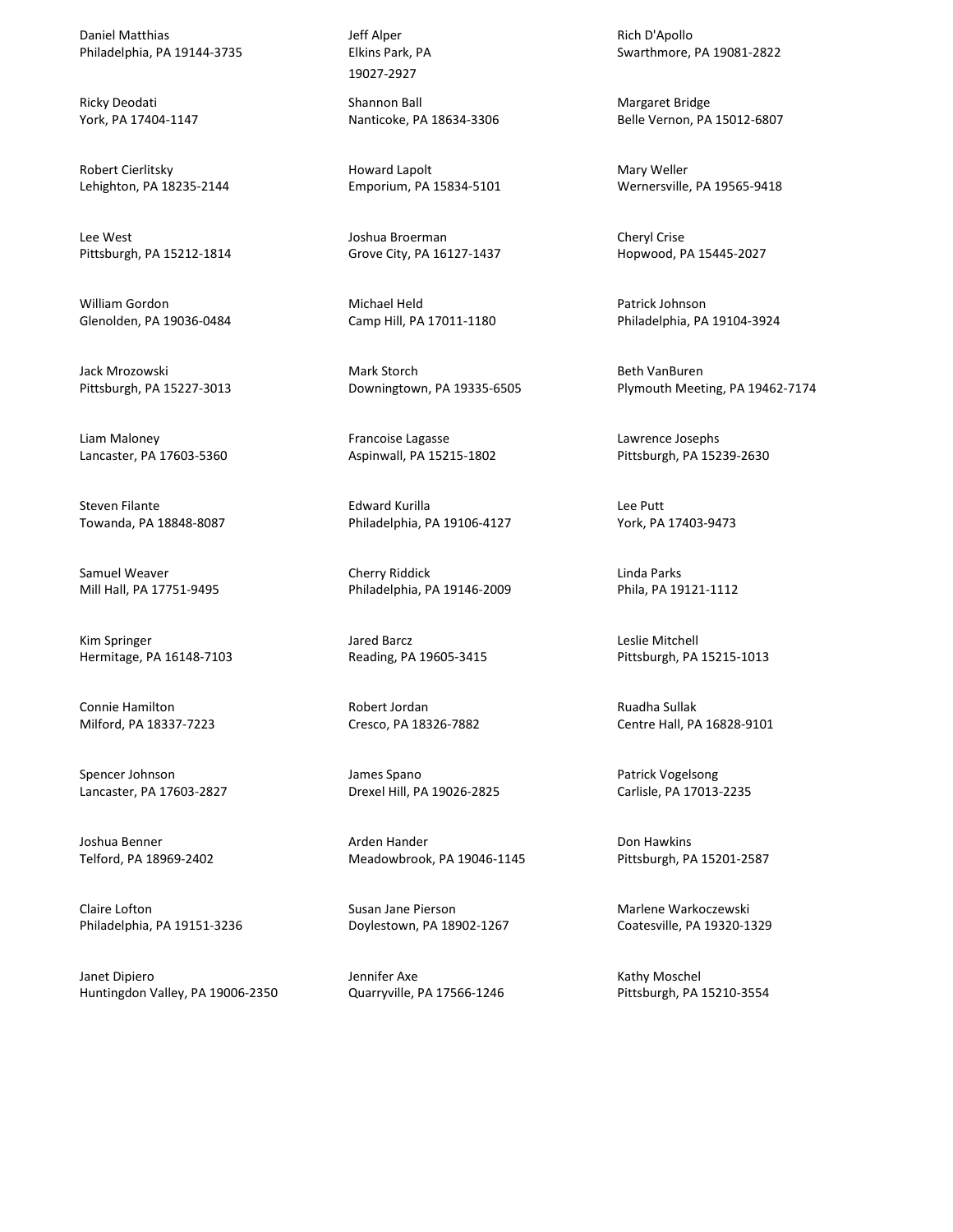Gertrude Behrle Elverson, PA 19520-9419

Eva Goll Reinholds, PA 17569-9097

Robin Mitchell-Boyask Philadelphia, PA 19119-1037

John Barbour Monroeville, PA 15146-3828

Joyce Neifeld Philadelphia, PA 19128-4218

Brian Ksiazek Harrisburg, PA 17103-1942

Timothy Murray New Bethlehem, PA 16242-1086

Charles Poole Philadelphia, PA 19126-3805

Elaine Hughes Ambler, PA 19002-2309

Irene Fereccio Rapallo, PA 16035

Donald Stone Mountain Top, PA 18707-2039

Raymond Brown Selinsgrove, PA 17870-7951

Kate Clair Fleetwood, PA 19522-1427

Jackie Baruch Towanda, PA 18848-1640

Patricia Bond Lewisburg, PA 17837-1510 John Hamill Conway, PA 15027-1334

Ioana Iverson Phoenixville, PA 19460-4035

Stephen Rosasco Bala Cynwyd, PA 19004-2723

Adrian Snyder Franklin, PA 16323-1857

Lea Stabinski Blue Bell, PA 19422-3657

Lorie Mckeever Fogelsville, PA 18051-1534

Kevin Macdonald Ellwood City, PA 16117-1109

Valeri Fornagiel Wellsboro, PA 16901-7261

Brett Schultz Wernersville, PA 19565-2119

Barbara Di Pipi Philadelphia, PA 19153-2708

Michael Solomon Ii Harrisburg, PA 17109

Richard Miller Bethlehem, PA 18018-1454

Alex Smith Fogelsville, PA 18051-1529

Rick Cooley Bear Creek Township, PA 18702-4666

Carter Rosemond Malvern, PA 19355-3044 Jean Cooper Newtown, PA 18940-2418

P. A. Nichols Upper St Clair, PA 15241-3430

Itarya Leo Philadelphia, PA 19125-1403

Greg Curtis Manheim, PA 17545-9718

Vasilios Gikas Sharon, PA 16146-1238

Megan Hennessey Downingtown, PA 19335-3626

Thad Hoppe Meadowbrook, PA 19046-1306

Martha Black De Frias Philadelphia, PA 19141-2968

Ben Digennaro Willow Grove, PA 19090-3820

Alexandra Grigson Downingtown, PA 19335-1221

Natearia Thrower Philadelphia, PA 19131-4918

Lloyd Baldwin Erie, PA 16510-5113

Assefa Foche Mount Joy, PA 17552-9260

Denise Bruno Canonsburg, PA 15317-1800

Patricia Finkbeiner Womelsdorf, PA 19567-7027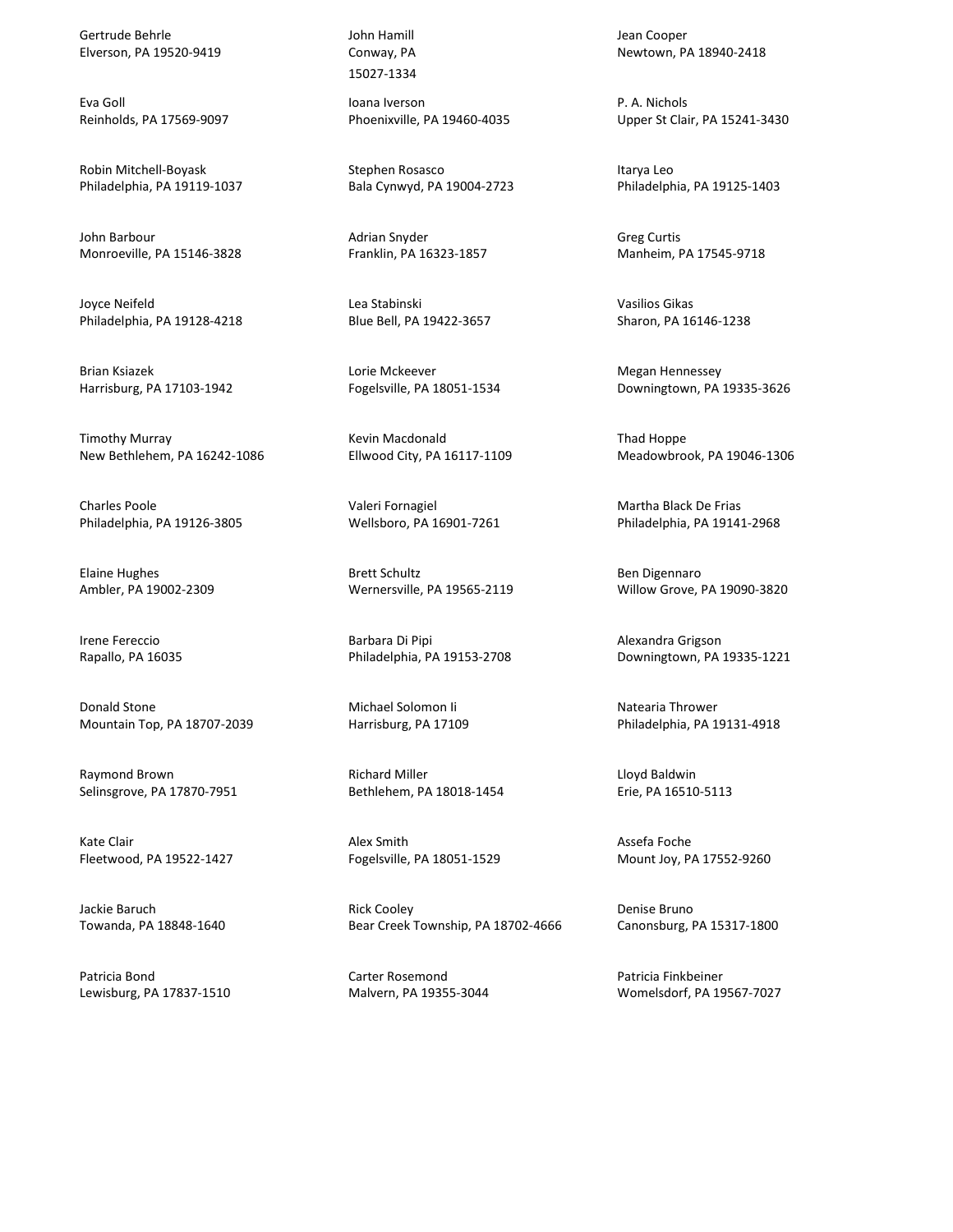Erikka Jordan Philadelphia, PA 19135-1428

Joanne Shaffer Tunkhannock, PA 18657-6054

Steve Serafino Pittsburgh, PA 15206-4501

Dan Pinsky Pittsburgh, PA 15217-2158

Barbara Ehresmann Philadelphia, PA 19135

Dustin Hobaugh Middletown, PA 17057-2150

Edward Poder Johnstown, PA 15906-2805

Pat Fenstermacher Newtown, PA 18940-9640

Roger Ericson tafton, PA 18464-9756

Jeffrey Shuben Philadelphia, PA 19114-5320

John Barham Pittsburgh, PA 15224-2311

Kelly Barron North Huntingdon, PA 15642-5524

W. Blair Malcom State College, PA 16801-6127

Lynn Cunningham Milroy, PA 17063-8775

J. Mark Miller Lancaster, PA 17603-3225 Rick Jansson Doylestown, PA 18902-1923

Ian Marvin PITTSBURGH, PA 15206

Jeff Allen Oakmont, PA 15139-1809

Dennis Mccune Prospect, PA 16052-2018

Michelle Green Scranton, PA 18505-2073

Deb Paterline West Newton, PA 15089-1060

Gary Troughton Harrisburg, PA 17110-3643

Carole Breslin Philadelphia, PA 19103-4420

Marlene Knight Wyalusing, PA 18853-8398

Laura Kramer Bryn Mawr, PA 19010-2859

Andrew Welsbacher Eighty Four, PA 15330-2518

Richard G. Yates, Jr. New Castle, PA 16105-2119

Judith Keeley Camp Hill, PA 17011-5518

Judy Scriptunas Chambersburg, PA 17202-9215

Glenn Beller Allentown, PA 18103-5012

Diana Goslin Chicora, PA 16025-4805

Sarah Brown Downingtown, PA 19335-1204

Michael Toner West Chester, PA 19382-5775

Alicia Mishinski Harrisburg, PA 17112-3111

Anne Boyle Royersford, PA 19468-1163

Amy Birkhimer Johnstown, PA 15904-1803

Anawim Avila Doylestown, PA 18901-3655

peter mamula Oakdale, PA 15071-3055

Jason Mesaros Morrisville, PA 19067

Mark Weleski Natrona Hts, PA 15065-3061

Tricia Miller Somerset, PA 15501-7277

Thomas Graney, Jr New Wilmington, PA 16142-1422

Ashley Barrett Millersburg, PA 17061-1549

Tabitha Davis York, PA 17404-1336

Shaun Howard Lake Ariel, PA 18436-4051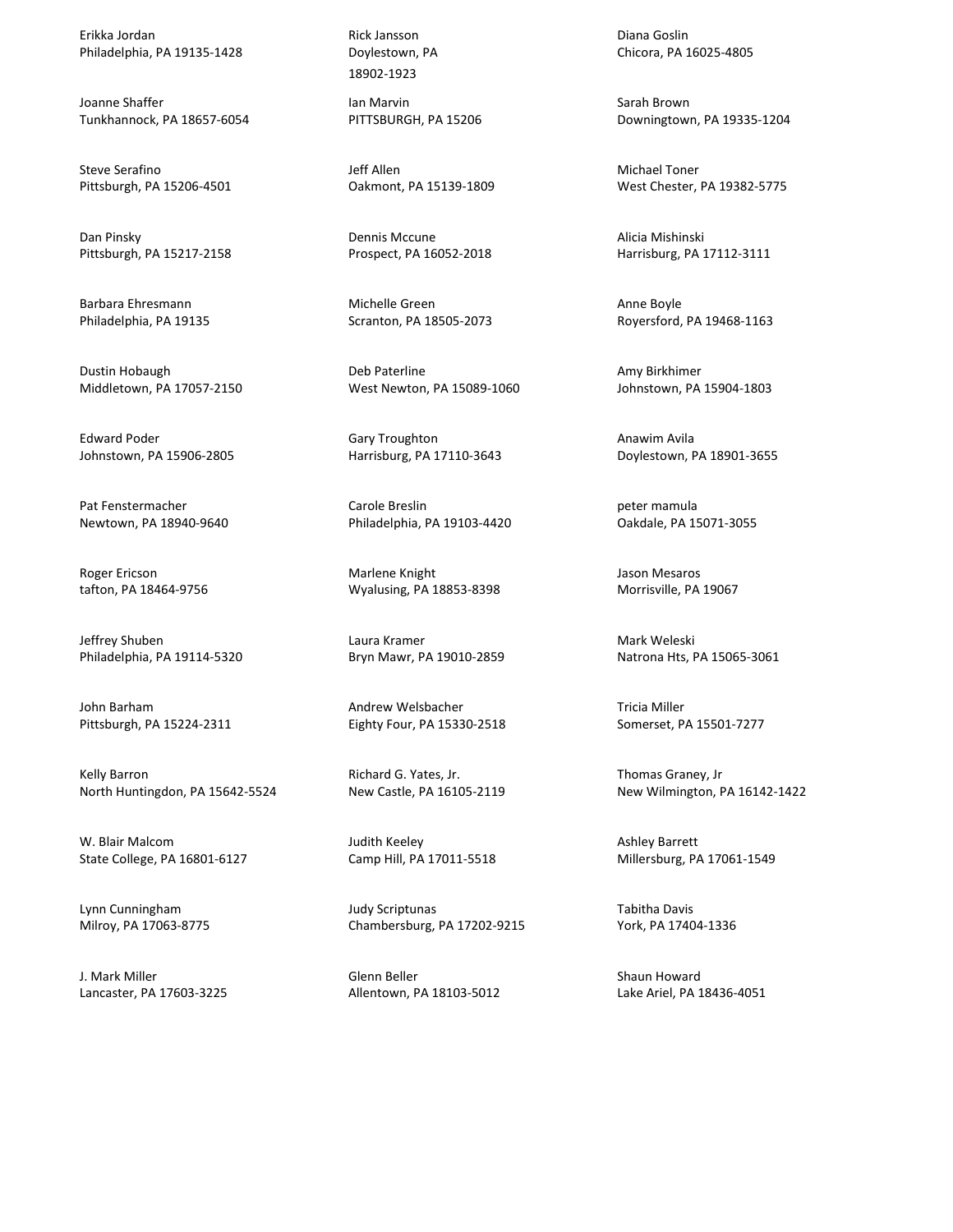Jordan Howells Scranton, PA 18504-2331

Barton Braun Yardley, PA 19067-3067

Chris Kelleher West Chester, PA 19380-3826

Brent Calhoun Pittsburgh, PA 15209-1512

Alice Wilson Upper Darby, PA 19082-2227

Carroll Davenport Hanover, PA 17331-6836

Marcy Miller Hawley, PA 18428-4544

Josh Zeigler Langhorne, PA 19047-1031

Patricia Sipes Altoona, PA 16602-7497

Elizabeth Anderson Montrose, PA 18801-8292

Colleen Maldonado Philadelphia, PA 19135-4218

Martin Mcsweeny Pittsburgh, PA 15224-2350

Nicole Kurtz Philadelphia, PA 19143-2079

Timothy Ivers Pittsburgh, PA 15235-4839

Emy Shock Paoli, PA 19301-1512

Russ Allen Jenkintown, PA 19046-2302

Shirley Jeude Morrisville, PA 19067-4917

Dianne Ricci Royersford, PA 19468-2668

Harold Holtzinger York, PA 17402-9516

Denea Whitest Philadelphia, PA 19107-4103

Amanda Shoulson Phila, PA 19125-1913

Elaine Mccabe Wyoming, PA 18644-1915

Sandra Creswell Huntingdon, PA 16652-8320

Shir Suez Lyon Station, PA 19536

MaryAnn Barrett Easton, PA 18042-1403

Brandy Fogarty Monaca, PA 15061-2400

Brian Maserick Harrisburg, PA 17111-3329

Jeffrey Manmiller Temple, PA 19560-1150

D Aina State College, PA 16803-2666

Barbara Liszcz Mohnton, PA 19540-8011 Toni Sabatini Langhorne, PA 19047-3753

Anthony Dirocco Philadelphia, PA 19111-2636

Markus Macnamara Carlisle, PA 17013-1830

Rj Lane Allentown, PA 18106-9426

Charlene George North Huntingdon, PA 15642-3478

Barbara Thompson Lancaster, PA 17603-4958

Fran Long Emporium, PA 15834-1632

Janice Jacobs Shenandoah, PA 17976-1250

TJ Almerini WG, PA 19090

Lauren Yost Royersford, PA 19468-2959

Timothy Shafer Greentown, PA 18426-5018

Andrea Linebaugh York, PA 17404-3508

Ellen Lewis East Stroudsburg, PA 18301-1824

Teresa Foley Turtle Creek, PA 15145-1132

John Yuhasz Easton, PA 18042-7014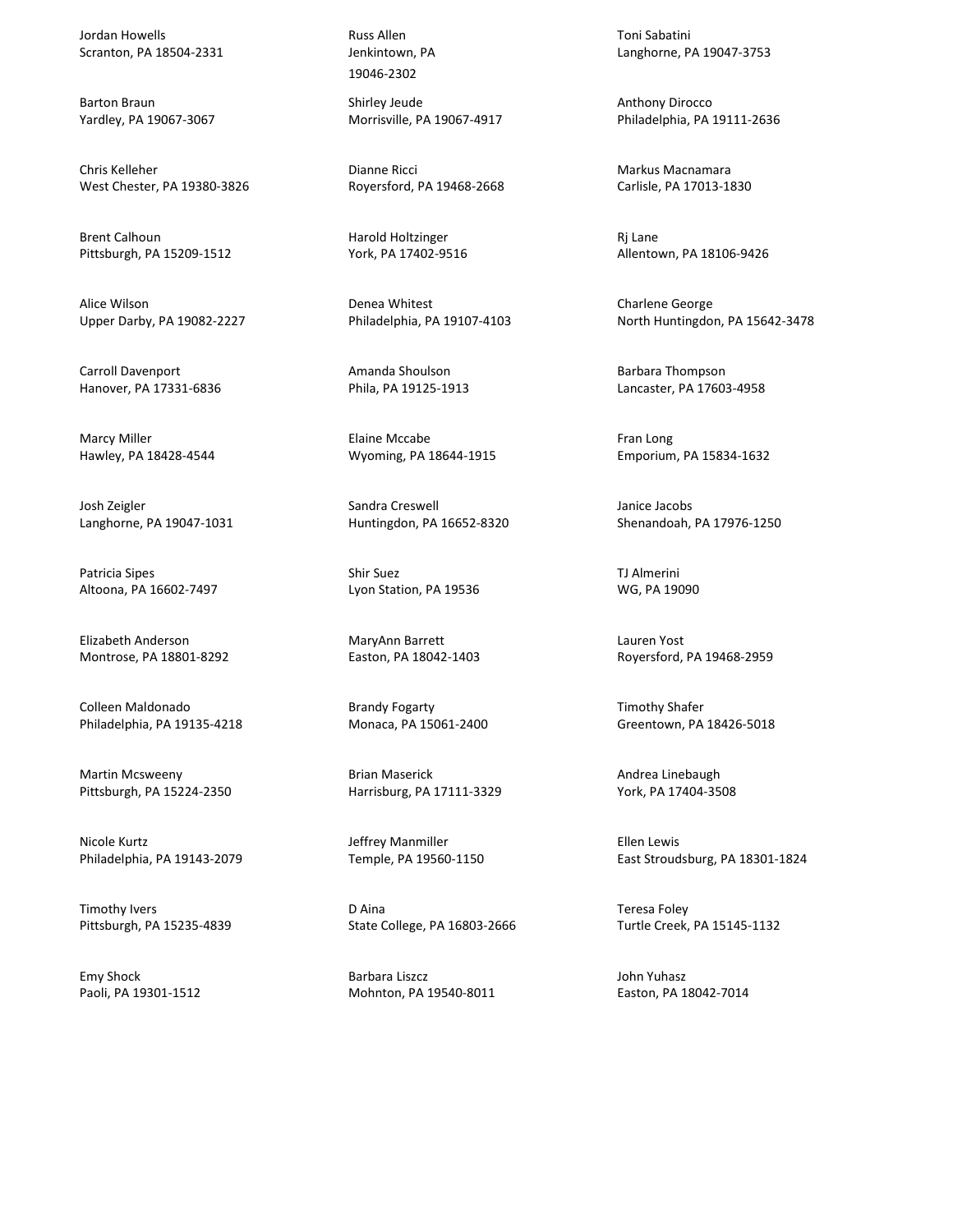Sarah Costanzo Altoona, PA 16601-4650

Diane Radetzky Bensalem, PA 19020-1924

J Sadow Media, PA 19063-5809

Paul Ladow Doylestown, PA 18902-1604

Al Marazas Minersville, PA 17954-2102

Heather Kilroy Philadelphia, PA 19130-1221

Arthur Curry Newtown, PA 18940-3217

Chris Minich Lewis Run, PA 16738-1823

Mary Coover Ashfield, PA 18212-0035

Naomi Littell Philadelphia, PA 19104-1765

Paula Paul Philadelphia, PA 19144-4208

Phyllis Babcock Philadelphia, PA 19144-3807

Kelsey Crawford Newtown, PA 18940-2713

Ruth Martin Lancaster, PA 17601-5642

Julie Lovell Lebanon, PA 17046-2037 Amber Tallon Mechanicsburg, PA 17050-1861

Lisa Jamgochian West Chester, PA 19380-1202

Angela Long Philadelphia, PA 19144-3211

Donald R Grubb Royersford, PA 19468-2502

Sean Erik O'Donnell Ardmore, PA 19003-2916

Norman Koerner Philadelphia, PA 19120-4120

Ccw Sparks Phoenixville, PA 19460-2340

Jane Deckman Kennett Square, PA 19348-1505

Eric Rymers Pittsburgh, PA 15237-2726

Brynya Bowden Meadville, PA 16335-5459

Abby Harwood Pittsburgh, PA 15224-1804

jackie goodman Philadelphia, PA 19147-1046

James A Stewart Downingtown, PA 19335-5309

Carol Williams Indiana, PA 15701-4008

Pennny Hoeltzel Maple Glen, PA 19002-2412 Thomas Brown Scott Township, PA 18447-7649

Mary Massaro Broomall, PA 19008-2211

Donna Albright Scottdale, PA 15683-1403

Joshua Ehrlich Philadelphia, PA 19130-1432

Aziza Khalil New Tripoli, PA 18066-2820

William Heiland Oakford, PA 19053-8421

Monica Frolander-Ulf Pittsburgh, PA 15235-1840

Kristen Stirzel Elkins Park, PA 19027-2406

Tracy Tellep Union Dale, PA 18470-7750

Ralph Winslow Erie, PA 16502-1238

Karen Aquino East Stroudsburg, PA 18302-9423

Regina Patton Crafton, PA 15205-2922

Dale Myers Clairton, PA 15025-1333

Dee Coup Farrell, PA 16121-1705

Paul Pituch Wilkes Barre, PA 18705-3415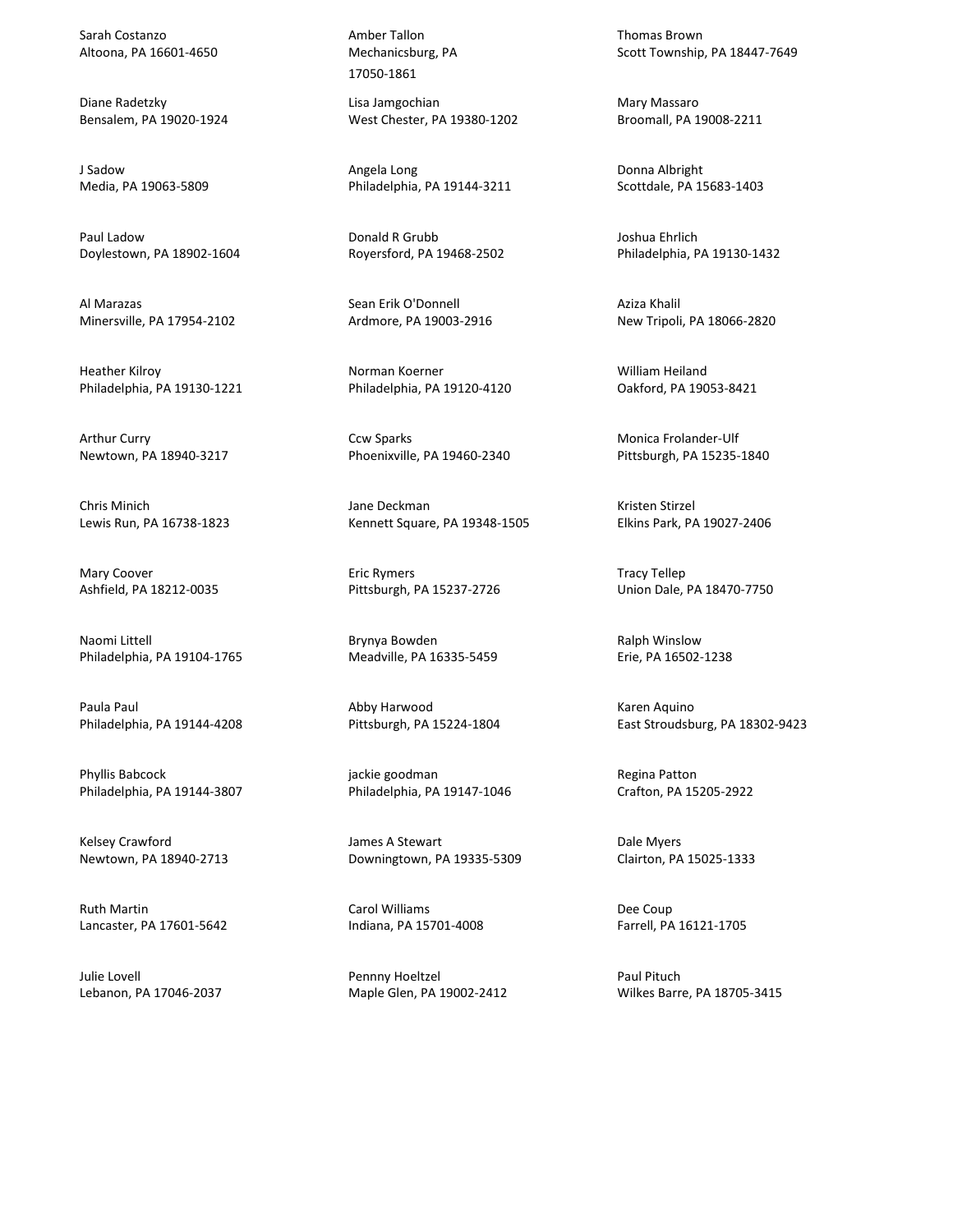Donna Keene Jefferson, PA 15344-4154

Eric Lowry Ardmore, PA 19003-2810

Jaime Pena Lancaster, PA 17601-4595

Norma Connelly Bessemer, PA 16112-2118

Byron Fiegel Oley, PA 19547-0181

Robert Steininger Phoenixville, PA 19460-3376

Elliot Ross Union Dale, PA 18470

Debbie Banichar Apollo, PA 15613-9406

Jan Loney Pittsburgh, PA 15228-1233

Larry Wasko Northampton, PA 18067-1454

Emily Suarez Philadelphia, PA 19111-3642

Janet Dingle Philadelphia, PA 19119-1128

Amy Macelle Allen Butler, PA 16001-3118

Aaron Oberst-Horner Pittsburgh, PA 15228-1227

Linda Hoffman Mount Joy, PA 17552-1706 April Silverman New Hope, PA 18938-1256

William & Linda Schmidt Gibsonia, PA 15044-9333

David Hemberger Reading, PA 19606-9538

Beverly Foster Wayne, PA 19087-4736

Sandra Spatz Temple, PA 19560-1144

Pat Bernardi Bethlehem, PA 18015-6230

Alison Heffelfinger Wind Gap, PA 18091-9793

ruth Warburton Clarks Summit, PA 18411-1861

Emily Crasnick Langhorne, PA 19047-1540

John Puchniak Wilkes Barre, PA 18705-2426

Marianne Miller Emmaus, PA 18049-2018

Andy Fisher Morrisdale, PA 16858-8302

Maureen Smyth Doylestown, PA 18901-4456

Tom Butler Greensburg, PA 15601-4206

Jolene Kiernan Schnecksville, PA 18078-3058 Bruce Sadowskas Reading, PA 19606-9066

Bruce Foster Orwigsburg, PA 17961-1307

Dallas Slagle Richeyville, PA 15358-0214

Ada Sandu Iasi, PA 17320

Chris Roam Media, PA 19063-3648

Saundra Petrella Beaver, PA 15009-2430

Elizabeth Manning Phoenixville, PA 19460-4365

Michael Bucell Edinboro, PA 16412-1273

Jamal Howard Harrisburg, PA 17102-3303

Adelaide Smith Pittsburgh, PA 15213-1540

Roosevelt Howard Chester, PA 19013-2506

Bill Cook Kingston, PA 18704-3920

Bernard Diggs Philadelphia, PA 19142-1316

Mary Schneider Elysburg, PA 17824-7193

Brent Newman Centre Hall, PA 16828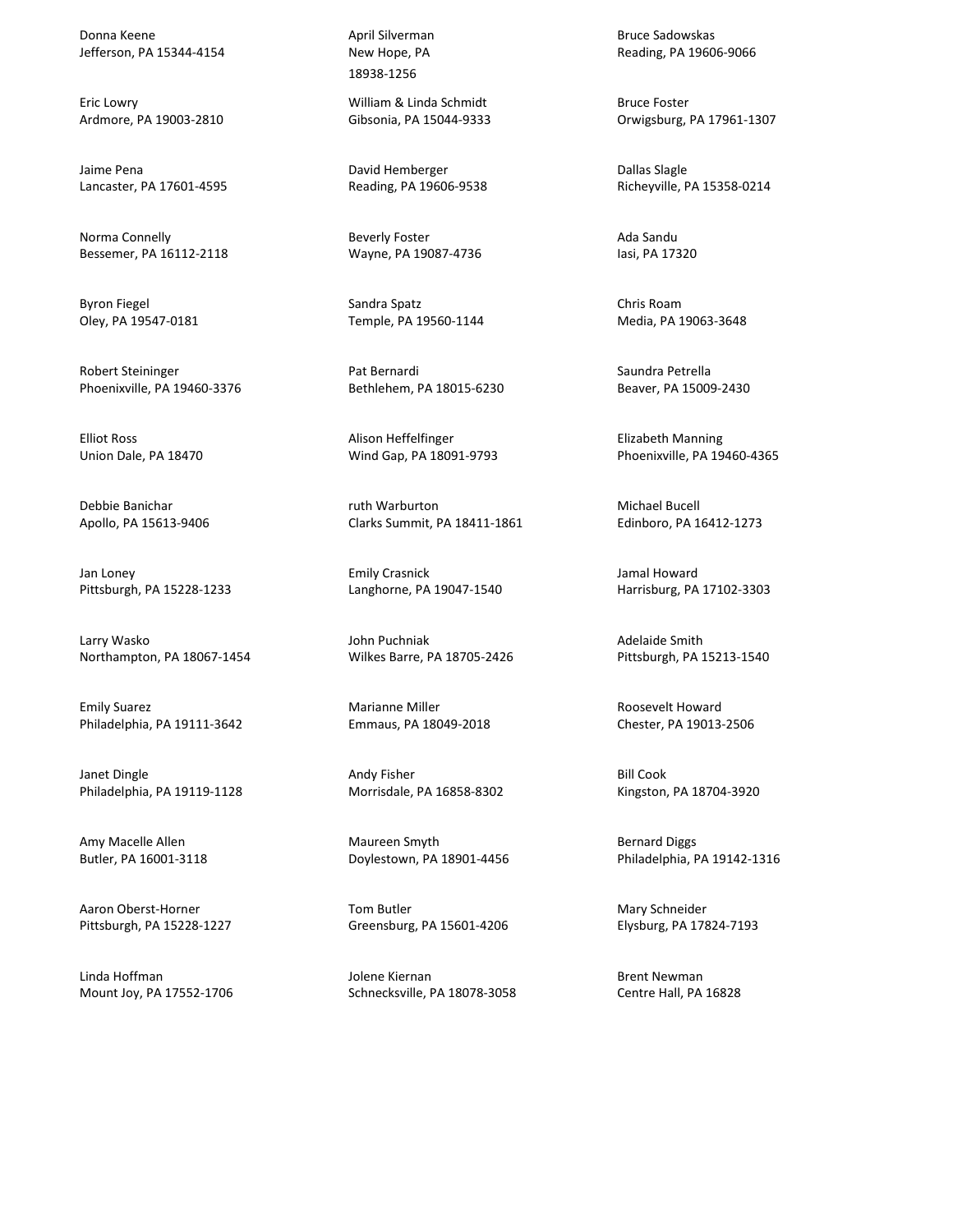Rocco Viola Mars, PA 16046-2145

Alexandra Johnston Glenshaw, PA 15116-1532

Bede Fahey Lancaster, PA 17603-4743

Cathy L Bacinelli Pittston, PA 18640-1916

Bruce Cuff Montrose, PA 18801-8070

Gregory Beimel Creighton, PA 15030-1022

Tom Wax Langhorne, PA 19047-2316

Kay Reinfried Lititz, PA 17543-8868

Donald Hunt Philadelphia, PA 19131-2221

John Flynn Bloomsburg, PA 17815-3195

Lisa Bryan Allentown, PA 18104-5365

William Boykin Philadelphia, PA 19136-2823

Philip Lewis Newtown, PA 18940-9401

Adam Regnery Southampton, PA 18966-2647

Helen Liazis Glen Rock, PA 17327-1322 Hillary Smith Macungie, PA 18062-9104

Jacob Pultorak Wexford, PA 15090-7700

Pam Milavec Windber, PA 15963-8710

Mark Graham Downingtown, PA 19335-2251

Bill Deutsche New Providence, PA 17560-9677

Rina Malerman Jenkintown, PA 19046-2229

Tomas Matias Hellertown, PA 18055-2234

Katherine Mclean Pittsburgh, PA 15232-2107

Charles Scott Philadelphia, PA 19146-1516

Laurel Person Mecca Pittsburgh, PA 15217-2547

Paul King Girard, PA 16417-1537

Carol Ossesia Sligo, PA 16255-3742

John Esser Abington, PA 19001-3216

Emily Hayes Swarthmore, PA 19081-1744

Francis Garfoli Sharon, PA 16146 Kimberly Hargrove Media, PA 19063-3645

Kathleen Schmick Wallingford, PA 19086-6006

Katherine Madison Pittsburgh, PA 15228-1547

Kathleen Hall-Ditchfield West Grove, PA 19390-8923

Katie Lubieski Philadelphia, PA 19148-1307

Sean Elliott Philadelphia, PA 19145-4916

Thelma Tarver Morrisville, PA 19067-3519

Robert Steffes Aliquippa, PA 15001-3712

Ramon L Gonzalez Jr Lancaster, PA 17603-6867

Bonnie Raught Glenmoore, PA 19343-2659

K Dougherty Beaver, PA 15009-1814

Casilda Perez Philadelphia, PA 19133-2131

Leah Roche Harrisburg, PA 17110-1034

James Amory Le Raysville, PA 18829-7923

James Gigliotti Easton, PA 18042-3416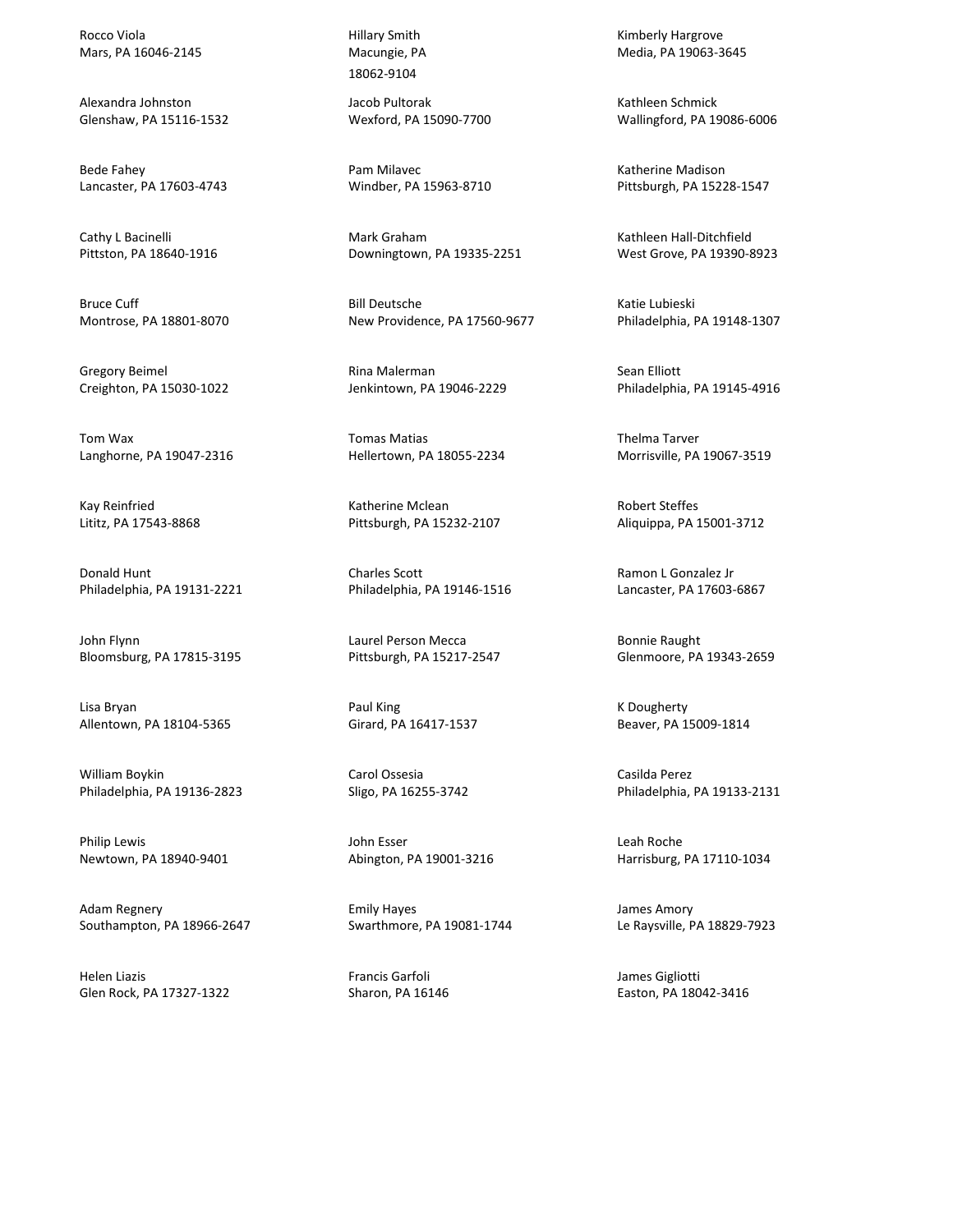Christopher Yeisley Scranton, PA 18504-2717

Theresa Paci Perkasie, PA 18944-1416

Laura Coulson York, PA 17402-3530

Kathryn Perez Philadelphia, PA 19140-1405

Lisa Kemmerling Perkasie, PA 18944-4412

Mar Vial Phoenixville, PA 19460-2013

Katherine Messer Pequea, PA 17565-9719

Leeann Mclaughlin Bradfordwoods, PA 15015-1319

Bert Phillips Norristown, PA 19403-2054

Veronica Litras-Meehan East Stroudsburg, PA 18301-7920

Dorothy Sedock Throop, PA 18512-1422

Chris Costanzo Downingtown, PA 19335-2809

Jane Matusick Hermitage, PA 16148-3943

Kim Manning Uniontown, PA 15401-6567

Shannon Pendleton Bryn Athyn, PA 19009-0306 Jackie Irving St Davids, PA 19087-3617

Penny Slusaw Center Valley, PA 18034-8435

Nancy Best Pittsburgh, PA 15205-4255

Joan Douglas Langhorne, PA 19047-5310

Carolyn Raihl Altoona, PA 16602-3645

Jarred Mechanick Lansdale, PA 19446-3614

Joy Holden Pittsburgh, PA 15122-3747

Janet Chew Eagleville, PA 19403

Jonathan Bruck Wyomissing, PA 19610-1416

Susan Moore Gettysburg, PA 17325-8769

David Sams Chester, PA 19013-4813

Christopher Moran Devon, PA 19333-1450

J White Glenside, PA 19038-4326

Pamela Oriszko Sewickley, PA 15143-9671

Anne Brumfield Russellton, PA 15076-1306 Martha Klischer Aristes, PA 17920

Peter Shell Pittsburgh, PA 15217-1103

Hagop Ishkhanian Upper Darby, PA 19082-1906

Darleen Tomayko Dallas, PA 18612-2943

Patrick Smith Hanover Township, PA 18706-5925

Roger Smith Palmerton, PA 18071

Dennis Wildasin Seven Valleys, PA 17360-9080

Adam Mathews Elverson, PA 19520-9408

Gina Pashko Pottstown, PA 19464-1039

Lesley Forrester Wilmerding, PA 15148-1024

Frederick Young Bradford, PA 16701-3718

Diane Kuc Camp Hill, PA 17011-8363

Sara Kirby Paoli, PA 19301-1104

Boyd Gibb Carlisle, PA 17013-2525

Beverly Conley Erie, PA 16508-1807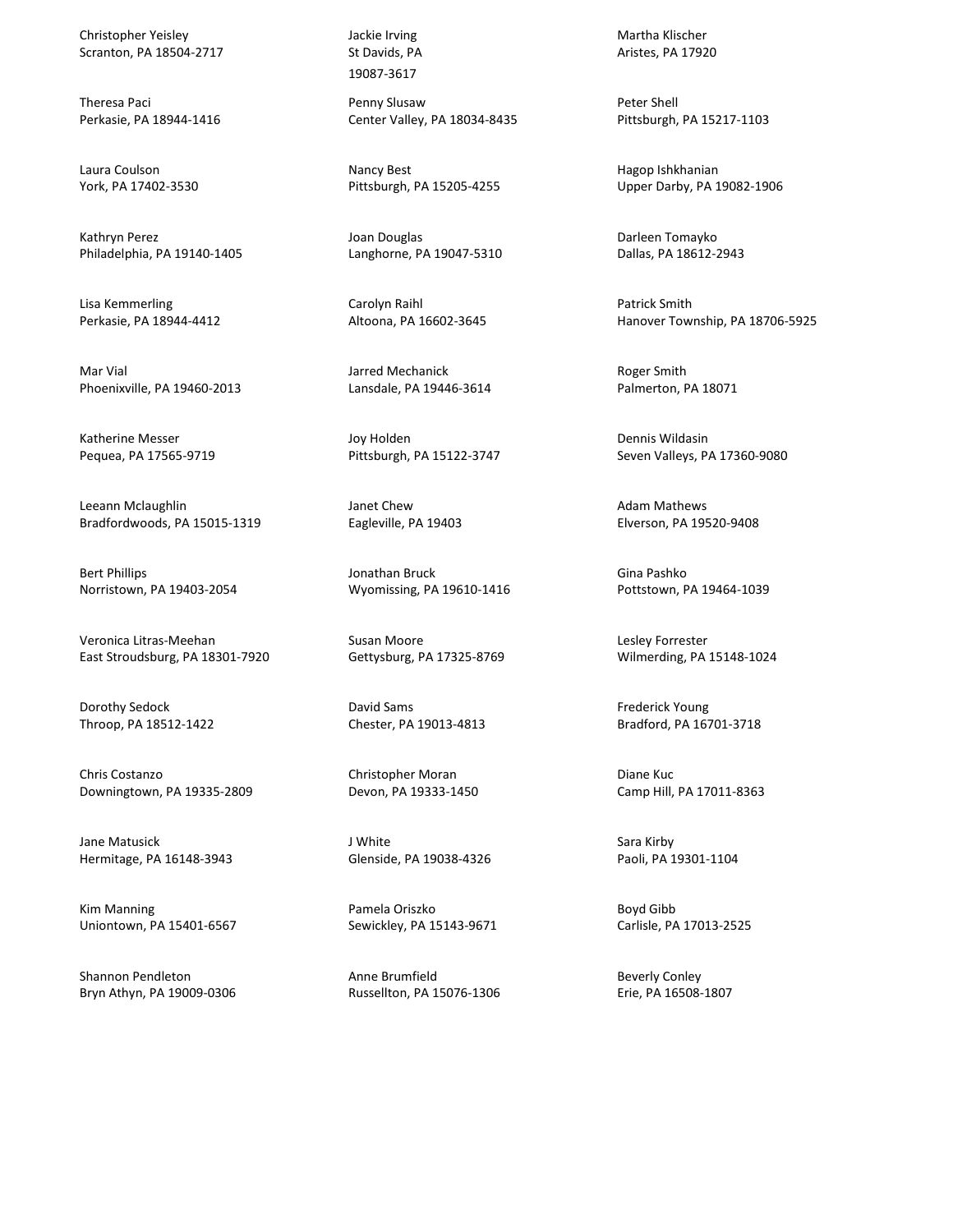Doug Rice Conshohocken, PA 19428-1724

Royal Tettemer Philadelphia, PA 19147

Jeremiah Jamrom Pittsburgh, PA 15237-2656

Amanda Whittenberger Philadelphia, PA 19146-3910

James Dziegrenuk Narberth, PA 19072-1923

Deborah Patches Lebanon, PA 17046-4037

Clarence Wippel Kinzers, PA 17535-9751

scott ohm Douglassville, PA 19518-9702

Dina Mamola Dallas, PA 18612-9090

Marina Mclaughlin State College, PA 16803-3397

John Fitzmorris Stroudsburg, PA 18360-0939

Linda Grnaato Philadelphia, PA 19115-0216

Ryan Beebe Pipersville, PA 18947-1110

Daniel Morgan Erie, PA 16502-1130

Eric Grote West Chester, PA 19380-3611 P Cohen Narberth, PA 19072-2223

Lennie Rhodes Meadville, PA 16335-6995

Bryce Snyder Philadelphia, PA 19130-4011

Renae Orban Bangor, PA 18013-2417

Julie Ferris West Chester, PA 19380-2208

Scotty Laird Philadelphia, PA 19145-5402

Donna Frazier-Byrd Overbrook Hills, PA 19151-2825

Matthew Stahl Allentown, PA 18102-1163

Robert Ciampa Perkasie, PA 18944-1516

Robert Sybesma Malvern, PA 19355-1020

Marilyn Patete Pittsburgh, PA 15215-1908

Michelle Wallhagen Philadelphia, PA 19103-3844

Sergio Blanco Philadelphia, PA 19104-2420

Jonathan Weschler Palmyra, PA 17078-9143

Marisa Floro Sewickley, PA 15143-8359 Leonard Anderson Philadelphia, PA 19129-1436

Kelly Walker Bloomsburg, PA 17815-3387

Ginger Shreck Mifflinburg, PA 17844-1418

Marc Mostovoy Philadelphia, PA 19102-4906

Alex Teplyakov Phoenixville, PA 19460-5748

Yolanda Perry Harrisburg, PA 17111-2607

Jennifer Sharp Media, PA 19063-4822

Ruth Williams Philadelphia, PA 19148-1008

Kelly Chamberlain Hatfield, PA 19440-4108

Amy Bruckner Downingtown, PA 19335-1273

Tina Paloskey Myerstown, PA 17067-1812

Ralph Meyer Bakerstown, PA 15007-9720

John Herr East Petersburg, PA 17520-1527

David Jeude Morrisville, PA 19067-4917

Patricia O'Brien Yardley, PA 19067-1749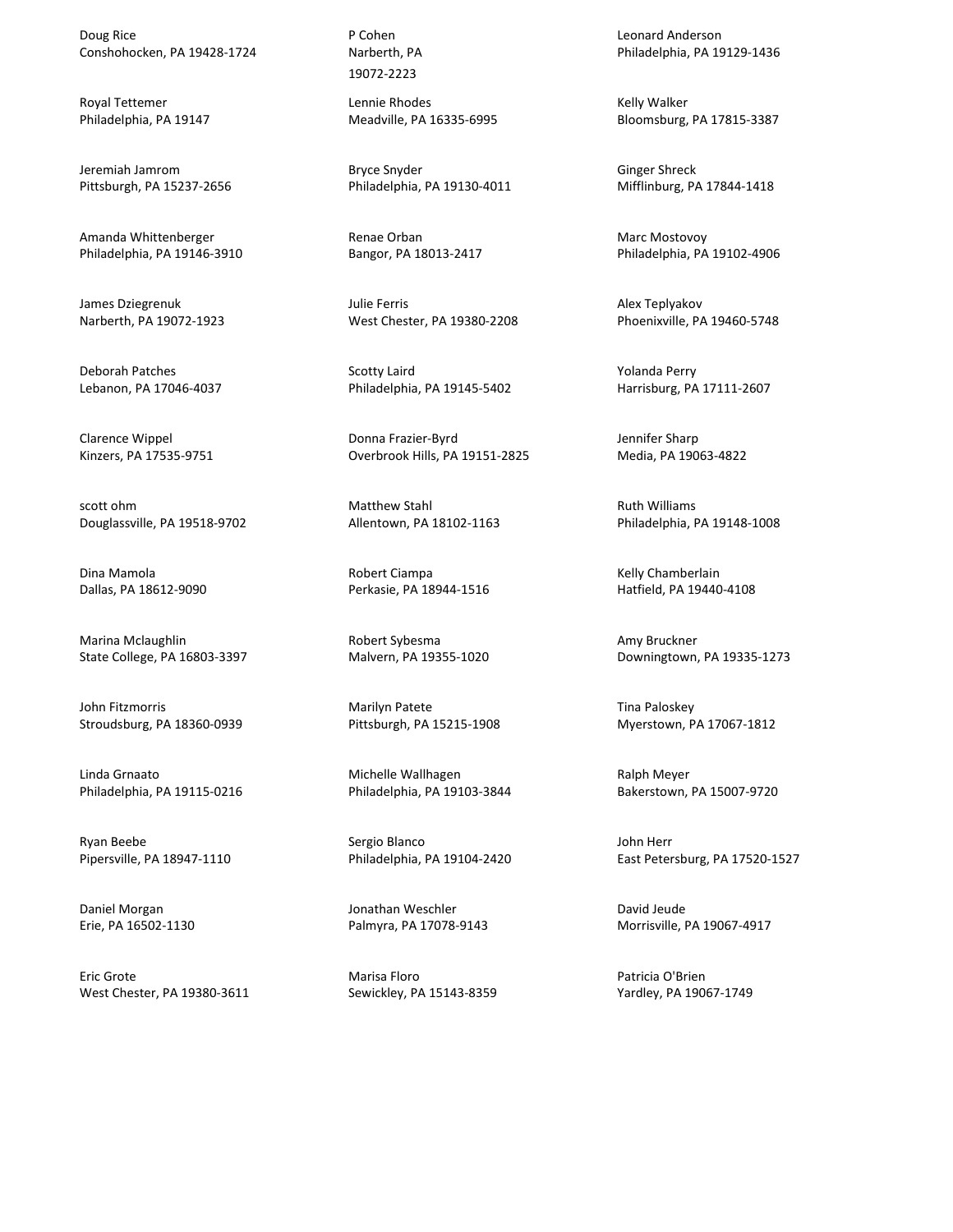Julio Baarslag Fleetville, PA 18420

Mary Gildea Marietta, PA 17547-1413

Evie Henry Brownstown, PA 17508

Michael Leland York, PA 17404-5219

Tim Herman Hershey, PA 17033-2118

Margee Kooistra Harrisburg, PA 17104-1625

Joe Williams Conshohocken, PA 19428-3156

Ryan Washlaski Pittsburgh, PA 15221-4308

Ronal Rowles Beaver Springs, PA 17812-9200

Brittany Jeter Philadelphia, PA 19142-1922

Charlotte Rodriguez Dushore, PA 18614-7711

Sandra Drant Sewickley, PA 15143-1354

James Vertullo Pittsburgh, PA 15213-1006

Jean Young York, PA 17404-5044

Shannon Holliday State College, PA 16804-0124 Sr. Mary Price Pittsburgh, PA 15226-1218

Nathan Fullerton Pittsburgh, PA 15206-2422

Mary Mercedes Houtzdale, PA 16651-9007

John Stanowski Philadelphia, PA 19124-2910

Amanda Roth Bethlehem, PA 18017-3332

Stephen Menasian Breinigsville, PA 18031-2206

Anne Marshall Prospect Park, PA 19076-2129

chad hayes Philadelphia, PA 19119-2707

Piotr Crittenden Lititz, PA 17543-8371

Michelle Gargurevich Milford, PA 18337-7044

Lauren Mcclure Pottsville, PA 17901

Ruth Drye Ardmore, PA 19003-2704

Jason Williams Reading, PA 19605-2933

Marjorie Dugan Philadelphia, PA 19147-1602

Brian Rebuck Philadelphia, PA 19145-3912 Frank Karvan Scranton, PA 18505-3491

Ethan Klabunde Upper Chichester, PA 19061-2939

Marjorie Keiter Nesquehoning, PA 18240-1523

Jillian Shoffstall Lancaster, PA 17601-5112

Stephen Dempsey Cochranville, PA 19330-1773

Chuck Spiroff Harrisburg, PA 17110-3919

Annie Sutton Pittsburgh, PA 15213-4434

Jennifer Morse Pittsburgh, PA 15218-1223

Heather Myers Gilbertsville, PA 19525-9217

Jeanne Katz Clifford, PA 18413-0222

Sheila Siegel Philadelphia, PA 19106-4129

Rick Canton Sykesville, PA 15865-1056

Debi Faramelli Peckville, PA 18452-1716

Melinda Geiger Bradfordwoods, PA 15015-1320

Bianca Michelle Parker Philadelphia, PA 19145-1822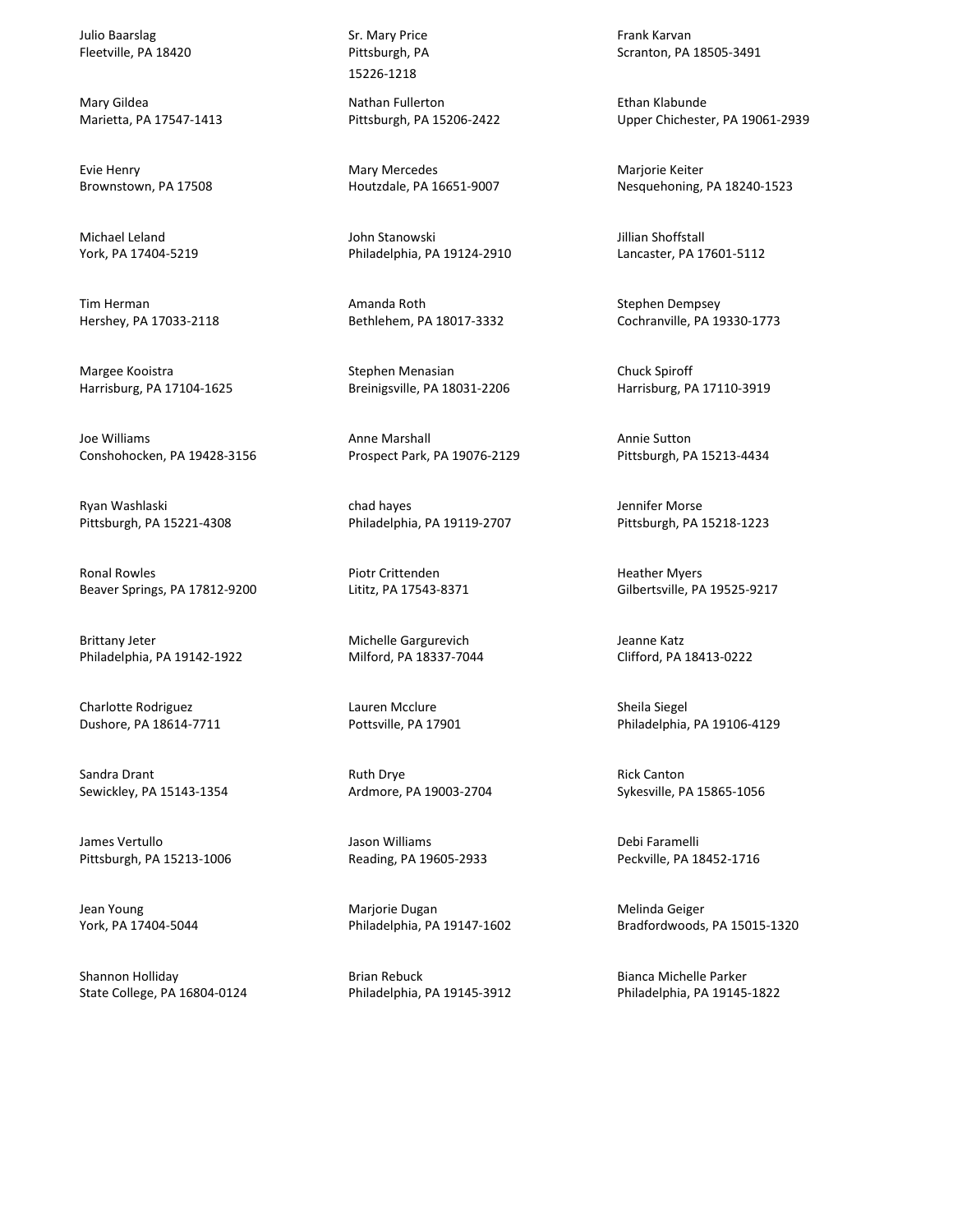Stephen Labert Bethlehem, PA 18017-1608

Dorothy Getz Philadelphia, PA 19145-4318

Suzette Black Philadelphia, PA 19106-0263

Adam Powers Altoona, PA 16601-3914

Bettina Wilkinson Valencia, PA 16059-3245

Raja Chava Bethel Park, PA 15102-1013

Murray Varrese HUNTINGDON VALLEY, PA 19006

Robert Owens Phoenixville, PA 19460-2741

Joseph Bieliunas Springfield, PA 19064-2536

John Stroughair Shippensburg, PA 17257-1318

Lois Wilson New Hope, PA 18938-9510

David Farrington Boyertown, PA 19512-7632

Lillian & Taylor Hightower Philadelphia, PA 19144-3209

Nicholas Anderson Pittsburgh, PA 15221-3805

Caryn Hunt Philadelphia, PA 19147-5719 Susan Proietta Philadelphia, PA 19111-3423

Patricia Winnay Doylestown, PA 18902-1906

Paige Lechner Wyomissing, PA 19610-1330

Marty Van Veen Yardley, PA 19067-6363

Nancy Girone Philadelphia, PA 19135-2812

Martha Hanson Wynnewood, PA 19096-3830

Iva Coleman Philadelphia, PA 19150-1314

Adam Bercosky Beallsville, PA 15313-0041

Ron Rabold Pittsburgh, PA 15237-1413

Joe Heefner New Cumberland, PA 17070-1515

Michel Hoessly Wynnewood, PA 19096-1107

Richard Burdette Allison Park, PA 15101-1012

Marc Malkin Philadelphia, PA 19128-3441

J Nelson Pittsburgh, PA 15206-1759

Barbara Dougherty Brackney, PA 18812-7845 John Cornillon Gardners, PA 17324-9576

Jason Hutchins Upper Darby, PA 19082-1306

Douglas Campbell Point Marion, PA 15474-1114

Marcia Liss Kimberton, PA 19442-0773

Gracieli Souza Glen Mills, PA 19342-1797

Natalia Tsvitun Langhorne, PA 19047-1653

Tuula Fischer Greentown, PA 18426-9215

Joanna Gamble Butler, PA 16001-8784

Joe CAssel Collegeville, PA 19426

Domenica Cammarota Quakertown, PA 18951-2825

Raymond Young Wellsboro, PA 16901-1735

Cathy Pregmon Drexel Hill, PA 19026-1023

Jay Klick Lititz, PA 17543-2209

Lisa Ganzer Buckingham, PA 18902

Diane Reed Abington, PA 19001-4605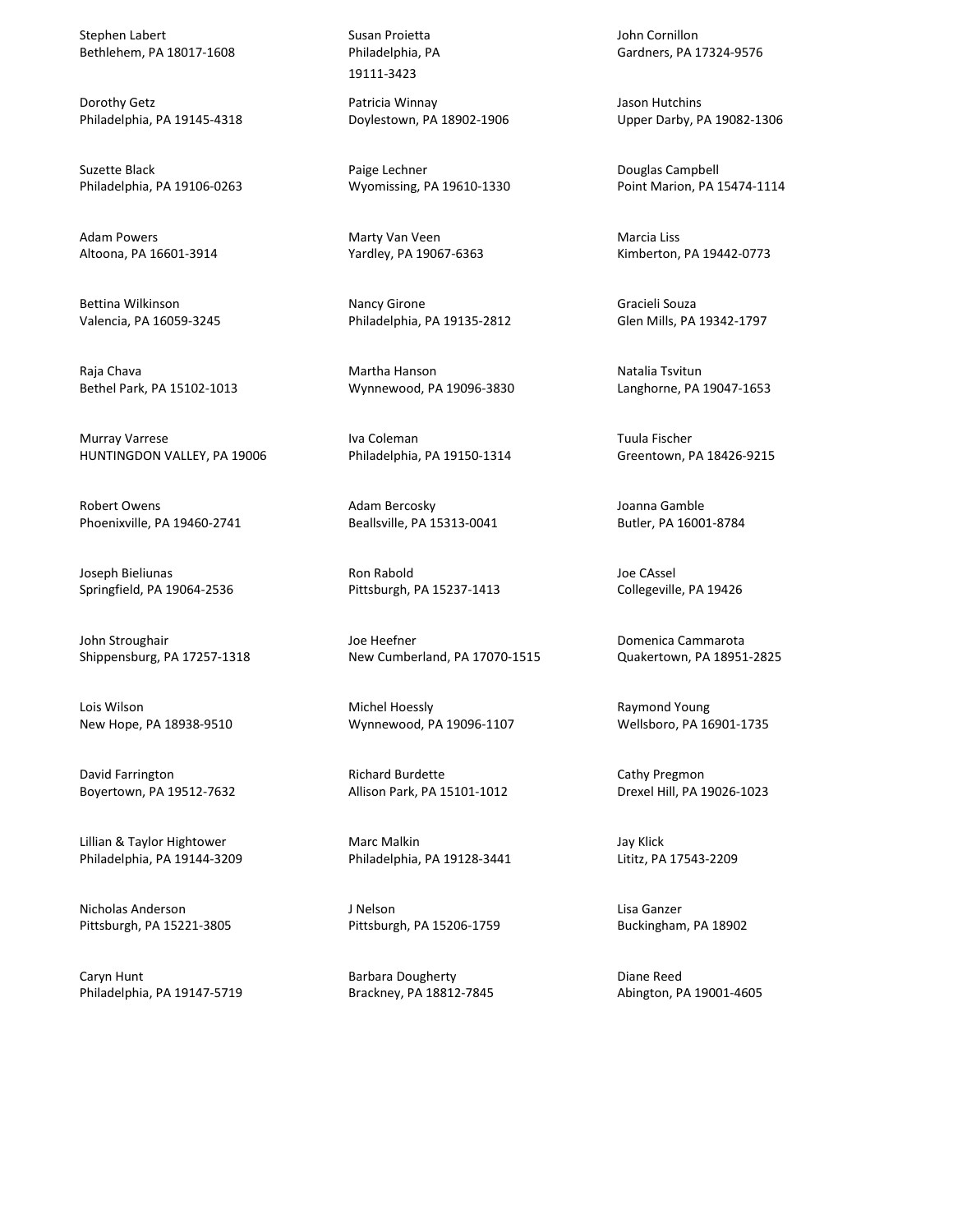Christopher Funari Philadelphia, PA 19145-3914

Thomas Fox South Park, PA 15129-9253

mary reed Philadelphia, PA 19123-2301

Jeanette Moe Harrisburg, PA 17110-2742

Craig Lussier Erie, PA 16502-1329

Kathleen Doctor Kittanning, PA 16201-2073

Byron Lovell Altoona, PA 16602-1935

Angel Marquez Plymouth Meeting, PA 19462-1017

Nedra Carrier Harrisburg, PA 17109

Jill Pask Northampton, PA 18067-0102

Carolyn Hughes Mcsherrystown, PA 17344-1518

Lorrie Smearcheck West Mifflin, PA 15122-3906

Richard Vince Johnstown, PA 15904-2318

Monique Henry Tobyhanna, PA 18466

Carol Christian North Wales, PA 19454-2417 Joe Vasey Bellefonte, PA 16823-1523

Mizuki Takahashi Lewisburg, PA 17837-2005

Jack Singer Easton, PA 18042-9791

Talia Hughes Reynoldsville, PA 15851-4555

Karen Mcfadden Schwenksville, PA 19473-1097

Linda Thompson Drexel Hill, PA 19026-2417

Chelsea Voytek Philadelphia, PA 19144-2604

Anne Weiss State College, PA 16801-3019

Dana Garcia Venetia, PA 15367

Denise Cerbone Sinking Spring, PA 19608-9223

Nancy Hicks Lincoln University, PA 19352-1759

Marcia Kurland Havertown, PA 19083-1811

Julia Good Newtown, PA 18940-1670

Arlene Leiter Langhorne, PA 19047-3414

Jullie Taylor New Castle, PA 16105-5360 Ezra Smith Honesdale, PA 18431-4194

A. E. Sullivan, Jr. Harrisburg, PA 17105-1627

Bernice Born Pittsburgh, PA 15212-5602

Karen Melton Philadelphia, PA 19129-1018

M H York, PA 17404

Javan Lapp Smethport, PA 16749-2930

Tina Stanton Rutledge, PA 19070-2146

James Wethington Red Lion, PA 17356-8630

Regis O'Hara Harrison City, PA 15636-1409

Gern Ingram Altoona, PA 16602-7455

Merry Bush Gettysburg, PA 17325-2415

Jen Cook Lancaster, PA 17603-5068

Nick Ingram Philadelphia, PA 19132-1023

Robert Sprinkle Philadelphia, PA 19104-3983

Johnathan Wilson Philadelphia, PA 19134-3721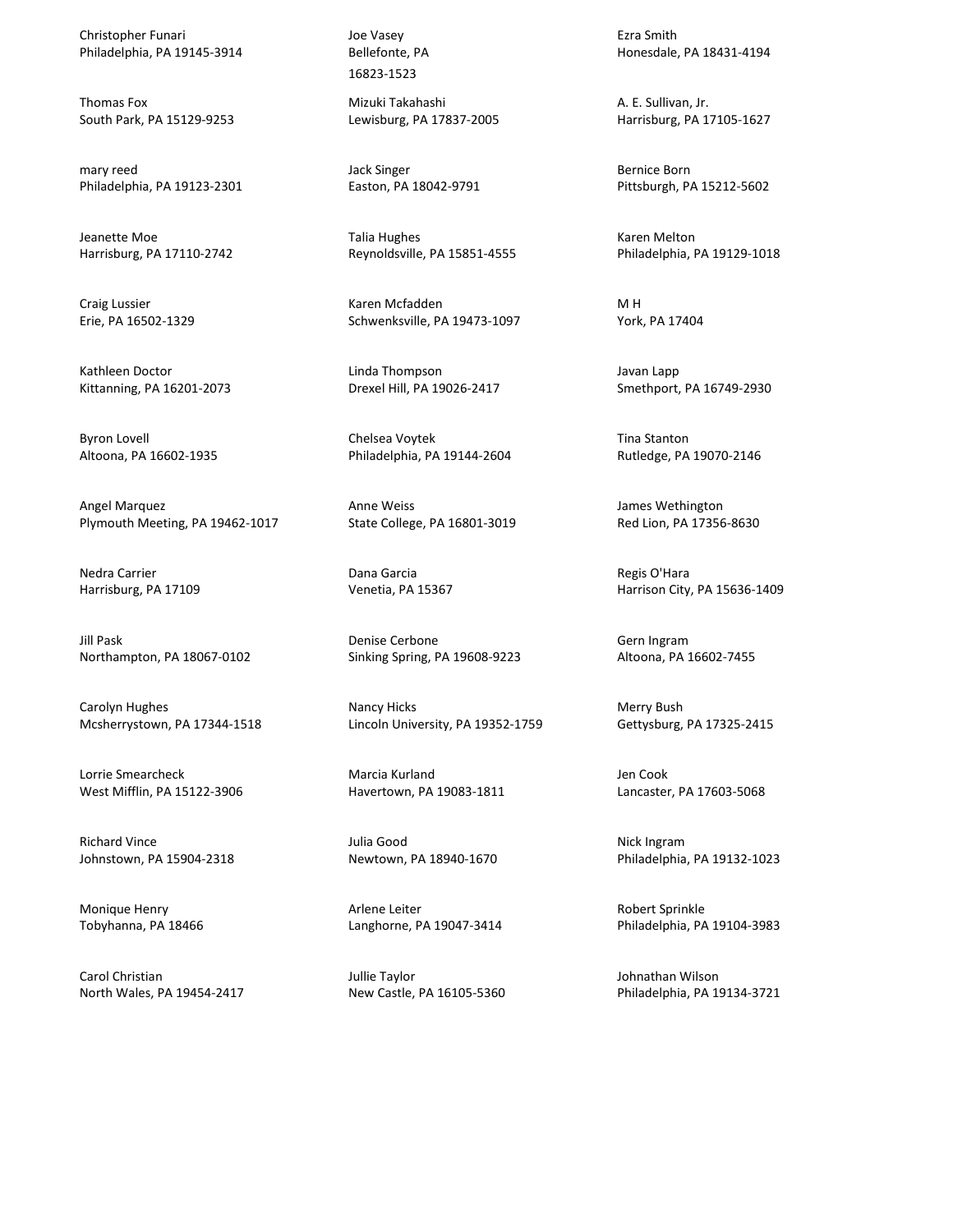Sue Stoppard Elizabethtown, PA 17022-1800

James Marden State College, PA 16801

Eric Mcgee Emmaus, PA 18049-3820

Barb Bittenbinder Allison Park, PA 15101-2020

Ted Doberstein Hatboro, PA 19040-2932

Yvonne Oppenheimer Reading, PA 19610-2724

Julie Fox Erie, PA 16510-4805

Dorothy Kotansky Bloomsburg, PA 17815-6321

Geri Soriero Morrisville, PA 19067-6622

Mark Masters Philadelphia, PA 19104-4925

Michelle Adamo Springfield, PA 19064-3614

Virginia Brabender Swarthmore, PA 19081-1404

Carol Blum Philadelphia, PA 19130-2504

Linze Houser Baden, PA 15005-1425

Ingrid Berzins Bedminster, PA 18910-0242 Rose Grelis Springfield, PA 19064-2917

Mary Currie Bryn Mawr, PA 19010-3109

Kathleen Mcmanus Philadelphia, PA 19135-3008

Gillian Stohner Pittsburgh, PA 15228-1825

Devin Hayes Mifflinville, PA 18631

Mary Ammon Canonsburg, PA 15317-2215

Caitlin Morrissey Levittown, PA 19054-4231

Joan Soleta Norristown, PA 19401-5408

Michael Bertonaschi Trafford, PA 15085-2314

Marcus Ferreira Philadelphia, PA 19146-1542

Cathy Maull Drexel Hill, PA 19026-5019

Jill Bogle Exton, PA 19341-2410

Michael Santulli Mountain Top, PA 18707-2272

Tina Delia Philadelphia, PA 19123-3338

Patricia Jacobs Pittsburgh, PA 15241-2134 John L Williams Exton, PA 19341-2120

Lynne Campbell King of Prussia, PA 19406-3558

Todd Clay York, PA 17401-3820

Tamara Hollins Media, PA 19063-2325

Nathan Sullenberger Greensburg, PA 15601-6754

Lori Melton Pittsburgh, PA 15221-4510

Oliver Beas Lehigh Valley, PA 18003-5886

Denise Watkavitch Weedville, PA 15868-1716

Ross Mann Philadelphia, PA 19104-1116

Larry Vandever Nazareth, PA 18064-2711

Alexandra Pigott State College, PA 16801-4102

Robert Premick Pittsburgh, PA 15221-3181

Tarik Hodzic Cedarhurst, PA 15243-1735

Jason Cox Philadelphia, PA 19147-5001

Julia Kripas Harrisburg, PA 17109-1009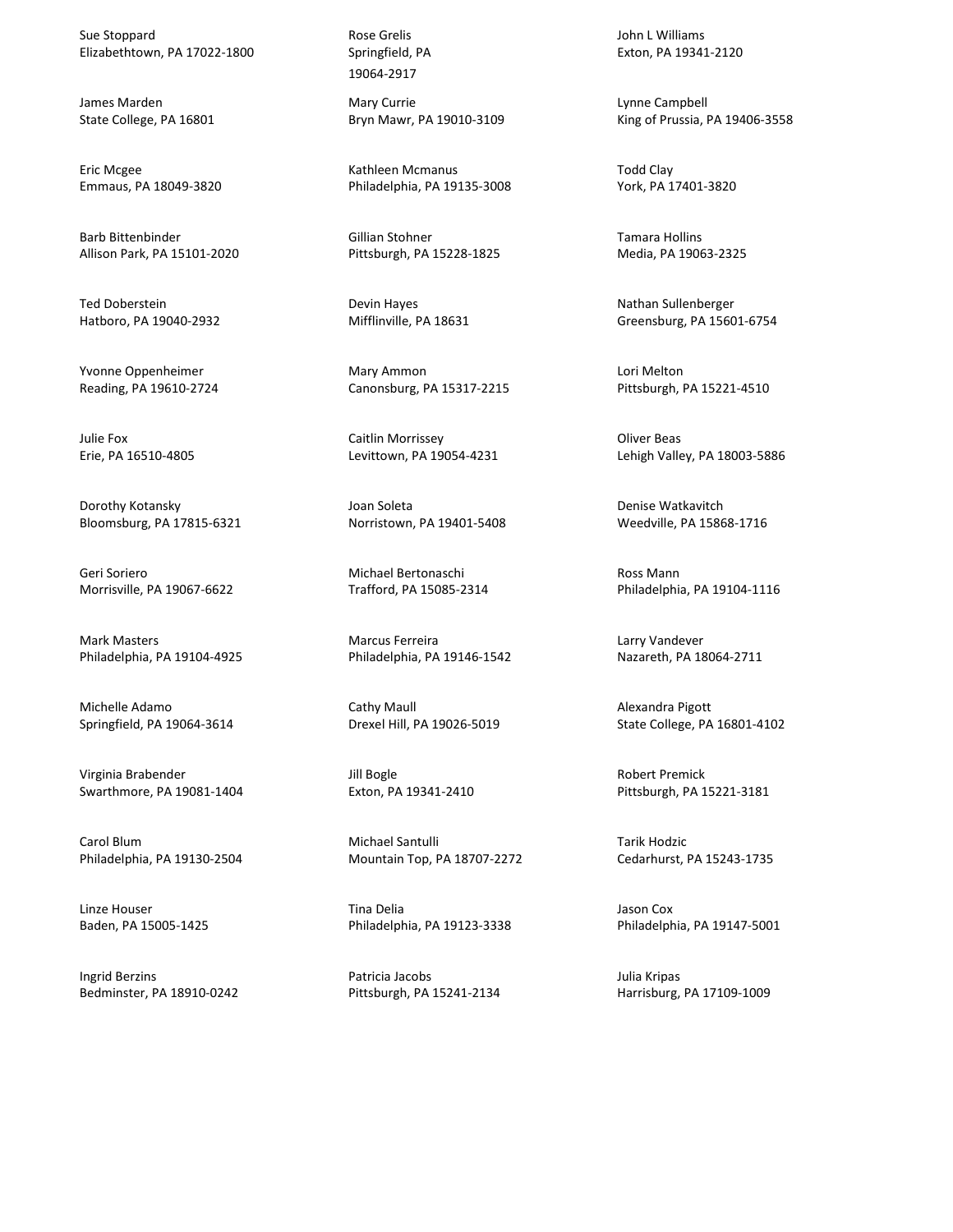Deahna Byrd-Taylor Philadelphia, PA 19121-2747

Patricia Klem Drexel Hill, PA 19026-3715

Jennifer Newhart Edwardsville, PA 18704-2315

Joel Destefano Folsom, PA 19033-2907

Aysya Warren Philadelphia, PA 19119-3831

William Creighton Honesdale, PA 18431-1420

Rhonda Rusinski Collegeville, PA 19426-2971

Joseph Cruz Beato York, PA 17403-2429

Wayne Dubs Hanover, PA 17331-9428

Angelo Gabriele Morrisville, PA 19067-2234

Barry C Jones Scenery Hill, PA 15360-1526

Madeline Kramer Pittsburgh, PA 15237-1056

Corinne Beecher Pittsburgh, PA 15221-3400

Heather Davidson Monroe Township, PA 17870-7819

Mary Ellen Macpherson Pittsburgh, PA 15228-1614 Dorothy Glew Bethlehem, PA 18017-5168

Sabrina Perkins Philadelphia, PA 19139-1008

Sam Trzyzewski Philadelphia, PA 19103-1319

Tiana Panas Philadelphia, PA 19114-1824

Stephen Yohe York, PA 17408-4163

Sharina Kelly Radnor, PA 19087-3730

Sue Schwarz Malvern, PA 19355-2113

Kate S. Philadelphia, PA 19143-3808

Art Wilson Doylestown, PA 18902-9644

Virginia Booth Kempton, PA 19529-8755

Michael Voegtlin Southampton, PA 18966-2112

Stephanie Quiles Lancaster, PA 17603

Mary Beth Ritz Homestead, PA 15120-2329

Guy Fanelli Cheltenham, PA 19012-1313

Jacob Mcentire Elkins Park, PA 19027-1318 Lai Victoria Lui Philadelphia, PA 19147-5715

Brandon Stroup Indiana, PA 15701-2906

Scott Silva East Stroudsburg, PA 18302-7729

Kevin Swiger Bethel Park, PA 15102-1808

Doreen Pannepacker Oley, PA 19547-9016

Samuel Chiodo Bridgeville, PA 15017-1523

Angela Cotto Bethlehem, PA 18015-2127

Paul Bowden Pittsburgh, PA 15219-3748

Ron Shepler Harrisburg, PA 17103-2408

Tracy Snyder Chambersburg, PA 17201-1377

Franklin Jennings Sr Northampton, PA 18067-1427

George Eckendorf Erie, PA 16508-1667

Stephanie Yeager Oil City, PA 16301-2340

Rebecca Rose Elizabethtown, PA 17022-2371

Murray Jankus Morrisville, PA 19067-5070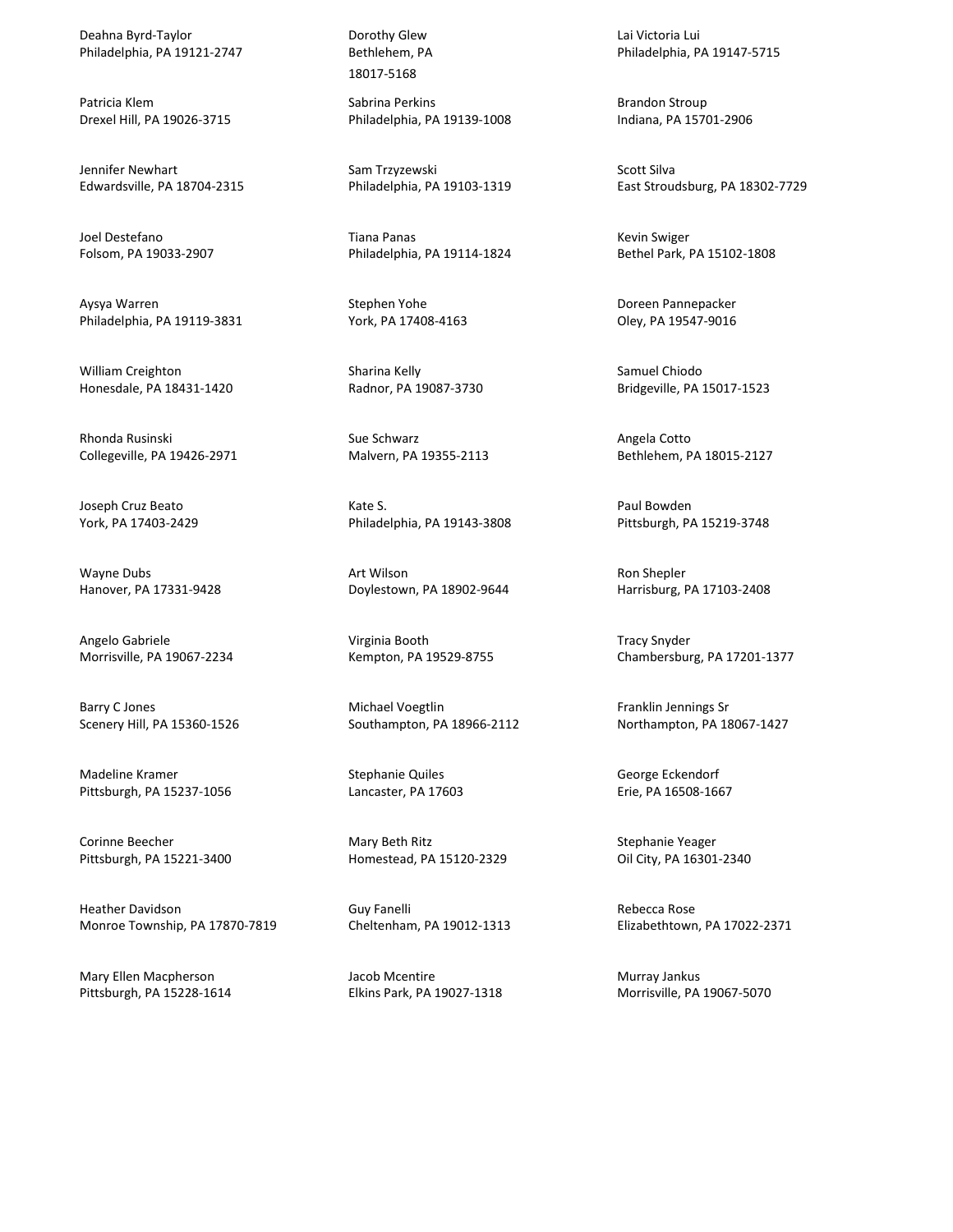Stacey Chervon Hertrich Pittsburgh, PA 15226-2203

Christopher Jagielski Schnecksville, PA 18078-2618

Pat Dunne Philadelphia, PA 19114-1825

Dirk Friedrich Quakertown, PA 18951-4119

Amy Bursky Wynnewood, PA 19096-3533

Sherri Smith Drexel Hill, PA 19026-2609

John Zachmann Easton, PA 18045-2406

Kim Androlia Darlington, PA 16115-3119

Jeff Neely Pittsburgh, PA 15212-3618

Lorraine Cohen Philadelphia, PA 19129-1515

Charles Furst Solebury, PA 18963-0221

Suzanne Cornell Kennett Square, PA 19348-2592

Maryalice Brennan Philadelphia, PA 19144-4510

John Bevan Villanova, PA 19085-1817

Shannon Paddock New Providence, PA 17560-9773 Michael Barrett Collegeville, PA 19426-1162

Jenny Collier Portland, PA 18351-0214

Daniel Crowley philadelphia, PA 19125-2632

April Yanko Johnstown, PA 15905-1813

Nathaniel Tanner Philadelphia, PA 19104-2555

Tony Harris Lititz, PA 17543-6504

Robyn Ph.D. Milford, PA 18337-9045

Nicholas M. Rocco, Jr. Pittsburgh, PA 15226-2602

Patricia Roberts Walnutport, PA 18088-1357

Tim Mccabe Philadelphia, PA 19154-1621

Tara Gaudio Rowland, PA 18457-0051

John Kolb Doylestown, PA 18901

Anna Marie Lee Canonsburg, PA 15317-3826

Kitty Heinrich Sadsburyville, PA 19369-0532

Ziskind Lieb Pipersville, PA 18947-1208 Kimberly Hugo Quentin, PA 17083-0197

Aaron Grove Orrtanna, PA 17353-9549

Brian Teare Philadelphia, PA 19102-4545

Debra Marge Mount Carmel, PA 17851-1513

Virginia Collins Schnecksville, PA 18078-2321

Mark Dillingham Philadelphia, PA 19106-4114

Sara Williams State College, PA 16801-4043

Chester Elewski Pittsburgh, PA 15237-2014

C. F. Kane, PA 16735-1179

Cynthia CamachoFlores East Stroudsburg, PA 18301-8236

Karl Krumholz Philadelphia, PA 19107-5926

Brian Hess Brownsville, PA 15417-1616

Michael Krass Glenside, PA 19038

Kelli Schweitzer Media, PA 19063-5227

Catherine Morale Bushkill, PA 18324-8208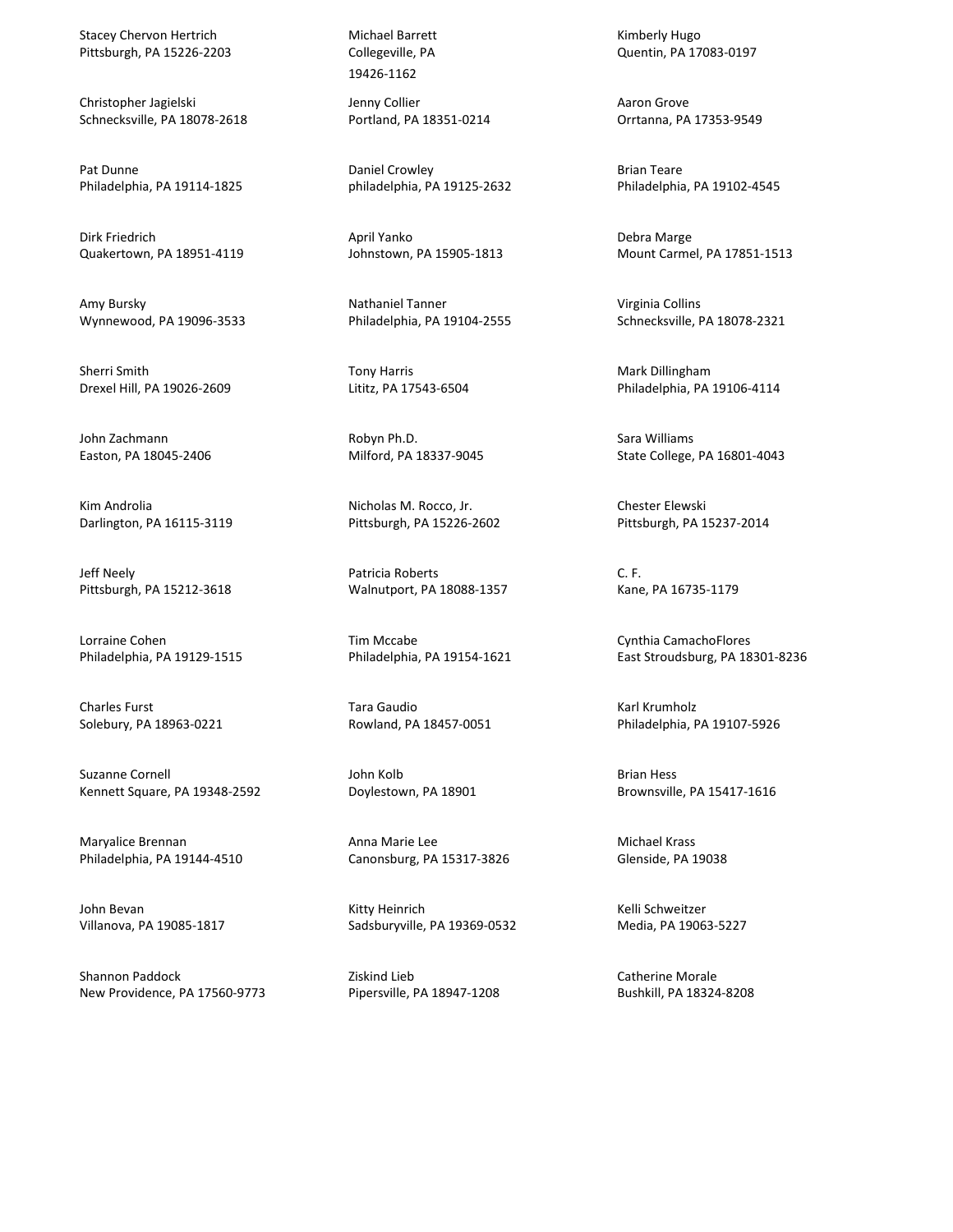Colleen Fitzgerald Stony Run, PA 19529-8794

Lorena Williams Pittsburgh, PA 15221-3321

Kathleen Tennyson Coraopolis, PA 15108-3650

Walter Parker Butler, PA 16001-2433

Diana Schmidt Tyrone, PA 16686-8333

Pieter Judson Philadelphia, PA 19129-1405

Barry Barns Sr Loysville, PA 17047-9511

Tori Phillips Meadville, PA 16335-1747

Meg Rapp Glen Rock, PA 17327-8704

Mira Rubin Elkins Park, PA 19027-2509

Michael Dooner Glenside, PA 19038-4826

Christine Brill Pittsburgh, PA 15201-1334

Diane Skudlarek North Wales, PA 19454-3410

Deborah Ritchey Harrisburg, PA 17102-2639

Mary Smolinski Pittsburgh, PA 15228-2564 Robert Terrill Pittsburgh, PA 15221-3466

Mack Parker Abington, PA 19001-2514

Jack Dunham Sayre, PA 18840-9448

Heather Zack Lower Burrell, PA 15068-3629

David Mink Philadelphia, PA 19107-6072

Barbara Mccullough Macungie, PA 18062-1136

Janice Hampton Swarthmore, PA 19081-1632

Eugenio Battaglia Quiliano Italy, PA 17047

Kirsten Ide Philadelphia, PA 19104-3015

Paula Barvin Elkins Park, PA 19027-1309

Jonah Ebling Ephrata, PA 17522-2507

Tod Treganowan Pittsburgh, PA 15221-2519

Marylou Higgs Lancaster, PA 17603-3404

Neil Christel Reading, PA 19607-2229

John Levandoski Kingston, PA 18704-1044 Mark And Judy Harvey Great Bend, PA 18821-9534

Jason Bissey Croydon, PA 19021-6221

Corey Key Philadelphia, PA 19138-1206

Emerald Diller Greencastle, PA 17225-1327

Joanne Karg Coraopolis, PA 15108-9388

Steve Chapman Aston, PA 19014-1507

Gary Grissom Philadelphia, PA 19151-3127

Linda Ward Shrewsbury, PA 17361-1643

Debra Harlan Lancaster, PA 17603-5023

Jessica Stein Diamond Bala Cynwyd, PA 19004-2219

Mary Ellen Dietrich Myerstown, PA 17067-2137

Truc To Wyncote, PA 19095-1821

Akil Marsh Philadelphia, PA 19107-2337

Helen Raymond Falls, PA 18615-7911

Robert Hartenstine Spring City, PA 19475-1326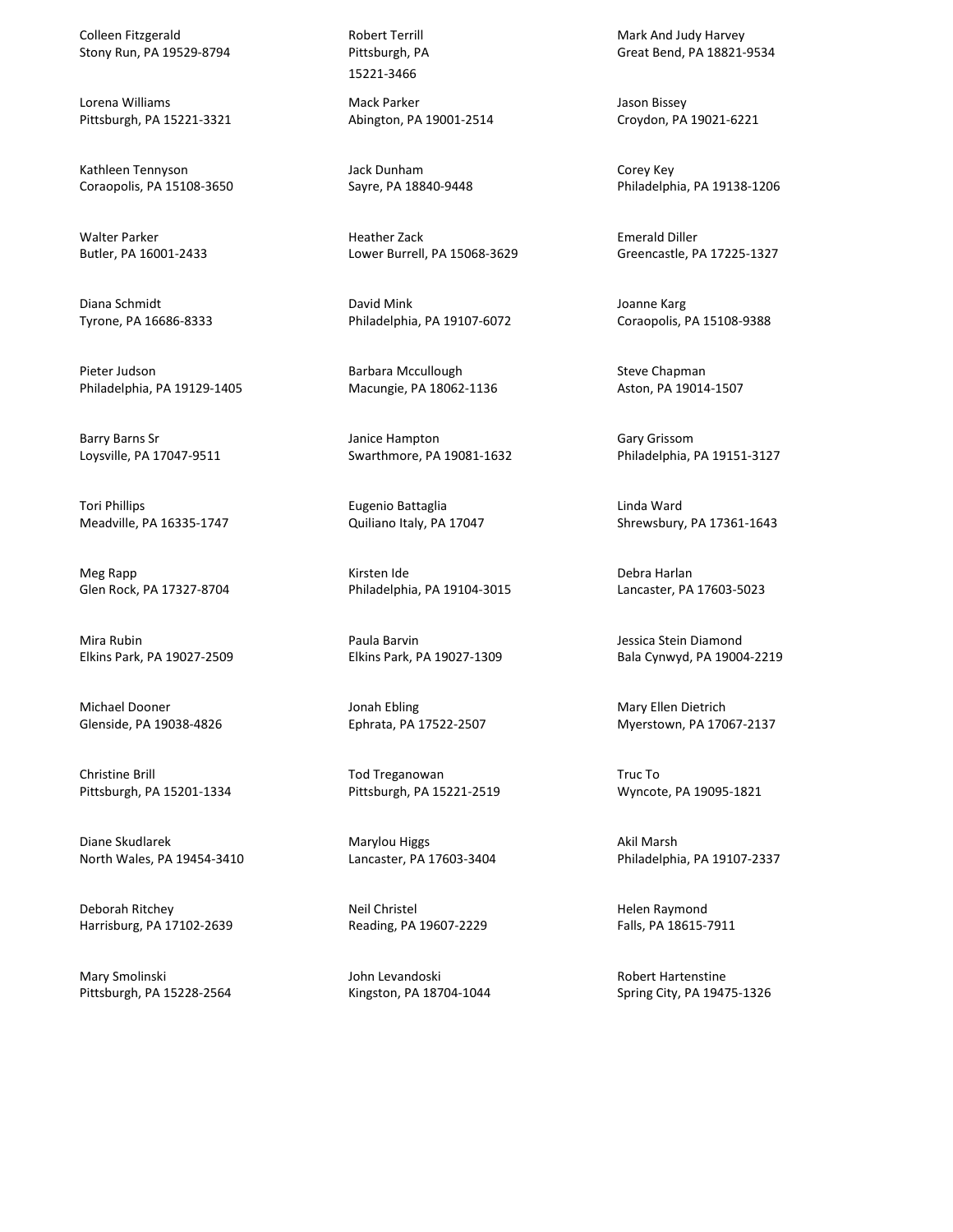Neil And Robert Criste-Troutman Mount Pocono, PA 18344-7162

Sheryl Zimmerman Newmanstown, PA 17073-8717

Deb Barilone Philadelphia, PA 19145-3853

Kelly Lepsesty Mount Pleasant, PA 15666-2420

Marlene Molishus Philadelphia, PA 19154-1436

Roy Eksteen Petersburg, PA 16669-2124

Cyndi Thompson Wellsboro, PA 16901-7300

Dolores Dorward East Texas, PA 18046-0096

Julie Delp Sellersville, PA 18960-2807

Susanne Groenendaal State College, PA 16801-6233

Tracey Mangus Ford City, PA 16226-1310

John Poole Philadelphia, PA 19147-6012

Kathleen Dosh Alexandria, PA 16611-3309

Ernest Johnson Philadelphia, PA 19131-1332

Rebecca Schoenenberger Hellertown, PA 18055-1503 Ellen Boucher Ambler, PA 19002-2941

James Johns Mountain Top, PA 18707-9519

Deborah Ott Pipersville, PA 18947-1004

Joe Pescatore Perkiomenvlle, PA 18074-9357

Roy Aber Allentown, PA 18103-5854

James Manning Philadelphia, PA 19146-5017

Kathleen Folwell Wayne, PA 19087-3240

Terrance Jackson Bath, PA 18014-1638

Stephanie Brent Blandon, PA 19510-9682

Gail Kibler Bensalem, PA 19020-3127

Misty Rocker Greensburg, PA 15601-5517

Kathy Sinkiewicz Shenandoah, PA 17976-1550

suzanne moschini Bath, PA 18014-1606

Nathan Eckstrand Pittsburgh, PA 15217-2429

Dr. Rebecca Taylor Pittsburgh, PA 15218-1738 Gregory Kline Philadelphia, PA 19115-3302

Gerry Johnson Bradfordwoods, PA 15015-1309

Kenneth Ayre Saylorsburg, PA 18353-8379

William Berkowitz Wilkes Barre, PA 18702-2201

Caroline Park Philadelphia, PA 19103-4344

Janean Clare Morton, PA 19070-2004

Kim Wiackley Conemaugh, PA 15909-1835

Pamela Terrill Doylestown, PA 18901-2512

Joseph N. Simonette Pittsburgh, PA 15205-2204

Connie Acosta Pittsburgh, PA 15211-1165

Erin Hayes Danville, PA 17821-8477

sharon lebon Pittsburgh, PA 15228-1051

Kathleen Lucas Ellwood City, PA 16117-1250

Patricia Sheets New Brighton, PA 15066-3685

Joanne Hangen Lancaster, PA 17601-6605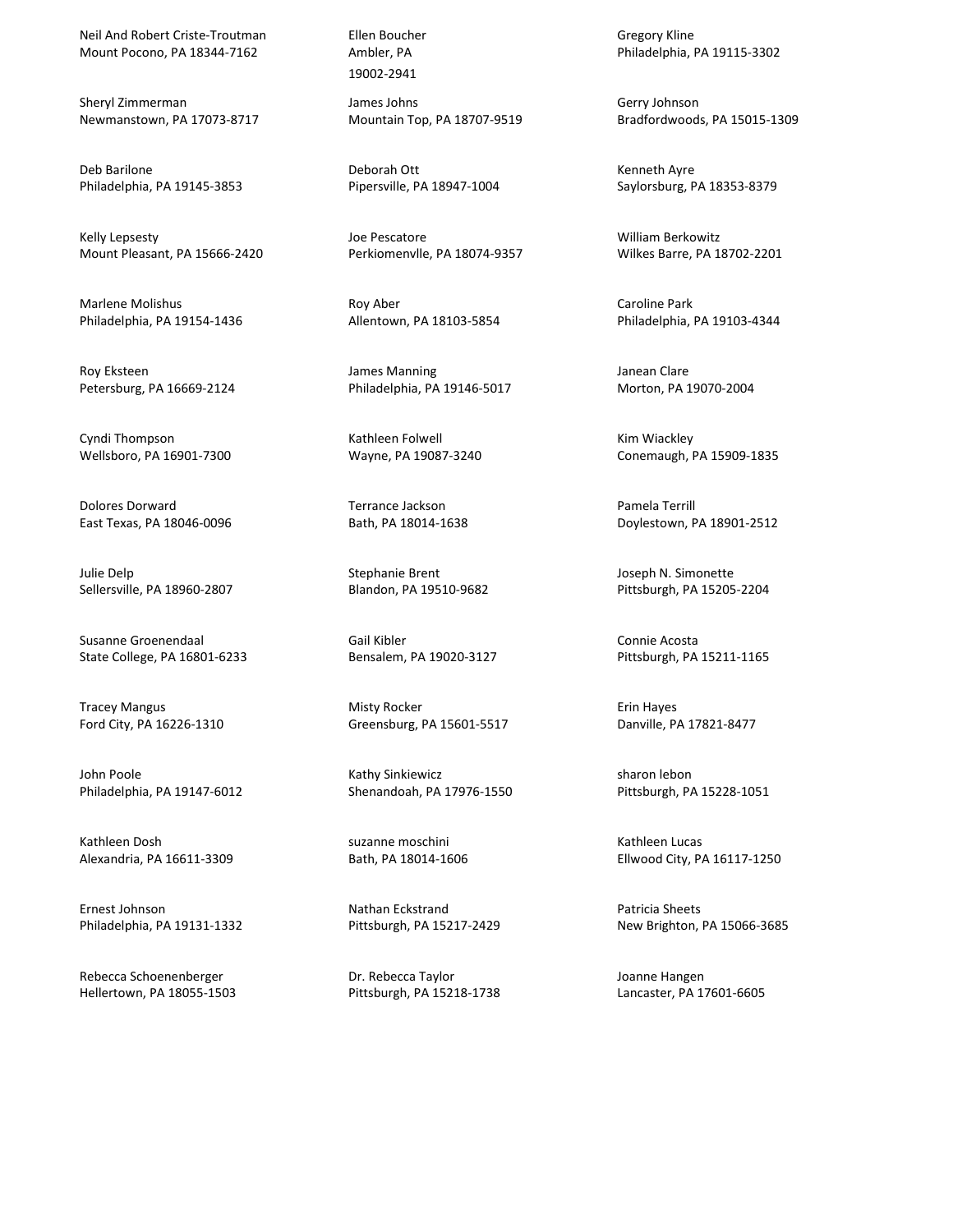Mary Sabol Pringle, PA 18704-1839

Dave Franks Penn, PA 15675-1103

Christine Jeffords Blakely, PA 18447-1266

Diane Caggiano Milford, PA 18337-9727

Kathryn Conrad Duncannon, PA 17020-9732

Joan Pelc Newtown Square, PA 19073-4215

Leonard Klein Blooming Grove, PA 18428-9069

Brenna Boehman Haverford, PA 19041-1336

Deborah Car So Pittsburgh, PA 15220-4009

Lisa Nicholson Acme, PA 15610-2198

Eric Probola Pittsburgh, PA 15213-4441

Leah Jones Manheim, PA 17545-1847

William Brown Philadelphia, PA 19147-3442

Jackie Ruhle Indianola, PA 15051-9747

Michele Sievers Mohnton, PA 19540-2015 Gregory Calucci Chesterbrook, PA 19087-5832

Marni Micek Harrisburg, PA 17110-9008

James Judge Bushkill, PA 18324-9430

David Sisler Philadelphia, PA 19128-4324

John Robinson West Chester, PA 19382-2343

Dt Gramkee New Hope, PA 18938-1035

Tema Freed Bala Cynwyd, PA 19004-1260

Larry O'Malley Lansdale, PA 19446-6534

Lawrence Kelley Washington, PA 15301-8931

Edith Raila Philadelphia, PA 19134-5812

Josephine Jordan Philadelphia, PA 19143-5113

Meghan Dalton Collingdale, PA 19023-3537

Jennifer Snyder Trout Run, PA 17771-8904

Brian Murphy Bethlehem, PA 18018-4115

Jean Spangenberg Mechanicsburg, PA 17050-2607 Deborah Parks Monroeville, PA 15146-3329

Aaron Hubbard Abington, PA 19001-3526

Simone Leiss Lloret, PA 17310

Charles Browne West Reading, PA 19611-1333

Molly Cantella Pittsburgh, PA 15237-3767

Jason Jones Allentown, PA 18104-2309

Sarah Hyman Newtown, PA 18940-9402

Caitlyn Kegney Shippensburg, PA 17257-2019

Louis Williams Newtown, PA 18940-2448

Mallory Bachman Chicora, PA 16025-3114

Andrew P Ciraolo Damascus, PA 18415-3541

Christopher Cicuto Sharpsville, PA 16150-1713

Michael Pinkham West Chester, PA 19382-7672

Cecilia Griffith Pittsburgh, PA 15209-0856

Cynthia Myers Malvern, PA 19355-2961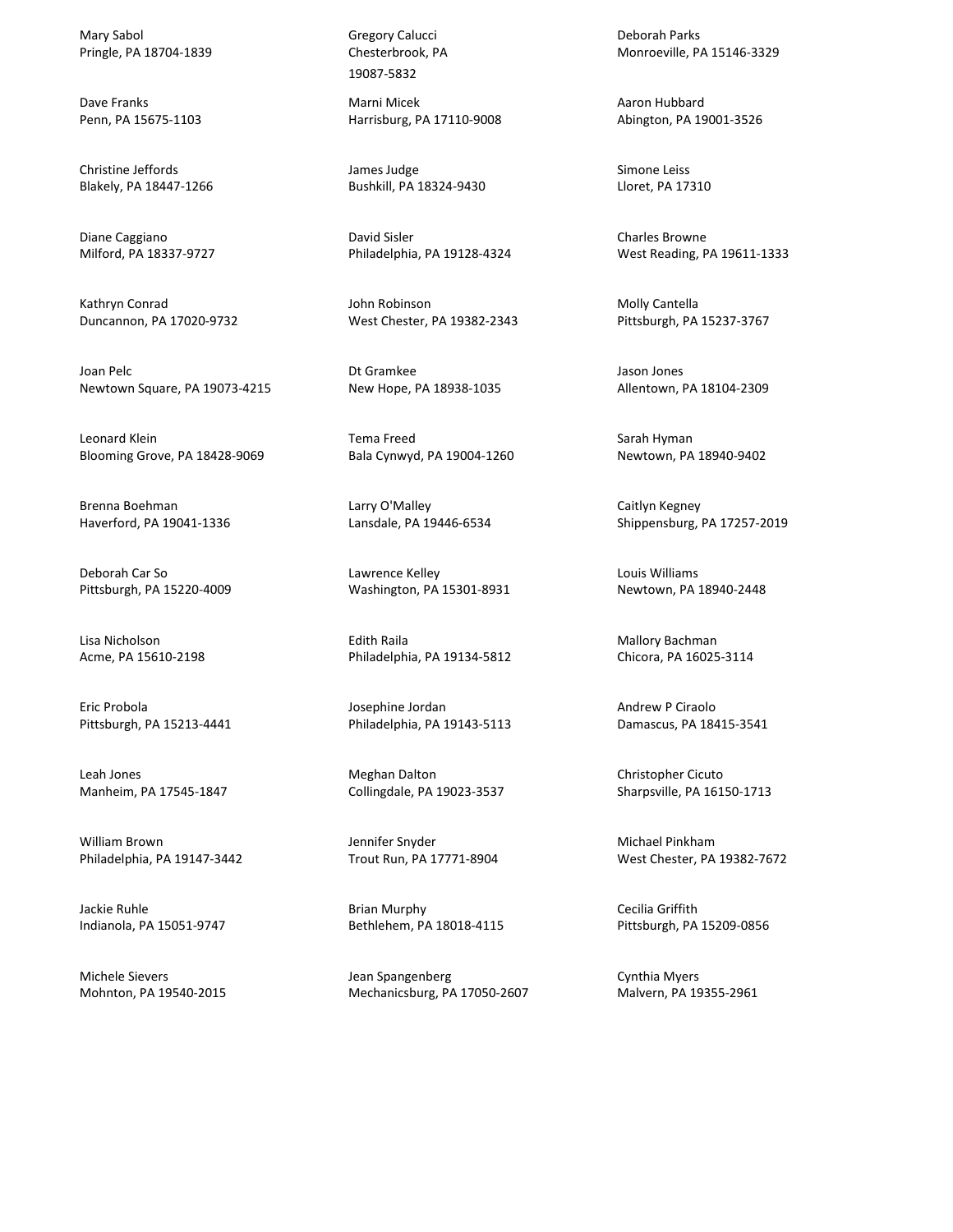Frank Andrzejewski Erie, PA 16508-2040

David Fulford Edinboro, PA 16412-2406

amancia guichardo Allentown, PA 18102-4252

clyde ackerman Fleetwood, PA 19522-9618

Joanne Olen Fairless Hills, PA 19030-2624

Gerald Mcfarlane Upper Chichester, PA 19061-3849

Alicia Lockey West Decatur, PA 16878-8412

Joel Krett Acme, PA 15610-1319

Patricia Thompson Harrisburg, PA 17109-6033

Annie Prince Coopersburg, PA 18036-8937

Erika Katz Philadelphia, PA 19123-2821

Tom Hocking Mount Gretna, PA 17064-0501

Donald Edwards State College, PA 16801-5426

Carol Armon Wyncote, PA 19095-1603

Stacy Grudzinski Shippensburg, PA 17257-8841 Erica Adams Reading, PA 19606-2229

Steve Stales Philadelphia, PA 19154-1717

Larry Mcnaloloy Pleasant Gap, PA 16823-3320

Angela Caputo Philadelphia, PA 19145-4205

Jeanine Smolarek Pittsburgh, PA 15228-1778

Michele Johnson Altoona, PA 16602-5705

Meghan Querry Mount Union, PA 17066-1919

David Garbern North Wales, PA 19454-1626

Alice Stehle Butler, PA 16001-5110

Valerie Bonak Glen Mills, PA 19342-8159

Jeanne Baker Altoona, PA 16601-7407

Alanna Roff Enola, PA 17025-2234

Alex Stillman Seriously, PA 19038

Trish Cleveland Devon, PA 19333-1479

Christopher Horwitz Pittsburgh, PA 15217-1816 Ben Premack State College, PA 16803-2986

Latasha Rooks Philadelphia, PA 19141-2920

Michael Zientek Shillington, PA 19607-1500

Joel And Mary Bonham Pine Grove, PA 17963-9493

Helen Peterson Smithton, PA 15479-1533

Nina Coffin Philadelphia, PA 19129-1434

Oliver Lu Lancaster, PA 17601-4605

Dwight Tice Felton, PA 17322-9100

Thelma Shtasel Haverford, PA 19041-1061

Rodnea Chennault Philadelphia, PA 19139-2124

Jerome Zeiger Philadelphia, PA 19115-1629

Roger Kuckenbrod Waynesboro, PA 17268-7981

Latisha Adams Oil City, PA 16301

Stephen Fortune York, PA 17404-5753

Thereaa Kaplan Waverly, PA 18471-7729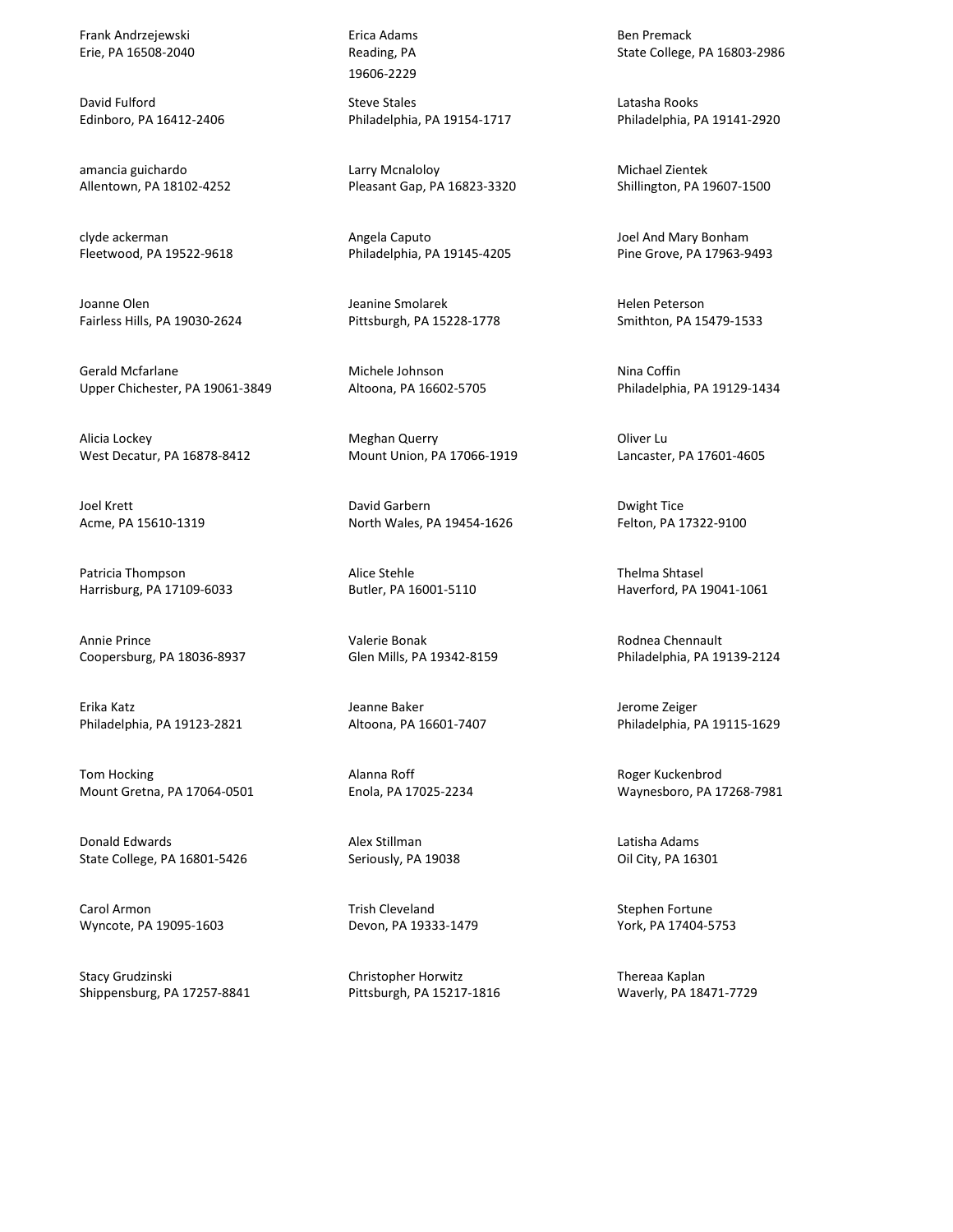Vivienne Slear Gillett, PA 16925-9692

Rhamine Parker Philadelphia, PA 19146-4124

Raja Rosenhagen Pittsburgh, PA 15224-2261

Omaira Santiago Philadelphia, PA 19133-0667

Anne Young Revere, PA 18953-0517

Craig Sulouff Sunbury, PA 17801-5962

Rose Scott Philadelphia, PA 19106-2010

Margaret Alonso Macungie, PA 18062-8471

Jim Salom Philadelphia, PA 19128-4939

Laura Holland Downingtown, PA 19335-1146

Patti Scott Emmaus, PA 18049-5039

Deb Mitstifer Lewisburg, PA 17837-7825

Cheryl Battles New Castle, PA 16101-9287

Dawn Ravaschio Mcadoo, PA 18237-1827

Amber Dunkel Paoli, PA 19301-1135 Nicole Michaud Philadelphia, PA 19147-1901

Cheryl Reinhart Mcadoo, PA 18237-1921

Colleen Runne Harrisburg, PA 17104-2913

Ron Sgrignuoli Shillington, PA 19607-1428

Mona Stephanie Benedetto Harrisburg, PA 17103-1771

Christopher Patton Berwyn, PA 19312-1343

Barbara Frank Penn Valley, PA 19072-1062

Donald Kempson Lansdale, PA 19446-2803

Stephen McCoubrey Philadelphia, PA 19104-3521

Andrew Korn Philadelphia, PA 19104-3029

Dianne Drish West Homestead, PA 15120-1015

Jacob Deets Stroudsburg, PA 18360-7300

Marilynn Swingle Norristown, PA 19401-2049

Ron Skrzysowski Duryea, PA 18642-1030

Sharie Radzavich Bradford, PA 16701-3184 Jenny Morales Lancaster, PA 17602-2159

Denise Rose Newmanstown, PA 17073-8999

Talsania Russell Philadelphia, PA 19119-1301

Craig Stevenson Telford, PA 18969-2149

Logan Mccloskey Loganton, PA 17747-9234

Chris Muchow Pittsburgh, PA 15212-1522

Vicki Gilbert Fairless Hills, PA 19030-2419

Jennie Kim Pittsburgh, PA 15205-4902

Joanne Mack Lester, PA 19029-1615

Jon Drucker Philadelphia, PA 19126-3346

Kyle Hon Montgomery Twp, PA 19454

Diane Morinich Bridgeport, PA 19405-1101

Jen V. Coast, PA 19320

Randy Gray Kennett Square, PA 19348-3624

Michael Halick Susquehanna, PA 18847-7109